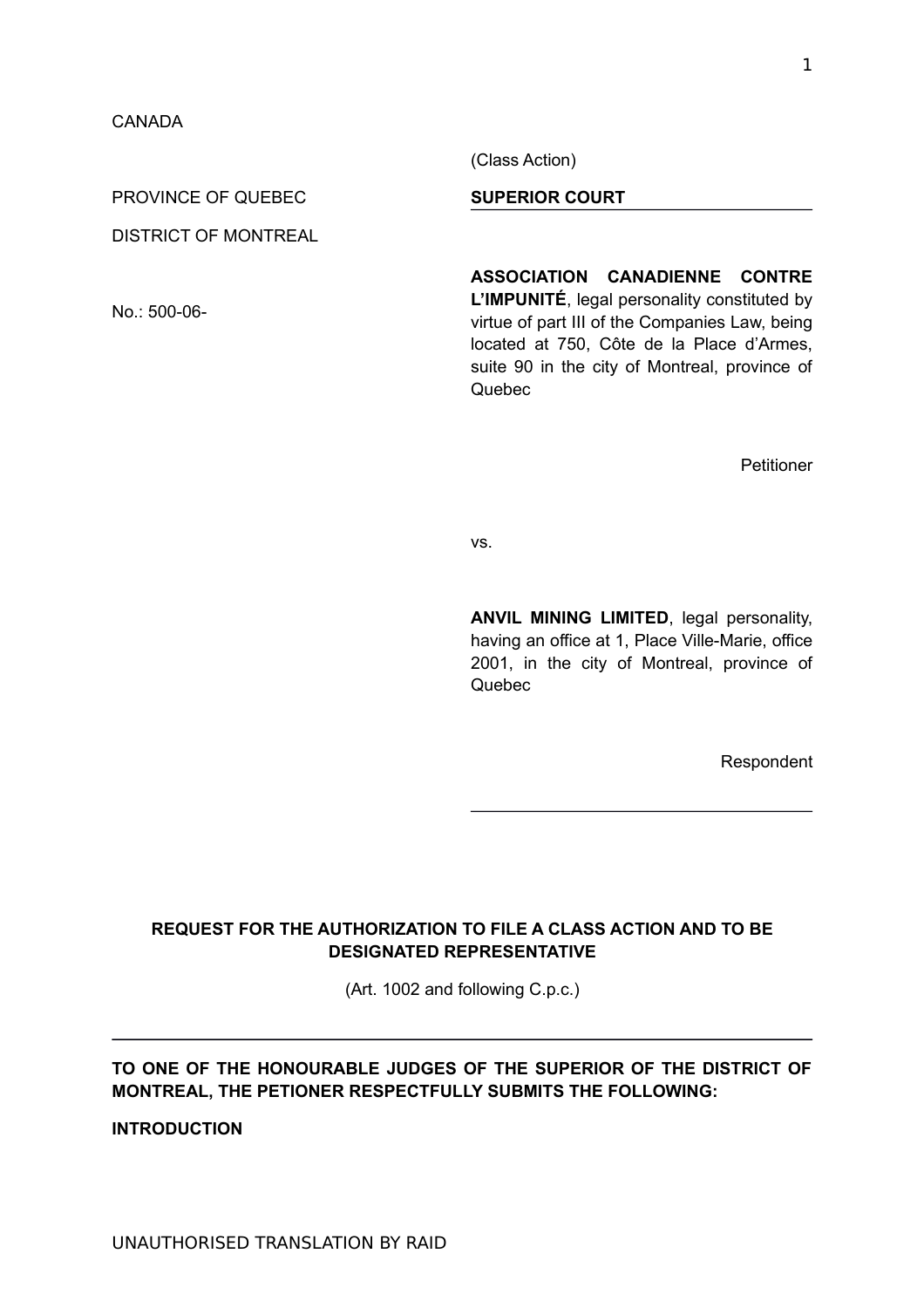The armed forces of the Democratic Republic of Congo committed terrible atrocities against the citizens of the small Congolese town of Kilwa during the repression of a minor local uprising in 2004. Summary executions, mass graves, rapes, pillage, torture, destruction of houses; for the victims, these words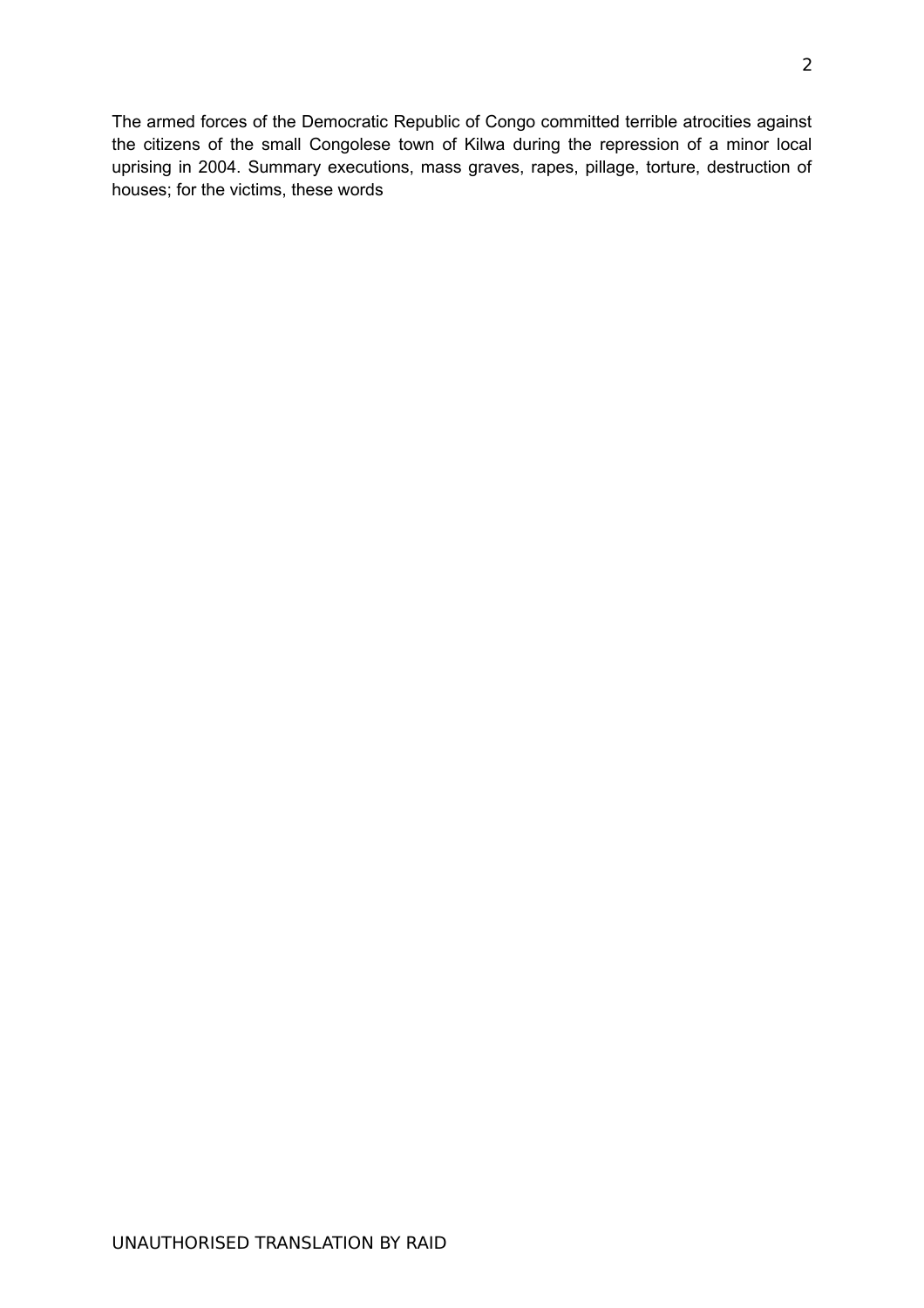became a reality, a reality that arrived in the white trucks of the defendant, Anvil Mining, a Canadian company that runs a copper mine in the region.

With the protection of its commercial interests at heart and acting with total contempt for the fundamental rights of the victims, Anvil Mining was complicit in the crimes committed against the citizens of Kilwa.

The present claim seeks to obtain justice for the victims of these crimes.

# **1. The Petitioner wishes to exercise a class action on behalf of the natural persons comprised in the following group:**

1.1 All the persons who lost a member of their family, who were victims of physical abuse, of the pillage of their goods or who were obliged to flee the town of Kilwa in October 2004 following illegal acts committed by the Armed Forces of the Democratic Republic of Congo;

# **2. The facts that give rise to the claim that the Petitioner wishes to bring are the following:**

### THE PARTIES

- 2.1 Anvil Mining Limited ("**Anvil**") is a Canadian mining company established according to the Business Corporations Act of North West Territories on 8 January 2004 as it appears from its profile on SEDAR, exhibit **R-1**;
- 2.2 Its original name was Dikulushi Resources Limited. This name was changed on 12 March 2004 as appears in a prospectus published by Anvil on 15 April 2009, exhibit **R-2**;
- 2.3 Its main premises in Canada are situated in Montreal at 1 Place Ville-Marie, bureau 2001, as appears on its entry in the Company Registry, exhibit **R-3**;
- 2.4 Anvil is the product of the reorganization in 2004 of the Australian company Anvil Mining Management NL. This reorganization was partly caused by the wish to have access to the Canadian capital markets, as Anvil states in its annual report of 2004, a copy of which is produced as exhibit **R-4**:

In order to adequately support anticipated future growth and development opportunities, a corporate reorganization was completed in June 2004, which involved a redomiciling of the company to Canada, followed by new listings of the new Canadian holding company, Anvil Mining Limited, on the Toronto (TSX),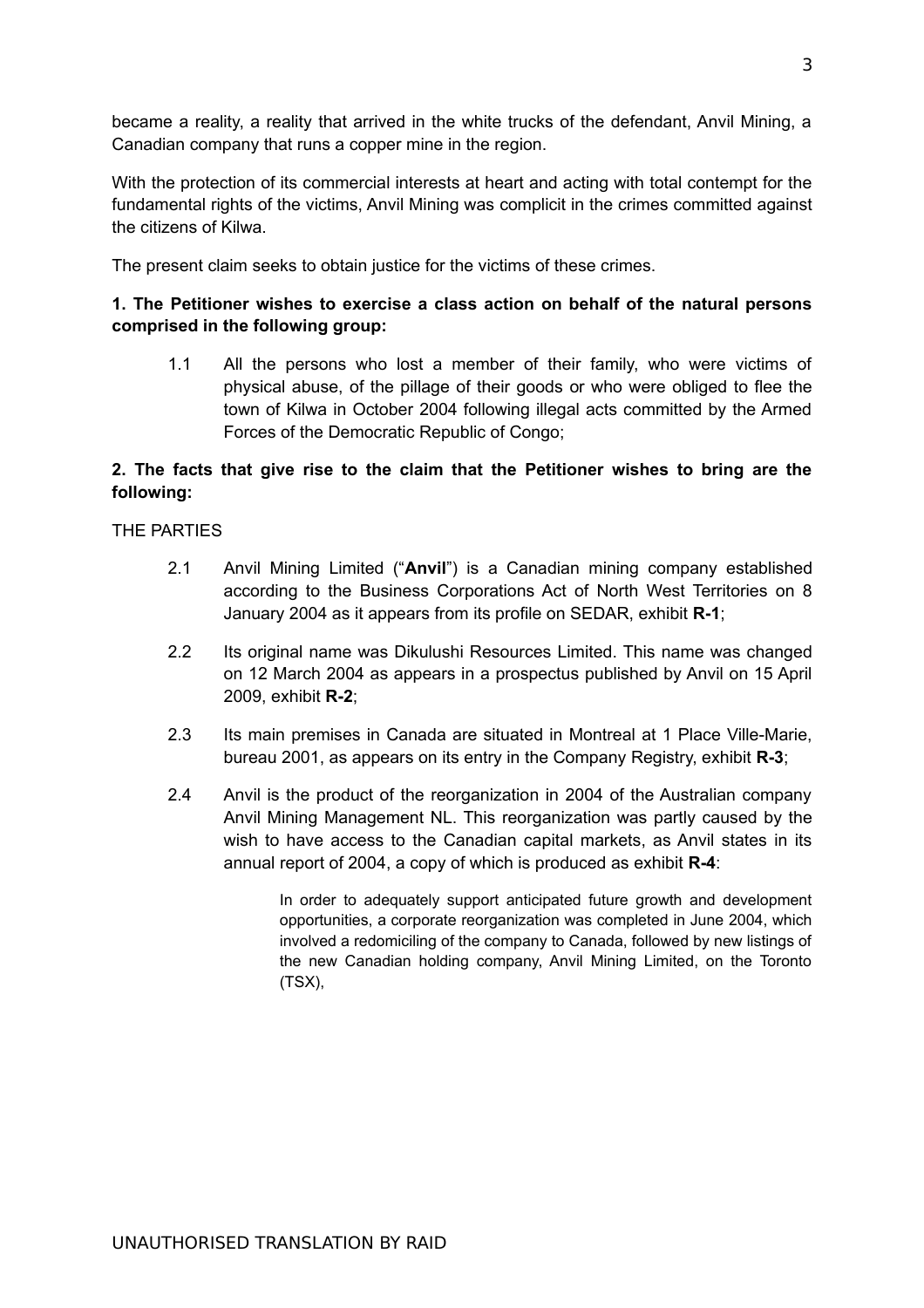Australian (ASX) and Berlin Stock Exchanges. The reorganization included an initial public offering in Canada, which raised C\$7 million. **The redomiciling to Canada is seen as an important step for the future development of the Company**, which now has access to a much larger mining capital market and one in which a greater proportion of equity funds raised, is destined for African projects.

[Our emphasis]

2.5 Since June 2004, Anvil has been listed on the Toronto Stock Exchange (hereafter "**TSX**"). Anvil is also listed secondarily on the Australian and Berlin Stock Exchanges, as appears in its annual report of 2004, exhibit **R-4**:

> During June 2004, the Company completed the corporate reorganization and redomiciling to Canada as well as an initial public offering enabling it list [sic] on the Toronto Stock Exchange and obtain secondary listings on both the Australian and Berlin Stock Exchanges as Anvil Mining Limited (AVM)

2.6 In 2004, Anvil's principal asset was a direct equity interest in a copper and silver mine in located in Dikulushi (hereafter the "**Dikulushi Mine**"), in the Democratic Republic of Congo (hereafter "**DRC**"). Anvil stated the following in its prospectus prior to joining the TSX, dated 14 May 2004, exhibit **R-5**:

> The AVM Group is an international base and precious metals mining and exploration group. Its principal assets comprise (i) a 90% direct equity interest in the Dikulushi copper/silver mine […]

2.7 In its communications addressed to Canadian and Quebecois investors, Anvil states that it is the owner and operator of the Dikulushi Mine. For example, in a press release of 18 October 2004, Anvil notified the public of the following:

> Anvil Mining Limited is an unhedged copper and silver producer whose shares are listed for trading on the Toronto Stock Exchange and the Australian Stock Exchange under the symbol AVM. **It owns and operates the Dikulushi copper-silver mine in the Katanga Province of the DRC**, which it brought into production in October 2002.

> > [Our emphasis]

As it appears on a copy of the press release, produced as exhibit **R-6**;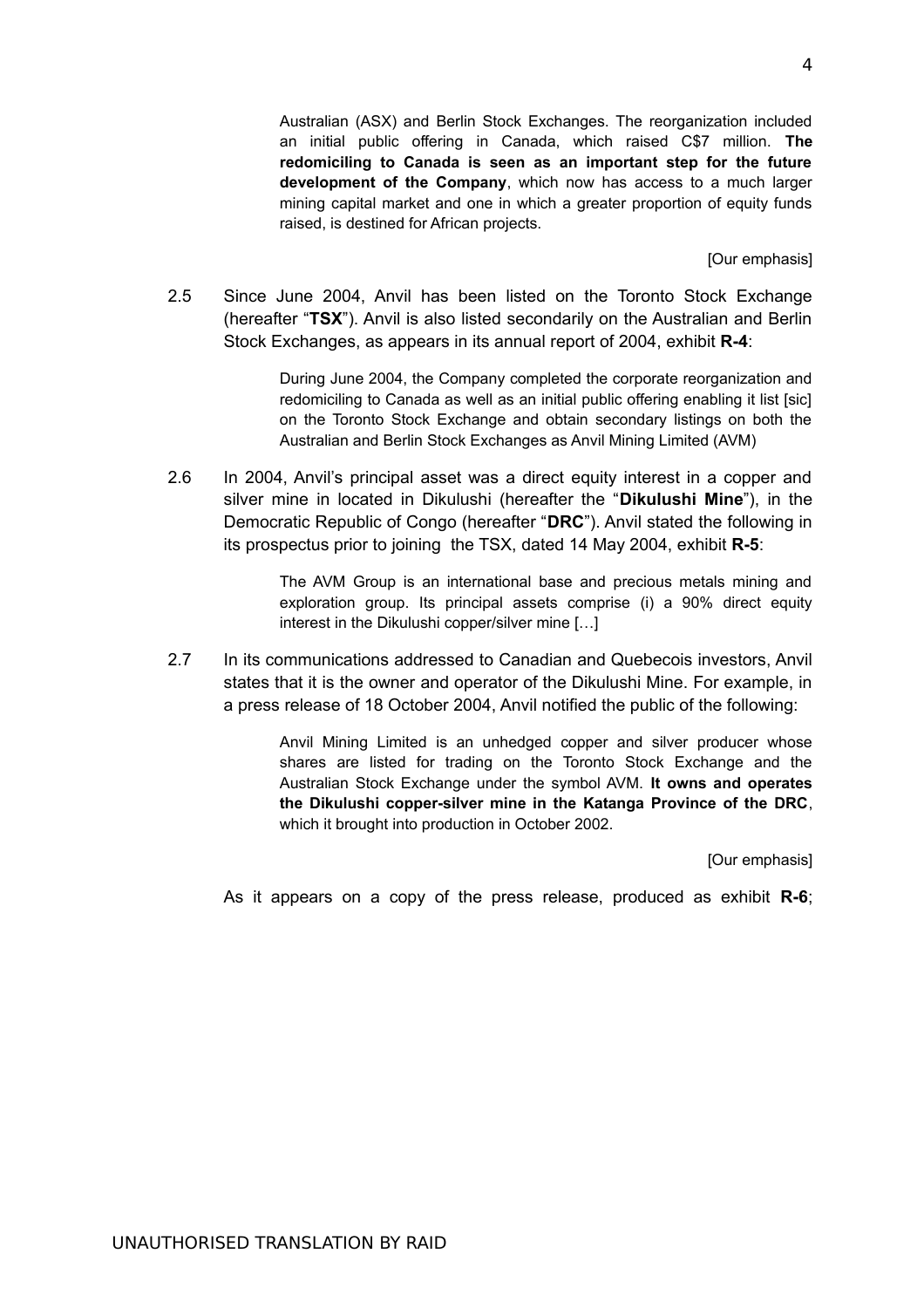2.8 In 2004, Anvil owned the Dikulushi Mine through a number of subsidiary companies. Anvil held 100% of the shares in Anvil Mining Management NL (Australia), which held 100% of the shares in Anvil Mining Holdings Limited (UK), which in turn held 90% of the shares in Anvil Mining SARL (Congo) (hereafter "**Anvil Congo**"), the owner of the Dikulishi Mine. All of this appears in the prospectus dated 14 May 2004, exhibit R-5;

# CANADIAN ASSOCIATION AGAINST IMPUNITY

- 2.9 The Canadian Association Against Impunity (hereafter "**ACCI**") is a company incorporated according to Part III of the Companies Law of Quebec (L.R.Q. c. C-38, art. 218);
- 2.10 ACCI was set up following a joint initiative of the five following nongovernmental organizations with the primary objective of undertaking the present class action: Action Against Impunity for Human Rights (hereafter "**ACIDH**"), the African Association for the Defence of Human Rights (hereafter "**ASADHO**"), the Canadian Centre for International Justice (hereafter "**CCIJ**"), Global Witness and Rights and Accountability in Development (hereafter "**RAID**");
- 2.11 The mission of ACCI is described as follows in its letters patent:

To assist the victims of wrongs committed by companies or persons in countries where the judicial system does not allow for reasonable access to justice.

To represent, in the context of class action, the interests of the victims of the incidents in Kilwa in the Democratic Republic of Congo in 2004. $<sup>1</sup>$  $<sup>1</sup>$  $<sup>1</sup>$ </sup>

All as it appears in the letters patent, exhibit **R-7**;

2.12 The activities and missions of the five founding organizations are described as follows:

# ACIDH

2.13 ACIDH, a Congolese non-governmental organization based in Lubumbashi, was founded in January 2004 in order to fight against impunity and to promote human rights in DRC, particularly in the province of Katanga;

<span id="page-4-0"></span><sup>1</sup> Original text in English?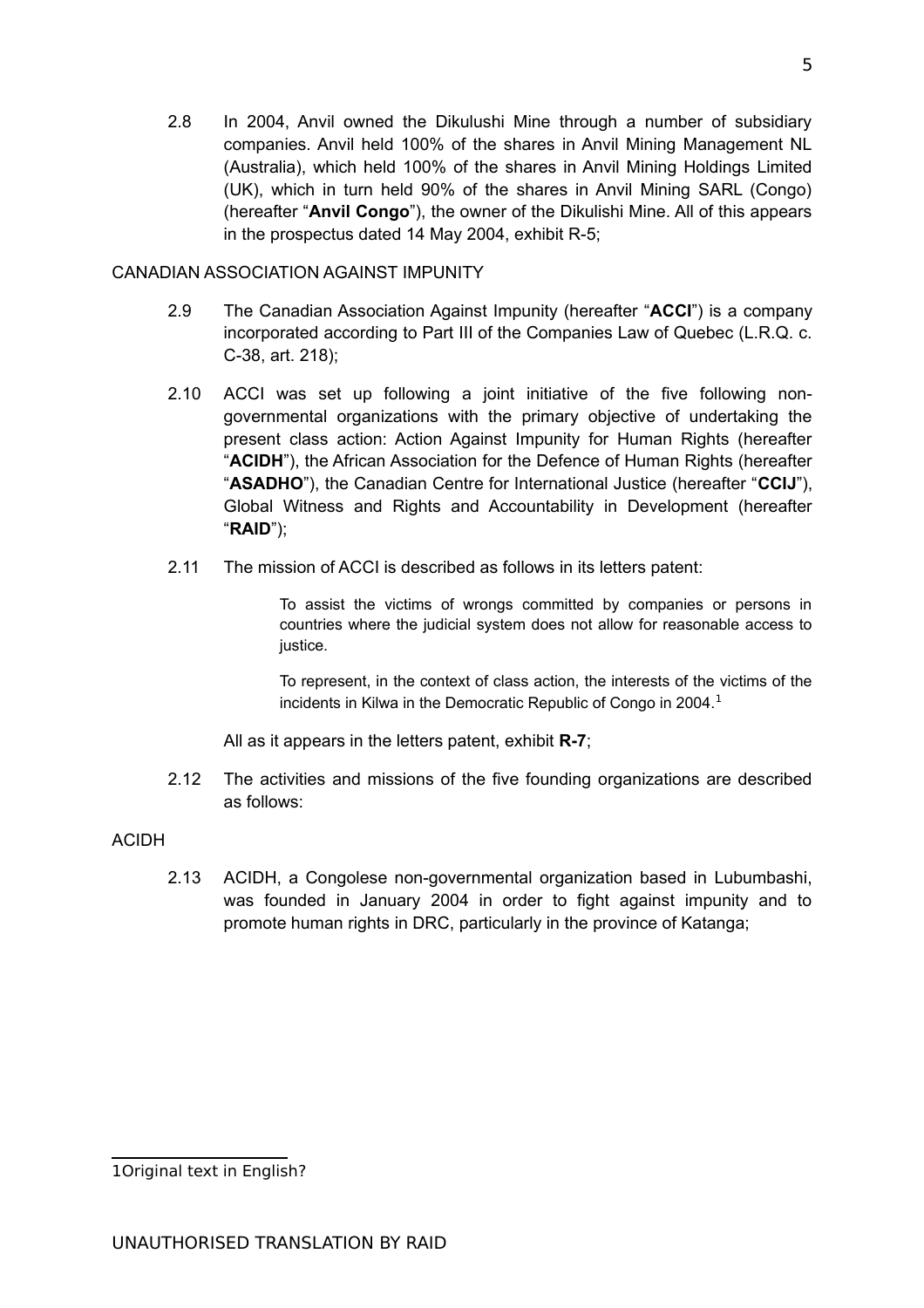- 2.14 ACIDH strives particularly to document and expose abuses in the country's judicial system;
- 2.15 Its executive director, Mr Emanuel Umpala Nkumba, sits on ACCI's governing council;

### ASADHO

- 2.16 ASADHO is an apolitical organization that promotes and defends human rights and was founded on 10 January 1991 in Kinshasa by a group of lawyers, doctors and journalists, with the name of the Zairean Association for the Defence of Human Rights, or AZADHO.
- 2.17 Following the change of the country's name from Zaire to DRC in 1997, AZADHO changed into the African Association for the Defence of Human Rights, ASADHO;
- 2.18 In 1998, following the governmental measure to outlaw ASADHO throughout the DRC, it operated secretly for a period of two years and five months;
- 2.19 ASADHO's mandate is to promote and protect human rights;
- 2.20 ASADHO's national vice president, Mr Georges Kapiamba, sits on ACCI's governing council;

## **CCIJ**

- 2.21 CCIJ is a Canadian not-for-profit organization that seeks to help victims of genocide, torture or war crimes to obtain justice;
- 2.22 CCIJ has investigated several cases involving crimes against humanity and has intervened at several levels of jurisdiction, including the Supreme Courts of Canada and of the United States, to support the rights of the victims;
- 2.23 Matt Eisenbrandt, coordinator of legal cases for the CCIJ, is a member of ACCI's governing council;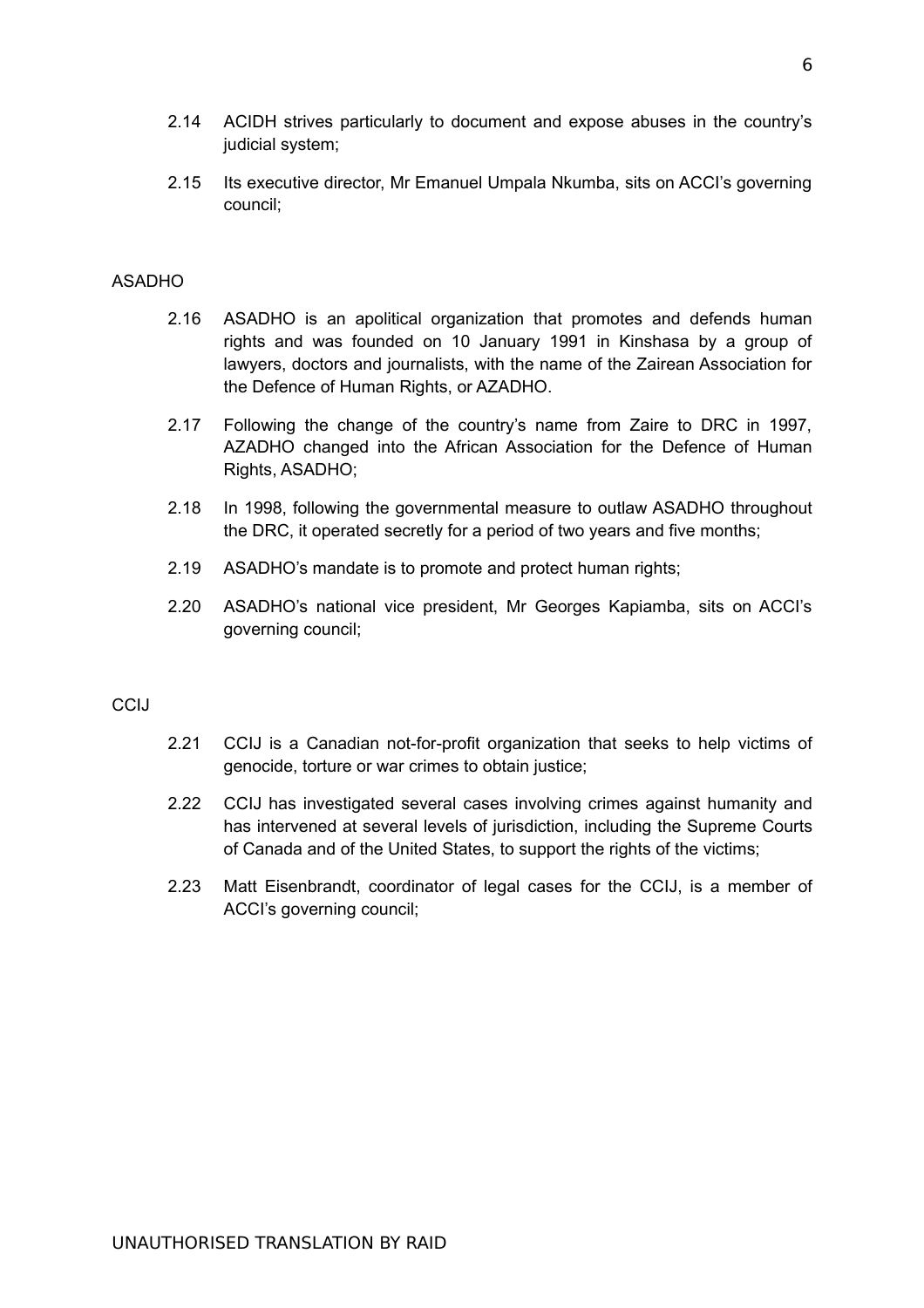### GLOBAL WITNESS

- 2.24 Global Witness is a British non-governmental organisation based in London, established in 1993. It also has offices in Washington and numbers approximately forty permanent employees;
- 2.25 Its objective is to fight against corruption and armed conflicts linked to the exploitation of natural resources. It has instigated several international campaigns that have made it possible to put an end to certain illicit trades, notably the trade of diamonds to finance the war in Angola, which led to the creation of the Kimberley Process Certification Scheme;
- 2.26 Global Witness has produced several reports on the exploitation of natural resources in DRC and has participated in the investigations surrounding the Kilwa massacre;
- 2.27 Seema Joshi, legal advisor and member of the ending-impunity team at Global Witness, is a member of ACCI's governing council;

## RAID

- 2.28 RAID is a British non-governmental organization based in Oxford, United Kingdom. Founded in 1997, it aims to ensure the good governance of companies that conduct their activities in developing countries. It promotes fair investment and ensures that companies are held accountable;
- 2.29 RAID has investigated and produced several reports concerning the Kilwa massacre and the involvement of Anvil;
- 2.30 Patricia Feeney, founder and director of RAID, sits on ACCI's governing council;
- 2.31 ACCI can therefore depend on a support network both at the local and international levels to help the designated member, the members of the group and the witnesses throughout the proceedings. In particular, the experience of the members of the governing body and their respective networks makes it possible to ensure the sound and effective logistical management of a case whose context entails an international dimension, as applies in this particular case;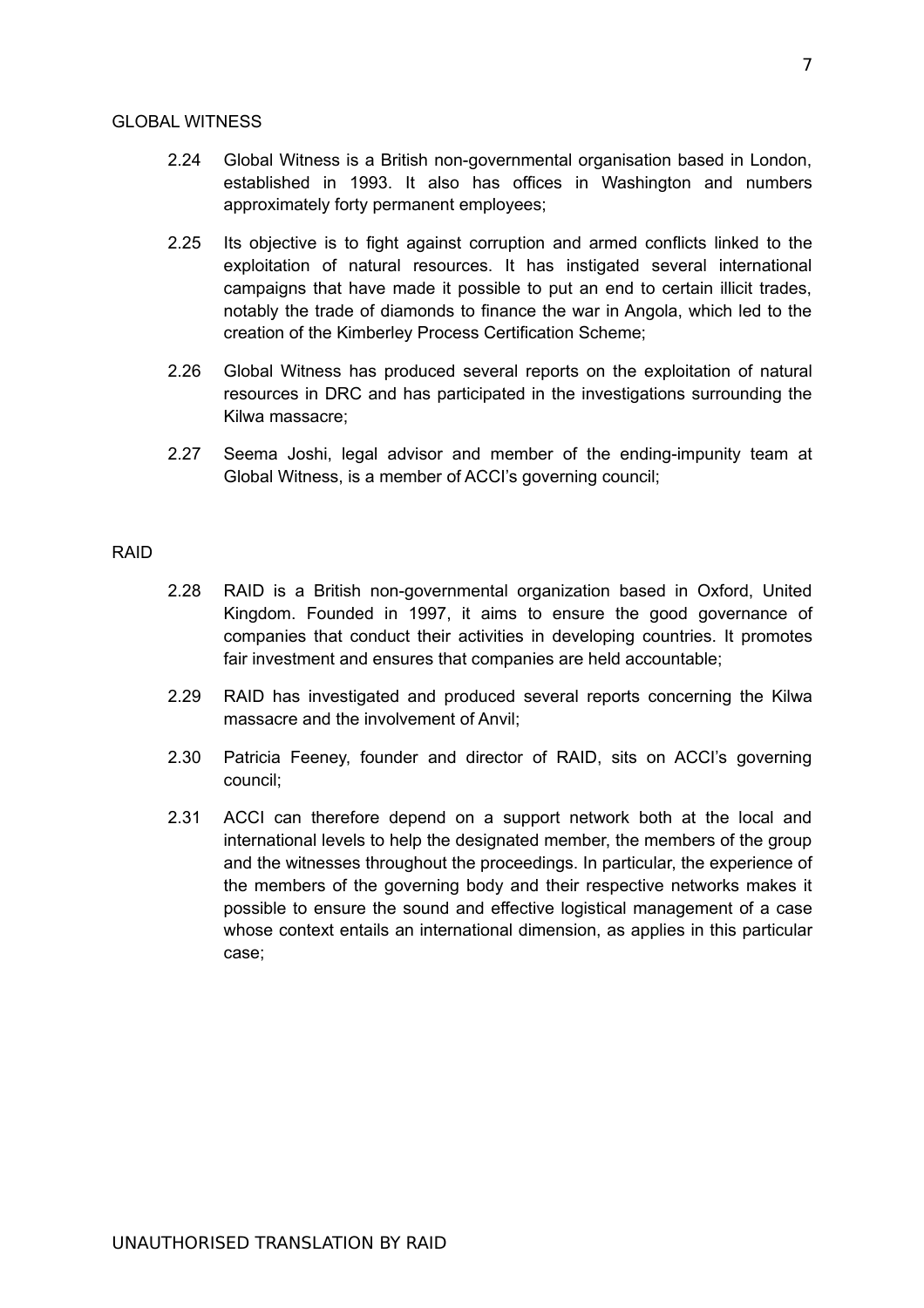### THE DESIGNATED MEMBER

- 2.32 Adèle Mwayuma was born on 16 February 1957;
- 2.33 Mrs. Mwayuma lost two of her sons, Ulimwengu Lukumani and Ulimwengu Nombele, who were murdered by the armed forces of the DRC (hereafter "**FARDC**"). She also lost all her family goods, which were looted during the events at Kilwa in October 2004;

### THE SITUATION IN DRC

- 2.34 The DRC is the third largest African country and the most populous country in the French-speaking world, with a population of more than 68 million;
- 2.35 The country shares its borders with Angola and the Republic of Congo to the West, the Central African Republic and Sudan to the North, Uganda, Rwanda, Burundi and Tanzania to the East and Zambia and Angola to the South;
- 2.36 Its population includes several hundred ethnic groups but its official language is French;
- 2.37 Katanga is a large province in south-east DRC that shares a border with Angola to the South and Zambia to the East. Katanga is particularly rich in copper;
- 2.38 Between 1997 and 2005, DRC was devastated by a series of internal and international conflicts leading to more than 3.5 million deaths. This conflicts particularly affected Katanga.
- 2.39 In August 2010 the UN High Commissioner for Human Rights released a detailed report covering the most serious violations of human rights and international humanitarian law committed in DRC between 1993 and 2003 (hereafter the "**Mapping Report**"). A copy of this report is presented as exhibit **R-8**;
- 2.40 The Mapping Report establishes that a very large number of human rights violations were committed in DRC and that they remain hardly investigated and largely unpunished;

THE DIKLUSHI MINE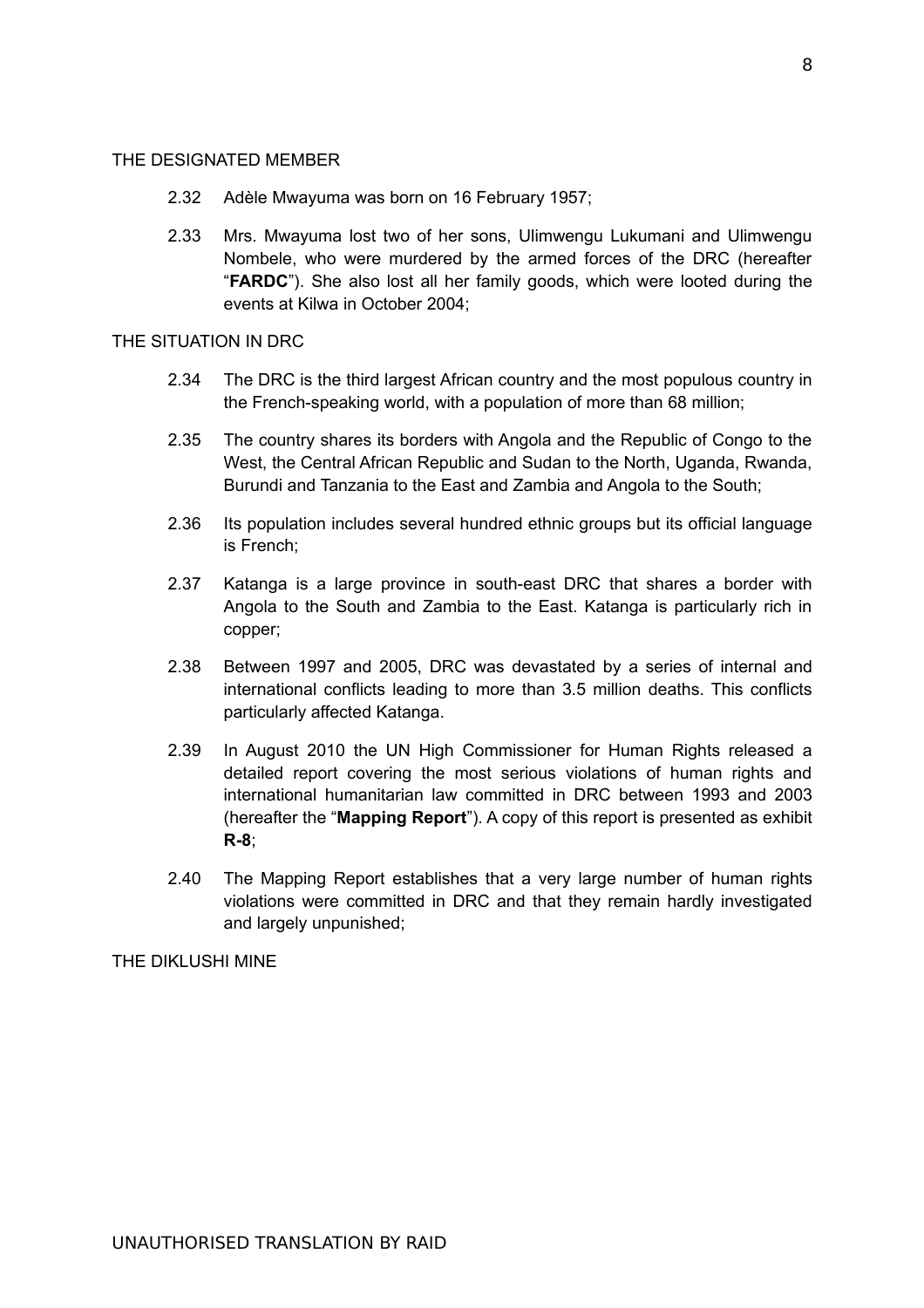9

- 2.41 The Dikulushi Mine is located in the province of Katanga, roughly 50 kilometres from Kilwa. Kilwa is situated on the edge of the Lake Mweru but is geographically remote from the capital of Katanga, Lubumbashi, which is nearly 350 kilometres to the south. It is very difficult to reach Kilwa by road;
- 2.42 The Dikulushi Mine was the first mine operated by Anvil, which explored the mine in 1997 and developed it in 2002, as stated in the following extract from their annual report of 2005, exhibit **R-9**:

Anvil's first mining and processing operation, Dikulushi was initially explored by the Company in 1997, and was developed in 2002.

2.43 Anvil envisaged that the Dikulushi Mine would make a fortune for the company, as it appears from the following extract from their annual report of 2003, exhibit R-10:

> Dikulushi will be a company maker for Anvil. It is a very high-grade resource, the mining and processing of which is technically relatively simply. It is the kind of resource that will produce a profit regardless of future adverse fluctuations in metal prices. Few mining projects fall into this category.

> > [Our emphasis]

- 2.44 Since the beginning of the exploitation of the Dikulushi mine, the ore has passed through the port facilities that Anvil had built in Kilwa. Anvil trucks loaded with ore boarded ships [barges] there to cross Lake Mweru for neighbouring Zambia with its road infrastructure, which is better developed than that in the DRC. The ore was then transported by road to foundries located in South Africa and Namibia;
- 2.45 If the ore could not go through Kilwa, the Dikulushi mine would be paralysed. There existed no other means of getting it out, no other passable roads, no railway.
- 2.46 The Dikulushi mine was Anvil's only productive asset in October 2004. If Anvil were to lose access to the port of Kilwa, its viability would be undermined.
- 2.47 Moreover, in 2004 Anvil was seeking private capital to finance a major acquisition. Anvil announced on 30 November 2004 that they had raised \$20,000,000 through a non-public offering, as appears in a press release dated 30 November 2004, exhibit **R-11**;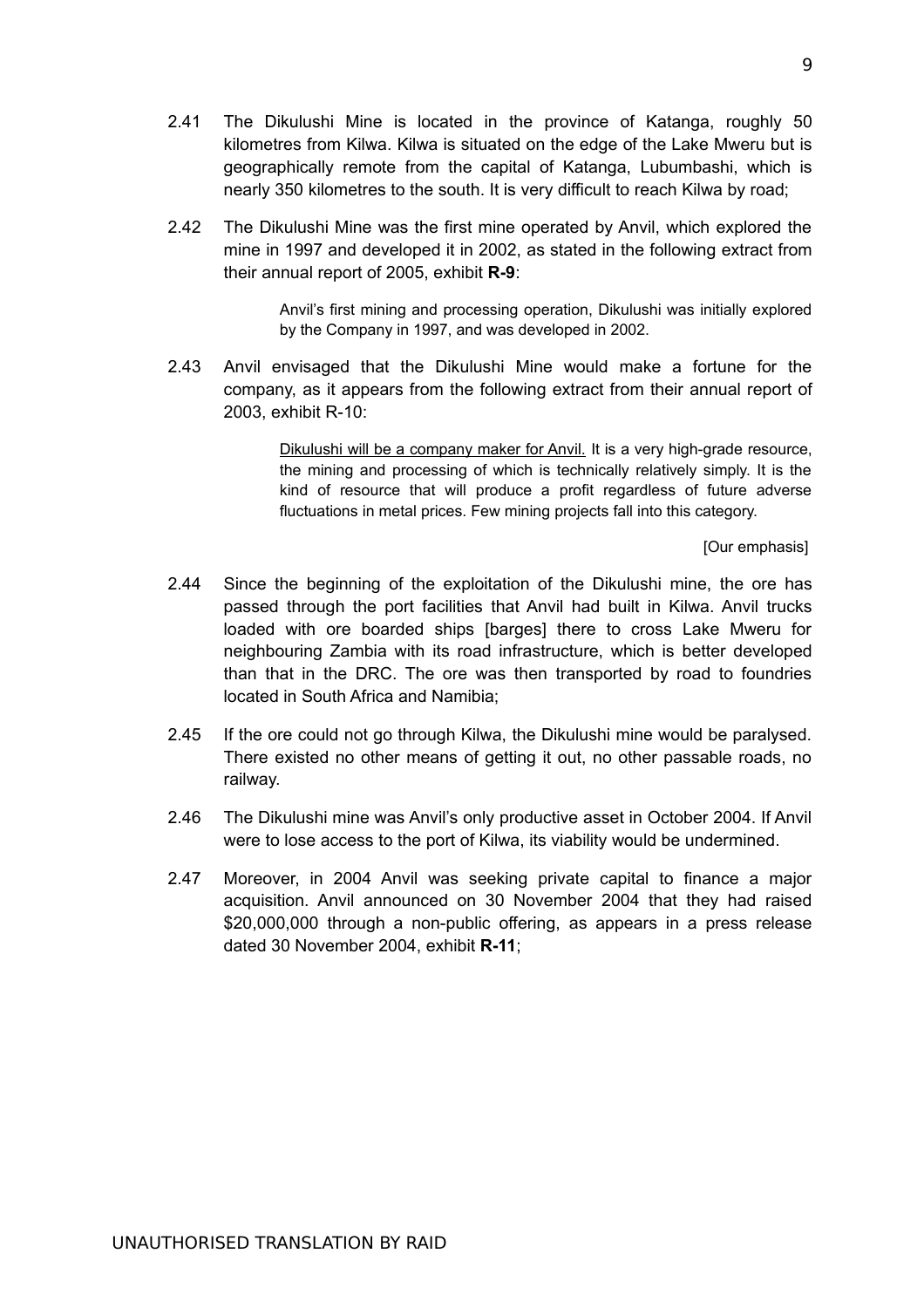2.48 Any prolonged interruption to the Dikulushi Mine's production would seriously undermine such a non-public offering.

# THE EVENTS IN KILWA IN OCTOBER 2004

- 2.49 On the night of 14 October 2004, a small group of approximately six or seven unorganized and poorly equipped individuals arrived in the small town of Kilwa;
- 2.50 Claiming to be part of a hitherto unknown organization, the Revolutionary Movement for the Liberation of Katanga (hereafter the "**MRLK**"), the group was led by a young fisherman, aged 20 and named Alain Kazadi Mukalay (hereafter "**Kazadi**");
- 2.51 Kazadi and his group met very little resistance from the few members of the army present in Kilwa and from the police, and succeeding in taking control of the town without bloodshed.
- 2.52 On the morning of 14 October, Kazadi held a public meeting in Kilwa's marketplace, during which he proclaimed Katanga's independence. He asked the inhabitants of Kilwa to join them and assured them that news of Katanga's liberation would shortly be heard on the international airwaves;
- 2.53 Kazadi then went to Anvil's petrol station in Kilwa where he demanded to be put in contact with the "whites" at Anvil's Dikulushi Mine. He assured the Anvil employees that he had not come to disturb Anvil's activities, but his group did appropriate petrol and other goods belonging to Anvil.
- 2.54 Less than a week after the events, the UN Mission in the DRC (hereafter "**MONUC**") despatched a team of investigators to Kilwa. MONUC then produced a detailed report of the events, a copy of which is included as exhibit **R-12**;
- 2.55 The MONUC investigation was delayed by one day on the order of the Congolese military authorities, who profited from this delay by sending the Sixth Military Regional Deputy Commander, General Sylvain Tchokwe, to Kilwa. MONUC reports that, once in place, "the team discovered that potential key witnesses had been warned by the military not to cooperate with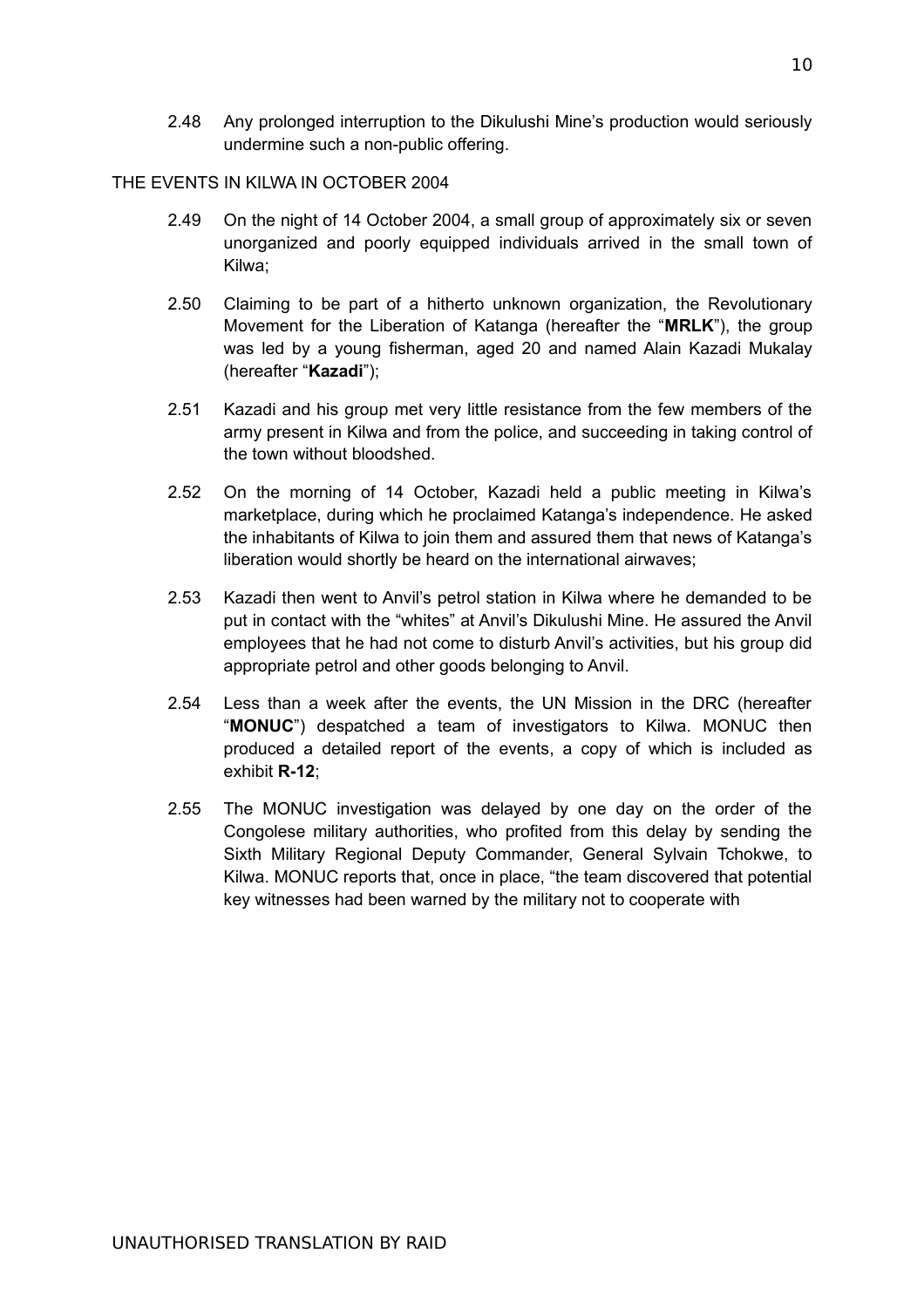MONUC", as appears in paragraph 7 of the report, exhibit R-12. In spite of these difficulties, MONUC conducted its investigation.

2.56 The report (R-12) describes the arrival of Kazadi and his group on 14 October 2004 as follows:

> 10. On the 14 October, at around 2 a.m., a group of 6 or 7 persons, led by Alain Kazadi Makalayi, a fisherman from Pweto, aged 20, who claimed to be the General-in-Chief of the Revolutionary Movement for the Liberation of Katanga (MRLK), attacked and briefly occupied Kilwa. [...]

> 11. Despite their limited weaponry, the MRLK met little or no resistance from the army – approximately 10 to 20 men – and from the local police present in Kilwa. No armed confrontrations were reported.

> 12. Kazadi and his deputy, Mpundu Bwalya, went to the office of MSF (*Médecins sans frontières*) to look for their radio. They wanted to use the radio to announce the independence of Katanga to the whole world. They were very disappointed to learn that the radio could not connect them directly with RFI (*Radio France Internationale*) or the BBC. Kazadi then supposedly asked Bwalya to tell the inhabitants that he had put money aside in South Africa to buy tractors and fishing nets for the inhabitants. At the same time, Kazadi, along with some armed individuals, went to the petrol depot belonging to Anvil Mining in Kilwa.

> 13. Along the road, Kazadi stopped at the market and held a public meeting, during which he declared Katanga's independence. He emphasised that that President Kabila and Katumba Mwanke – one of the president's advisers – would no longer "pocket the money from the mines". He added that they need not be afraid, as other towns in the province were about to fall on that same day, and that the FARDC brigade in Pweto, as well as many high-ranking officials, supported his initiative. He asked the inhabitants of Kilwa to join him and take up arms. He concluded by assuring them that news of Katanga's liberation would shortly be heared on the international airwaves.

> 14. At the petrol depot belonging to Anvil Mining, Kazadi demanded that the employees help him get in contact with the "whites" from the company at Dikulushi, located some 30km to the north of Kilwa. The rebels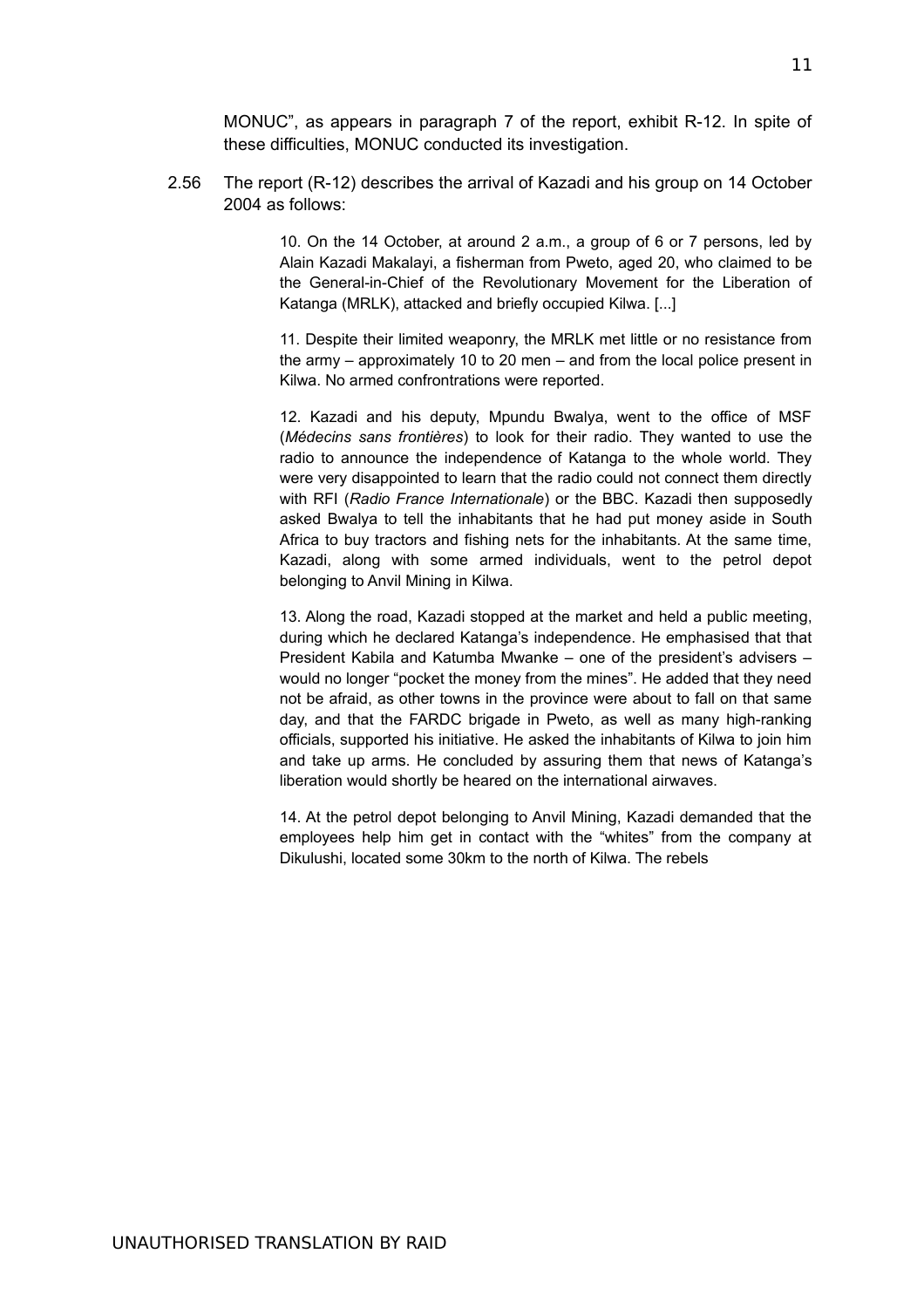insisted, all the while, that they had not come to disturb the company's activities. Confronted with the Anvil employee's refusal to negotiate, they became more aggressive. They demanded access to the petrol and apparently obtained it. In the morning, the rebels supposedly distributed arms to their sympathisers – estimated to be at least 100 in number – who were mostly young townspeople with little or no experience bearing arms. [...] The new recruits, over-excited by being given weapons, are said to have fired into the air. Kazadi is said to have intervened, ordering them to stop after complaints from the town's inhabitants.

15. At the end of the morning, Kazadi's sympathisers received the order to go to their homes for lunch and reconvene in the afternoon. It was at that moment that 90% of Kilwa's 48,000 inhabitants decided to flee. Some supposedly went by boat to the island of Nshimba; others are said to have hid themselves in the bush. In the absence of radio confirmation of the promise of the province's liberation, the inhabitants quickly understood that this movement, without strong leadership, could very quickly be swept away by the national army. The rebels did not oppose their departure.

The above appears in the MONUC report, exhibit R-12;

- 2.57 The executive director of the Dikulishi Mine in 2004 was Pierre Mercier (hereafter "**Mercier**"), a Canadian citizen originally from Thetford Mines. The position that he occupied appears in the minutes of the meeting of Anvil Congo's board of directors, dated 15 June 2004, exhibit **R-13**;
- 2.58 Mercier was responsible for Anvil's operations in the DRC in October 2004;
- 2.59 In an examination on 13 October 2006 led by Colonel Eddy Nzabi, superior military prosecutor at the Katanga Military Court, Mercier declared that on the 15 October 2004, he was managing director of Anvil and that he was in Kinshasa. He maintains that he was informed by telephone by an Anvil security agent that Kilwa had fallen into rebel hands, as appears in the minutes of his questioning, exhibit **R-14**;
- 2.60 Mercier declared the following: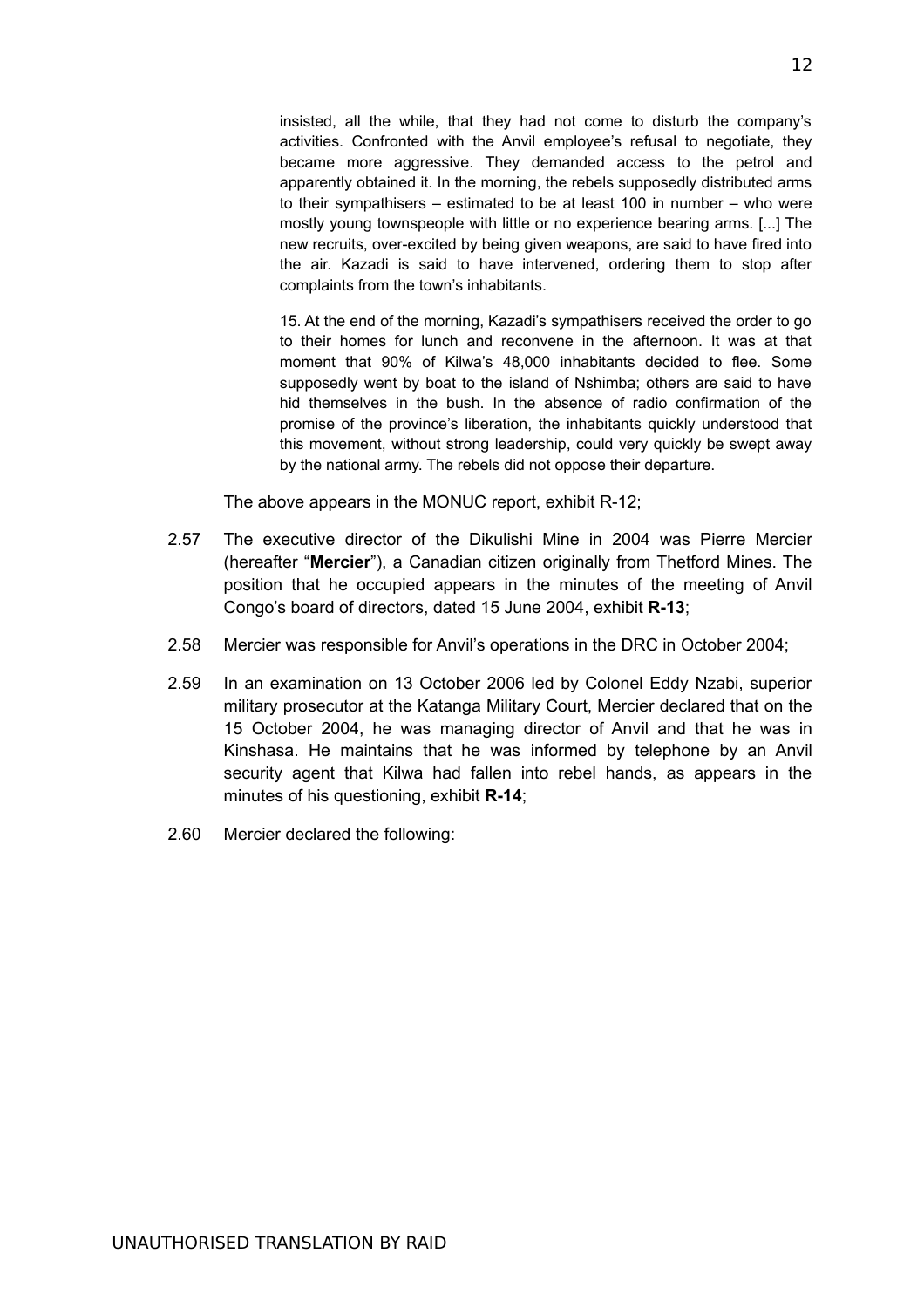In light of what this town represents for Anvil Mining, I alternated between calling the head of the ANR (National Intelligence Agency) in Kinshasa and the Comt 6 Rgn Mil (6<sup>th</sup> Regional Military Commander) to ask them for any information regarding the situation. The first, that is, the head of the ANR, responded that he knew nothing about it, while the second, who was well informed, advised me to evacuate our employees. That is when I called DIKULUSHI to ask them to describe the security situation on the ground. After having spoken again by telephone to the Regional Commander, it was jointly decided to evacuate our 75 employees (Congolese and expatriots)

[Unofficial translation. Our emphasis]

All as it appears in exhibit R-14;

- 2.61 On 15 October 2004 Mercier was therefore in contact with the  $6<sup>th</sup>$  Regional Military Commander; contact initiated by Mercier, who was concerned that Kilwa should be retaken as quickly as possible "in the light of what this town represents for Anvil Mining";
- 2.62 For Anvil, these events represented a potential threat to the very survival of the company;
- 2.63 The same day, Anvil asked the Australian Stock Exchange (ASX) to suspend trading of Anvil shares until the company released a statement; all as it appears in a copy of the Market Release dated 15 October 2004, exhibit **R-15**;
- 2.64 Anvil then released a statement to the press which it thought to be reassuring. In this statement, Anvil told the public that the insurrectional movement had no designs on the Dikulushi Mine, that Anvil expected the situation to return to normal within 72 hours and that the Government of DRC had notified Anvil that it would act quickly to re-establish the situation; as appears in Anvil's press release dated the 15 October 2004, exhibit **R-16**:

PERTH, Western Australia, Oct. 15 /CNW/ - Anvil Mining Limited

(TSX, ASX: AVM) advises that yesterday, some local conflict appeared in the village of Kilwa located 54 kilometres south of the Dikulushi Mine. The conflict has not moved towards the Dikulushi Mine. Anvil security personnel have talked with the leader of the rebel group, who has advised that his group has no intention of taking over the Dikulushi Mine.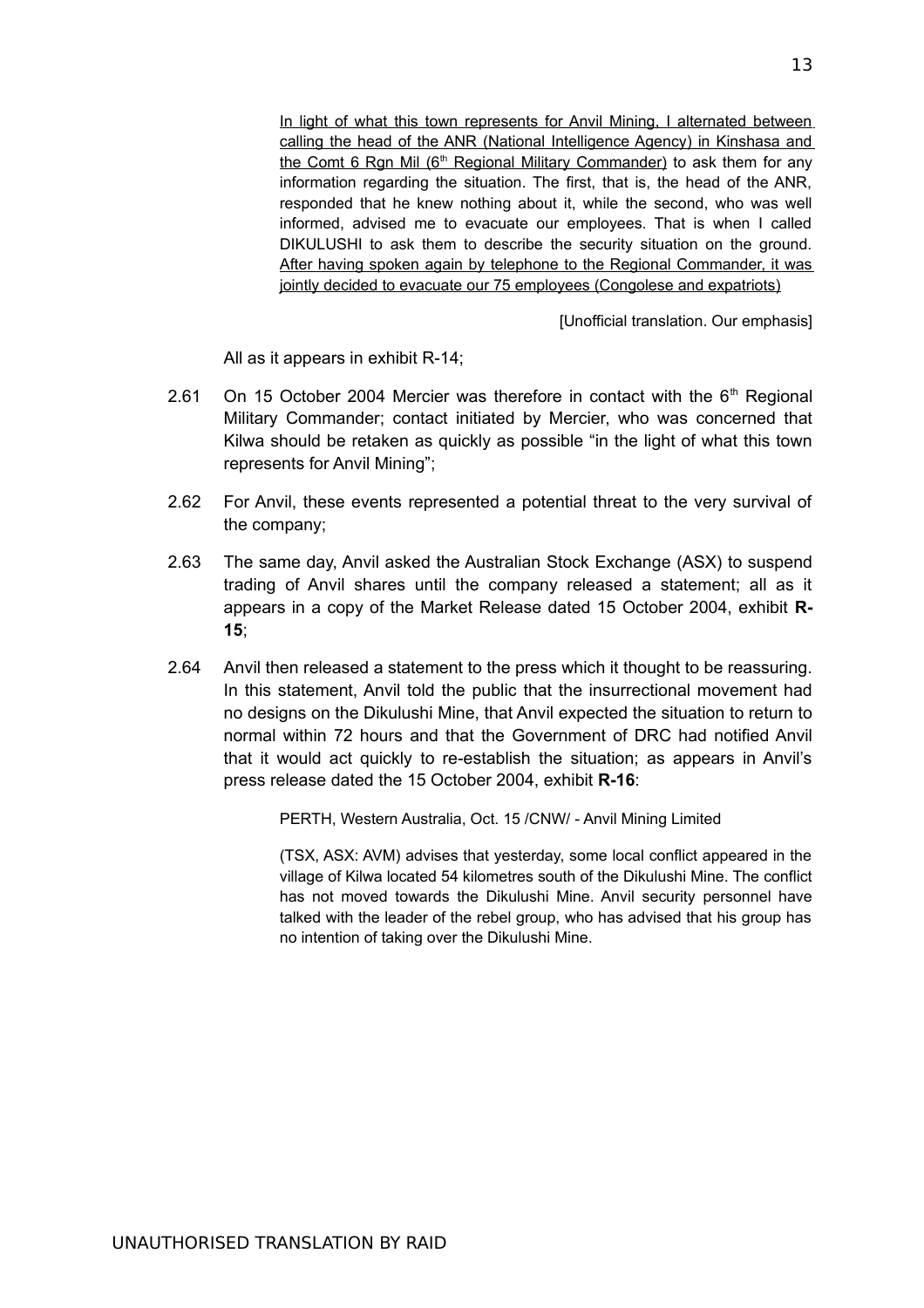However, as a precautionary measure, and in accordance with Anvil's standard operating procedures, the Company yesterday stopped operations at the Dikulushi Mine and moved 25 non-essential staff from the mine site to Lubumbashi, the capital of the province, located 320 kilometres to the southwest of the mine. A further 50 will be moved to Lubumbashi today. Prior to taking this precautionary action, the total workforce at Dikulushi numbered 480 staff.

The Company has maintained security staff including the Group Security Manager and the Mining Manager on site in order to monitor the situation and coordinate the return of Company staff to site.

The group in Kilwa is reported to comprise somewhere between 50-100 people, the leader of which is not dressed in uniform and wears sandals. In discussions Companny security had with the leader in Kilwa yesterday, it was clearly stated that the rebel group had no issues with Anvil, Anvil expatriate personnel, nor the Dikulushi Mine. The rebel group appears to be a small band of disaffected individuals seeking representation.

The Company expects the situation to be resolved within the next 72 hours. The DRC Government has advised Anvil they are moving quickly to return the situation to normal.

[Our emphasis]

- 2.65 Yet on 15 October 2004, it was physically impossible for the FARDC to resolve the problem within 72 hours, as the nearest military personnel to Kilwa were in Pweto, over 175 kilometres away, and these personnel had no way of transporting themselves to Kilwa. If the soldiers of the 62<sup>nd</sup> Infantry Brigade, commanded by Colonel Ilunga Adémar (hereafter "**Adémar**") had had to make the journey on foot, it would have taken several days' marching simply to arrive in Kilwa;
- 2.66 Adémar and his troops did not have to march. Anvil, which had a direct, immediate and vital stake in Kilwa's being retaken as quickly as possible, provided the necessary transportation to the FARDC. It was Anvil trucks, driven by Anvil-employed drivers and led by Peter Van Niekerk, Anvil's chief of security, that went to Pweto and that allowed Adémar and his men to get to Kilwa;
- 2.67 This was how, on the 15 October, Adémar and his men arrived in Kilwa;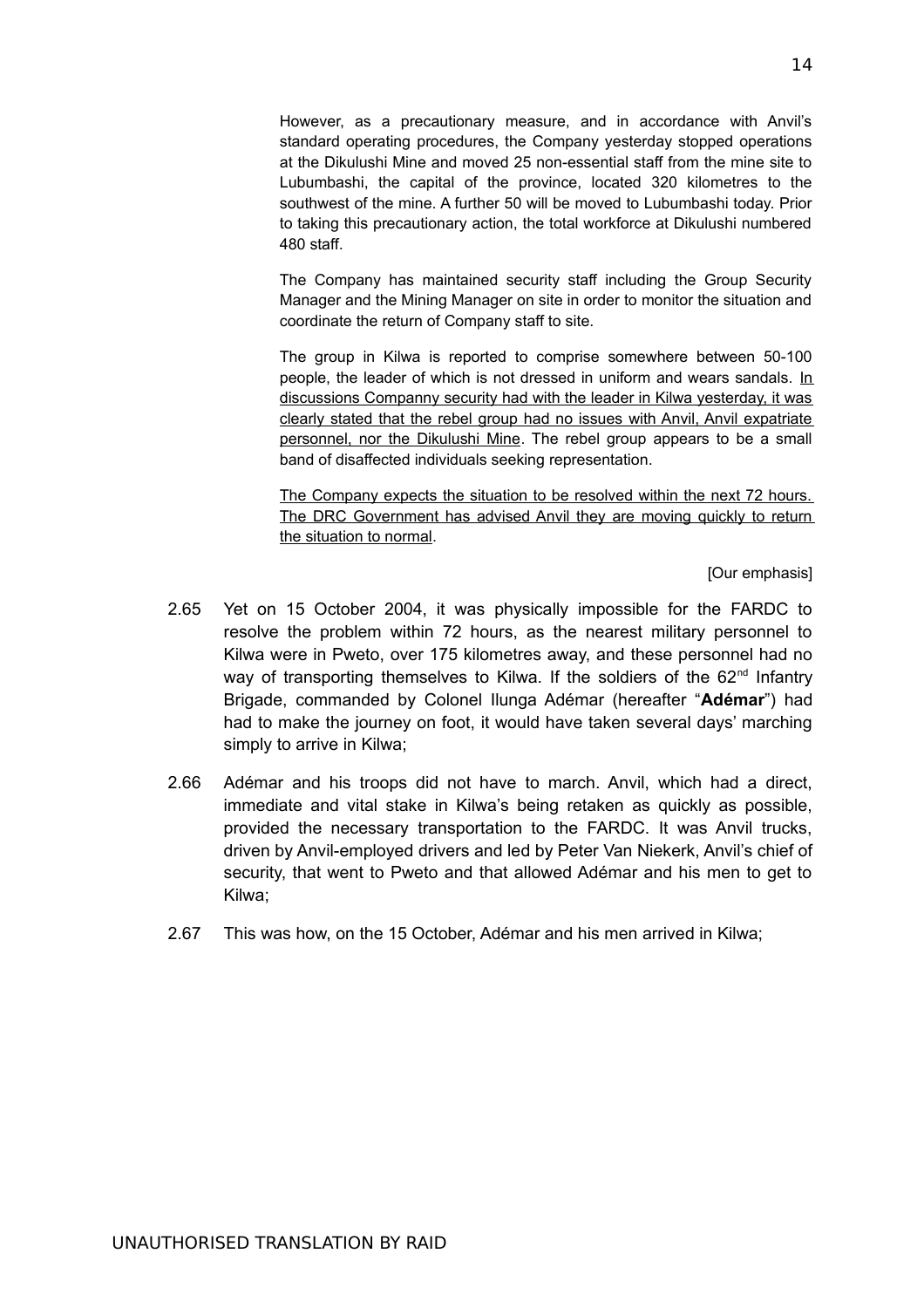- 2.68 The inhabitants of Kilwa already knew of Adémar in 2004. They nicknamed him "kote kubaya", a phrase meaning "double-edged knife" in Swahili, and used to describe a person who does to all around him, without discrimination.
- 2.69 Those in charge of Anvil also knew of Adémar and his reputation, which should have prompted them to wield a great deal of caution.
- 2.70 The MONUC report (exhibit R-12) describes the Adémar's arrival into Kilwa as follows:

16. In the afternoon of the 15 October the 62nd brigade from Pweto under the command of Colonel Ademars [sic] began an attack on the town. According to MONUC the operation had been authorized by the Kinshasa authorities who had overturned the instructions of the Commander of the 6th military region (ex-MLC).

17. Before entering the town, the FARDC bombarded Kilwa, destroying at least 5 or 6 houses. Then they were in an armed engagement with Kazadi's group mainly in the area around the market and along the road to the airport. The confrontation lasted for one or two hours. The FARDC did not sustain any casualties. Afterwards the FARDC carried out house to house searches which lasted until the afternoon of 16 October. During this operation the FARDC carried out summary executions and other human rights violations (see below).

- 2.71 Thus FARDC recaptured the town on 15 October without suffering a single loss of life.
- 2.72 Thereafter, FARDC troops conducted themselves like conquerors from another era, killing indiscriminately and pillaging without restraint, with uninterrupted logistical aid from Anvil.
- 2.73 MONUC noted numerous cases of summary execution:

24. According to local sources more than 100 civilians were killed or were summarily executed during the FARDC counter-offensive on 15 October 2004. The military authorities at Kilwa and the Governor of Katanga stated that 24 – 30 members of a militia had been killed and that the local civilian authorities had no knowledge about the number of dead. Kilwa hospital sources, who had coordinated the burial of the bodies, denied to MONUC that they had information on this subject.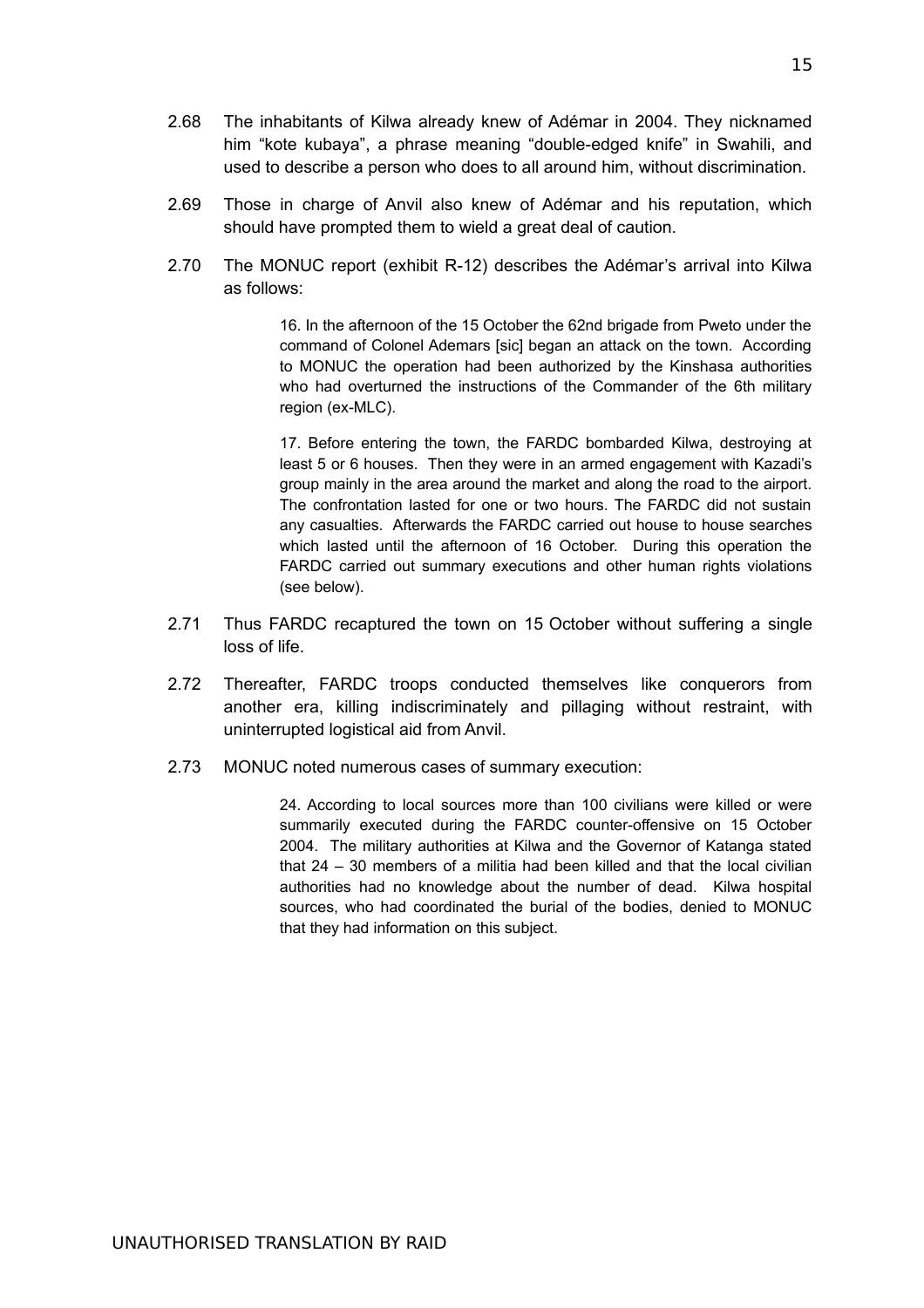It is worth noting that before meeting the MONUC team, these sources had been called to a meeting with Colonel Ademars. According to information from independent sources 73 people had been found dead, 28 of whom had been summarily executed.

11 people drowned on the lake trying to flee from Kilwa.

34 bodies were allegedly found and buried by the inhabitants of Kilwa. Among them there were victims of summary executions, insurgents killed in armed confrontations with the FARDC, and civilians killed by stray bullets.

At least 28 people, suspected of supporting the insurgents, are believed to have been summarily executed.

The MONUC team received information according to which the military allegedly buried an undetermined number of bodies, principally the victims of summary executions.

- 2.74 ASADHO/Katanga produced an investigative report on the Kilwa events in January 2005, in which it gave an account of more than 90 cases of summary executions carried out by FARDC soldiers from the 62<sup>nd</sup> brigade. This appears in a copy of the report, entitled "Report on the Human Rights violations committed in Kilwa in October 2004", exhibit **R-17**;
- 2.75 Furthermore, MONUC reports illegal imprisonment and large-scale pillage as well as incidents where FARDC soldiers extorted money from the victims in exchange for their freedom or security;
- 2.76 According to MONUC, the Kilwa events precipitated a massive displacement of civilians, consisting of 90% of the local population. When MONUC's team of investigators were operating in the village, from 22 to 24 October, almost half the fleeing population had not yet returned to Kilwa, as appears in paragraph 8 of exhibit R-12;
- 2.77 Anvil does not deny having provided logistical support to Adémar, as appears in the MONUC report:

36. According to statements made to MONUC by eyewitness, the Armed Forces of the Democratic Republic of Congo (FARDC) used vehicles of the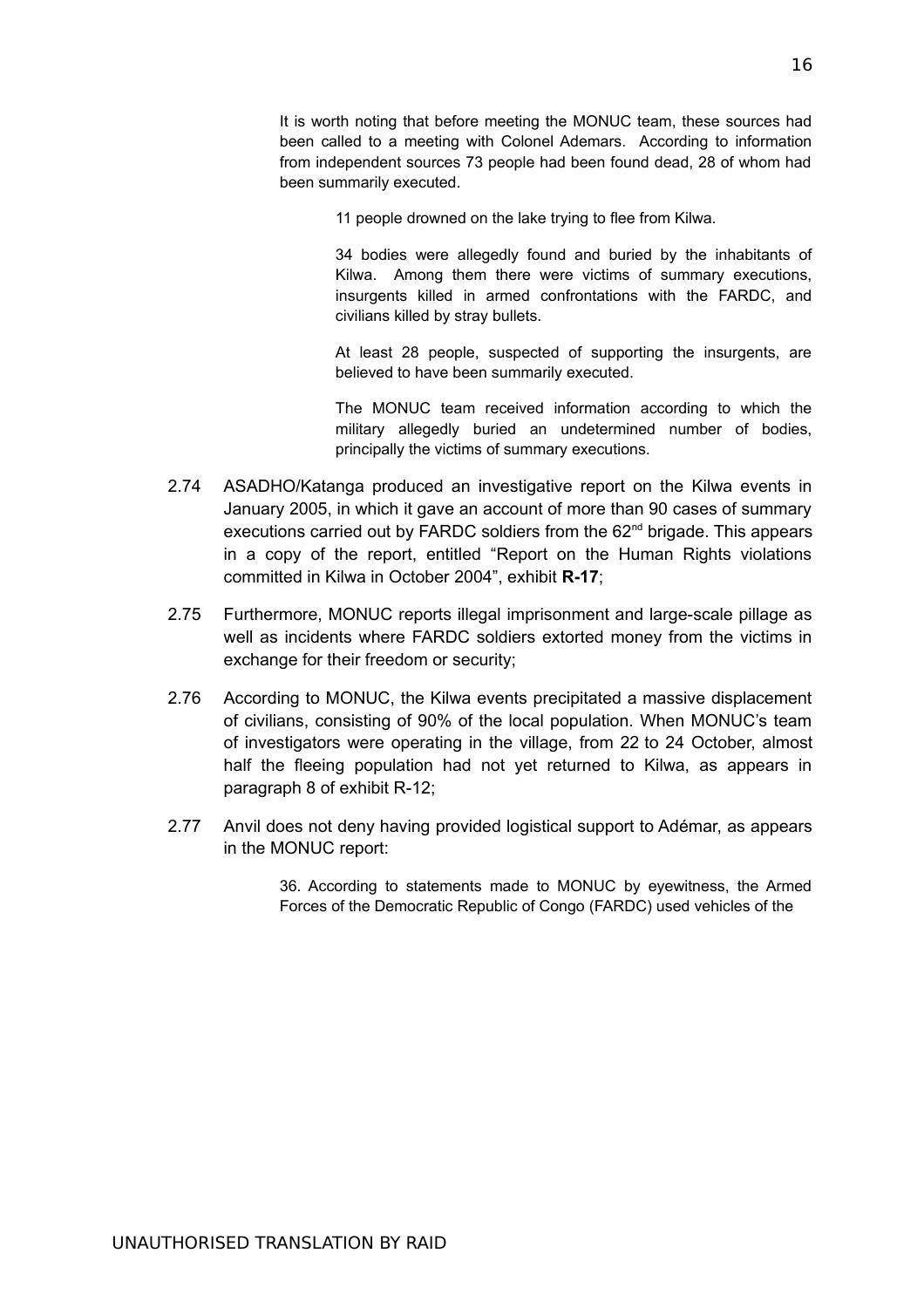mining company Anvil Mining during their operation in Kilwa. These vehicles appear to have been used to transport pillaged goods as well as corpses – which may have included victims of summary execution – to the area of Nsensele; there, MONUC located two shallow graves and one individual grave. Anvil Mining has confirmed to MONUC that the FARDC did use the company's vehicles but Anvil has denied that the vehicles were used to transport corpses or pillaged goods. Anvil Mining has also acknowledged that planes chartered by the company to evacuate its personnel to Lubumbashi were used on 14 and 15 October to transport approximately 150 soldiers in the area of operation. These planes were also used to transport to Lubumbashi some of the suspects arrested by the army following its counteroffensive in Kilwa. [...]

37. In October 2004, the Commander of the 6th military region in Lubumbashi informed MONUC that the intervention of the FARDC to bring safety back to Kilwa was made possible thanks to the logistical assistance given by Anvil Mining. [...]

Footnote: The information of MONUC according to which an international security officer of Anvil was also in the vehicles used by the army was denied by Anvil.

2.78 Neither does Anvil deny that its drivers drove some of the vehicles used by the FARDC, or that it provided the FARDC soldiers with rations and even paid them, as appears in the MONUC report, exhibit R-12:

> MONUC was able to confirm that three drivers of the company Anvil Mining drove the vehicles used by the FARDC4. MONUC was also able to confirm that food was provided to the armed forces in order to – according to Anvil – prevent the pillage of goods of civilians. Anvil also appears to have acknowledged to have contributed to the payment of a certain number of soldiers.

- 2.79 Neither does Anvil deny that Adémar and his men committed serious, largescale crimes after taking control of Kilwa, as appears in a press statement dated 21 June 2005, exhibit **R-18**, in which Anvil states that "it [the Kilwa massacre] was a terrible event";
- 2.80 Anvil claims, however, firstly that they had no choice but to provide the support which they gave, as that support would have been requisitioned by the DRC Government; and secondly,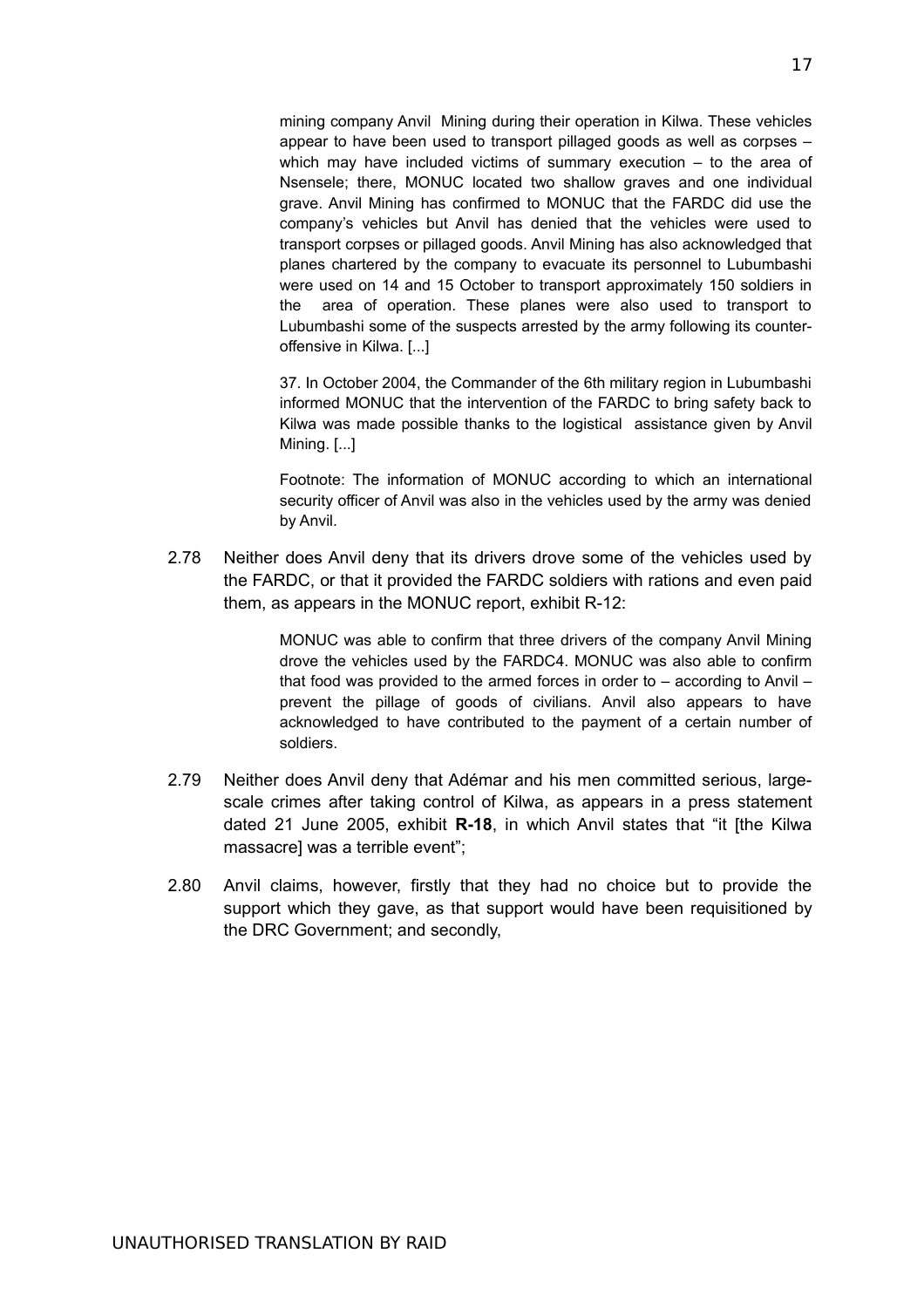that they were not aware of the crimes at the time they were committed;

2.81 And yet, it is obvious that, on the contrary, Anvil provided logistical support on its own initiative, and in its own interests. It is equally obvious that Anvil was perfectly aware of the crimes committed by the FARDC and that it kept silent about the crimes until they became public on the international stage;

#### ANVIL AND THE DRC AUTHORITIES

- 2.82 Anvil had a privileged relationship with many people close to power in DRC, and it used its contacts to secure rapid FARDC intervention to counter Kazadi's small-scale insurrection;
- 2.83 Among these contacts was Augustin Katumba Mwanke (hereafter "**Katumba Mwanke**"), a former governor of Katanga and one of the principal advisors to the president of DRC, Joseph Kabila;
- 2.84 In 2004, Katumba Mwanke sat on Anvil Congo's board of directors, the Anvil subsidiary which held the mining rights to the Dikulushi Mine, as appears in the minutes from Anvil Congo's board meeting on the 15 June 2004, exhibit R-13;
- 2.85 When Bill Turner, the president of Anvil (hereafter "**Turner**") was questioned on this matter by Sally Neighbour, for an episode of the investigative current affairs programme *Four Corners*, on the Australian television channel ABC (Australian Broadcasting Corporation), Turner initially denied that Anvil had any political contacts, later admitting the presence of Katumba Mwanke on the board, as appears in the transcript of the programme, exhibit **R-19**;
- 2.86 According to the MONUC report, exhibit R-12, Katumba Mwanke figures on a list of people identified by a UN working group as having participated in a massive misappropriation of mining resources in DRC:

Mr. Mwanke is included in the list of persons against whom the Expert Group on the illegal exploitation of natural resources and other types of richness in the Democratic Republic of Congo recommends a prohibition of travel and financial restrictions, in its report of October 2002.

2.87 The Minister for Mines in 2003-2004, Eugène Diomi Ndongala, declared on *Four Corners* that Katumba Mwanke was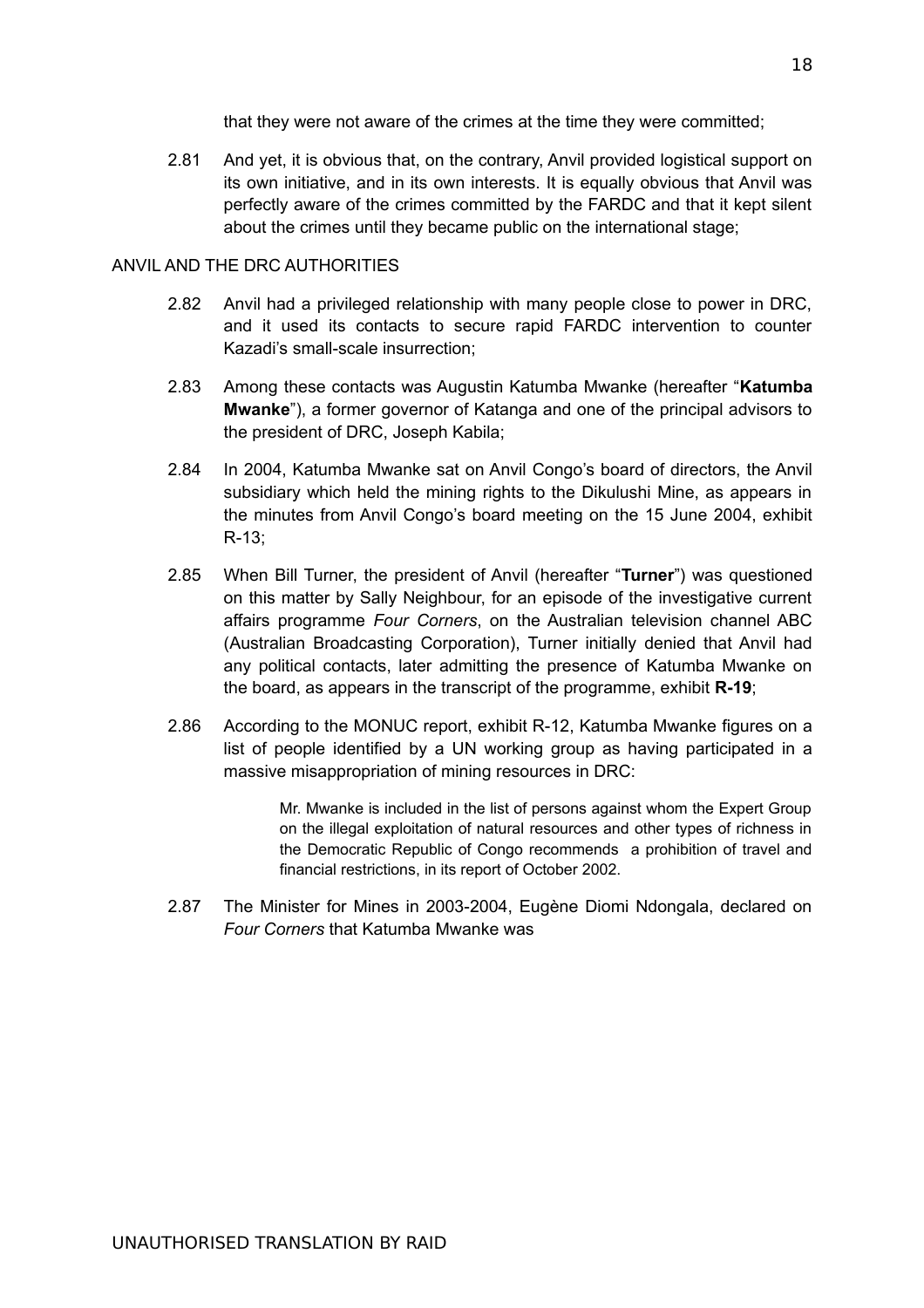Anvil Mining's "protector", as appears in the transcript of the programme, exhibit R-19;

- 2.88 After the massacres, Katumba Mwanke, accompanied by the Governor of Katanga, Urbain Kisula Ngoy, and the  $6<sup>th</sup>$  Regional Military Commander, visited the locality of Kilwa in person to encourage the population to return;
- 2.89 MONUC reported what followed:

19. The situation returned to normal. Katumba Mwanke, an advisor to the President of the Republic, Governor Kisula Ngoy, the 6<sup>th</sup> Regional Military Commander and other officials visited the island of Nshimba and strongly encouraged the displaced population to return to Kilwa. The displaced population began to return to Kilwa the day after that meeting.

- 2.90 Anvil was the principal beneficiary of these efforts, as many of its workers and their families had fled.
- 2.91 In reality, the DRC got no benefit from Anvil's exploitation of the Dikulushi Mine, as appears in the analysis of the mining contract concluded between Anvil (Anvil Mining N.L.) and DRC in November 2007, exhibit **R-20**;
- 2.92 The DRC had no reason, therefore, to despatch its troops hurriedly to put down a minor rebellion which had claimed no victims, except in Anvil's interests;
- 2.93 The officials who went to Kilwa to encourage the displaced population to return likewise had no reason to do so, except in Anvil's interests;

### ANVIL PROVIDED LOGISTICAL SUPPORT VOLUNTARILY AND IN ITS OWN INTERESTS

2.94 When questioned by Colonel Nzabi in October 2006 (exhibit R-14), Mercier stated the following:

> Also, I contacted José DEMOURA to ask him if the DUBIYE landing strip could be used for the evacuation.

> After feasibility studies by the aforementioned (DEMOURA) and the assurance given by the  $6<sup>th</sup>$  Regional Military Commander on the good state of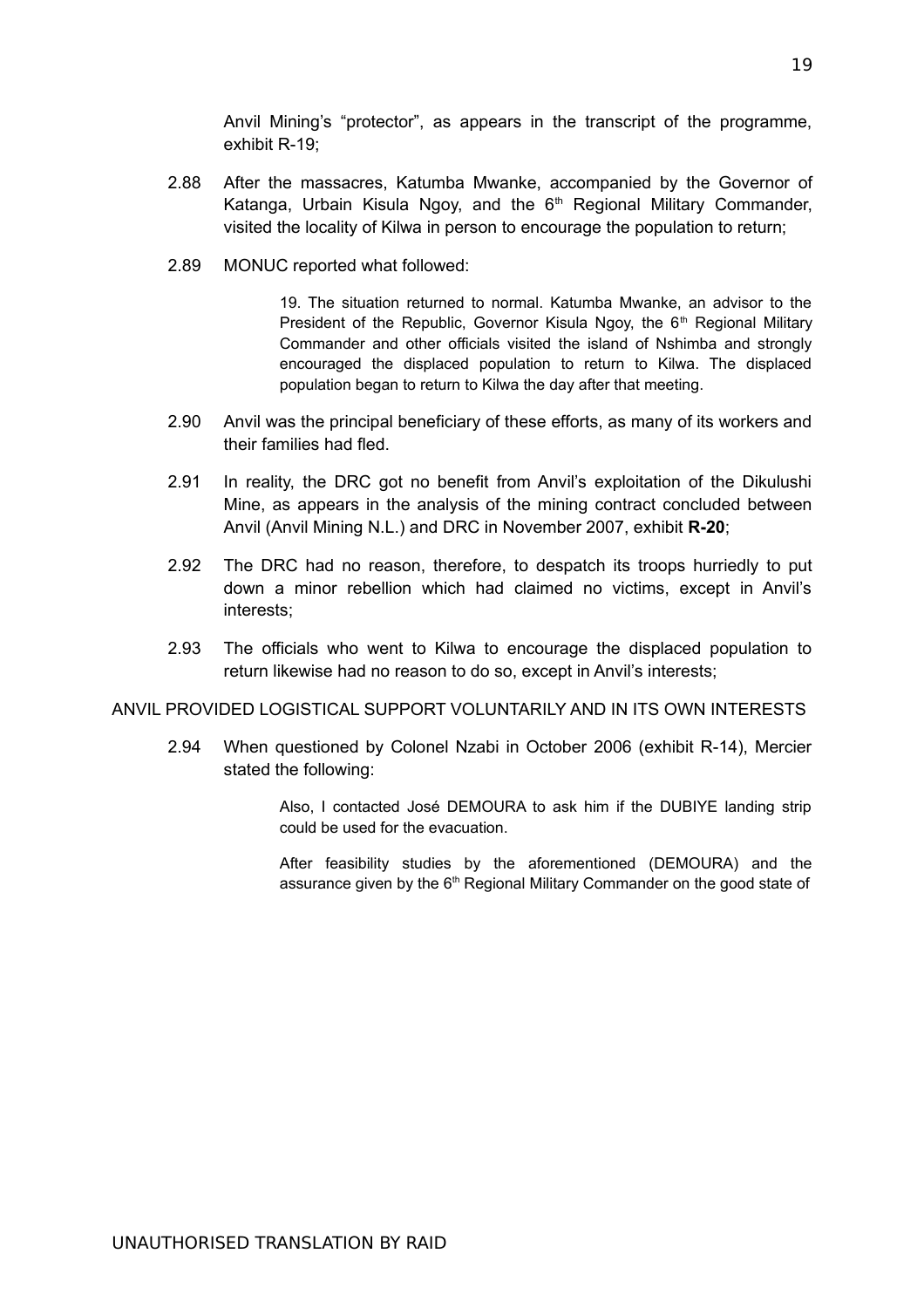the strip, José DEMOURA replied to me, saying that we could use a Hawker Siddley 748 (HS), which could not take off with more than 25 people maximum.

After a quick calculation, we estimated that three flights would be sufficient to evacuate everyone.

In the meantime, the governor of the province called me to make a request which was more like an order, to provide the FARDC with the logistical means to retake Kilwa.

Having asked him to provide me with a written request, he responded that the document would follow.

[Our emphasis]

- 2.95 Thus, in October 2006, two years after the events, Mercier stated that he received a request "which was more like an order", and that he asked that this request be confirmed in writing;
- 2.96 Further on, Mercier states that the logistical support that Anvil had provided had been requisitioned by the authorities:

Q5. You were nonetheless aware that these vehicles with drivers had been at the disposal of the 62<sup>nd</sup> Brigade Infantry commanded by colonel ILUNGA Ademard [sic]?

R5. I have no idea, but I only know that there were vehicles that had been requisitioned. Whether that was with or without drivers, I don't know anything abut it.

[Our emphasis]

2.97. Mercier reportedly finished by saying:

"Finally, I insist that the vehicles at the FARDC's disposal had been requisitioned by the Governor."

[Our emphasis]

2.98 Governor Ngoy, who had gone to encourage the inhabitants of Kilwa to return to their homes in October 2004, confirmed in a letter dated 11 June 2005 that he had given "*firm instructions*" to Pierre Mercier "*to provide the personnel of the 6th Military Region with the logistical means to transport troops from Lubumbashi and Pweto towards Kilwa , but also for use within the village*", as appears in a copy of a letter dated 11 June 2005, exhibit **R-21**;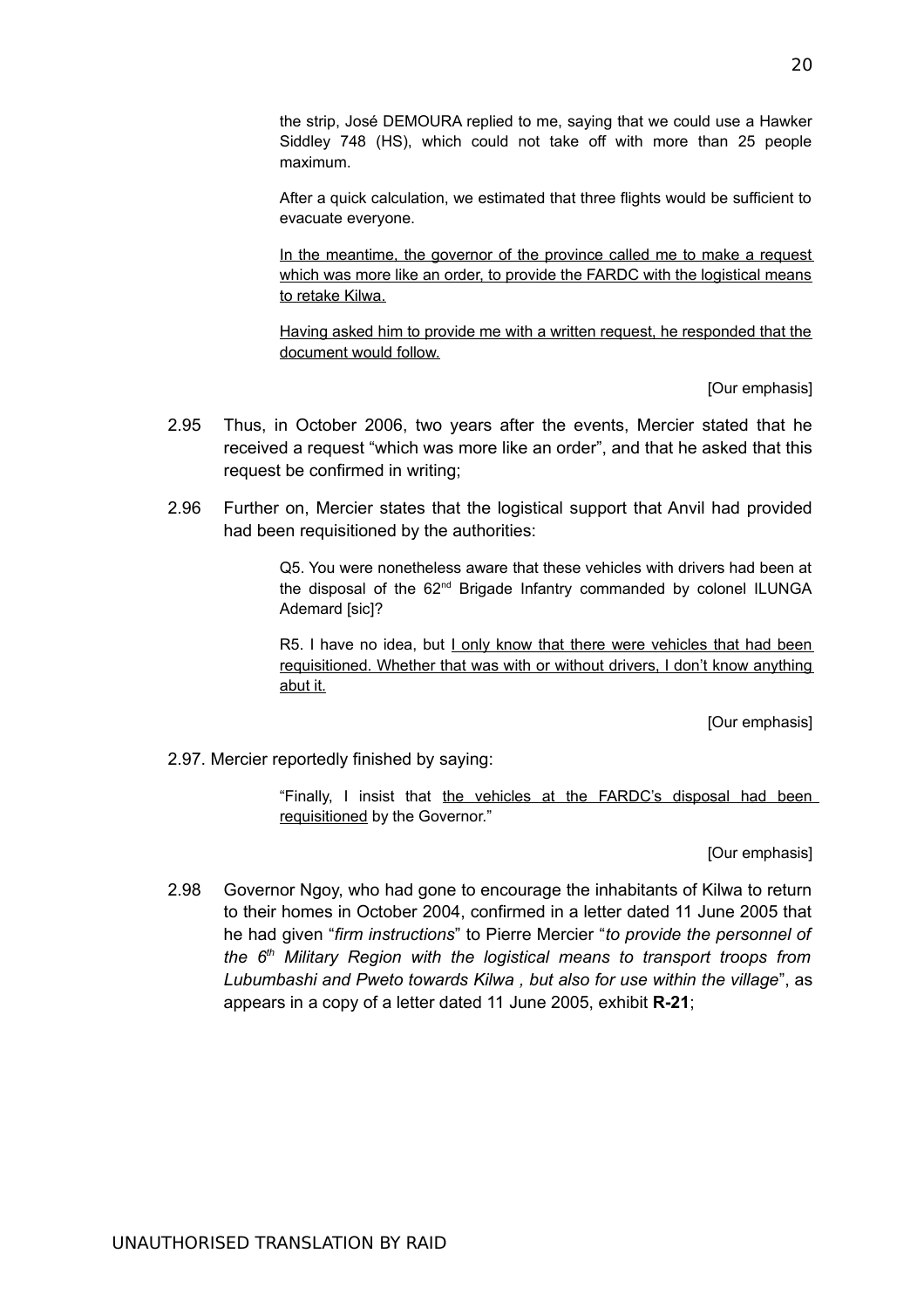- 2.99. It is, however, evident that the letter from the Governor, sent more than seven months after the events, constitutes an obliging attempt to justify Anvil's behaviour after the events.
- 2.100 Indeed, the Governor sent the letter (R-21) to Anvil five days after the *Four Corners* broadcast on 6 June 2005;
- 2.101 Yet when Turner was questioned by Sally Neighbour on this question, he never mentioned that Anvil had been subject to a requisition or that Anvil had had no choice but to provide support. Instead, he referred to a request for support ("*they requested assistance*") and said that:

A. They requested assistance from Anvil for transportation. We provided that transportation so they could get their soldiers down to Kilwa.

Q So what did you provide?

 A We provided some vehicles, I'm not sure how many. We provided vehicles for soldiers to get down there, which is...

Q To bring them to Kilwa?

A To bring them to Kilwa.

Q How many vehicles?

A I got, I got no idea.

Q Two, five, 10?

A No idea.

Q You must have a bit of an idea, whether it was one or a dozen?

 A What difference does it make how many vehicles, there were a group of soldiers and whatever number of vehicles that were necessary to move these guys, I guess we sent up there and they moved them down.

[Our emphasis]

The above appears in a copy of the transcript of the programme "*The Kilwa Incident*", exhibit R-19;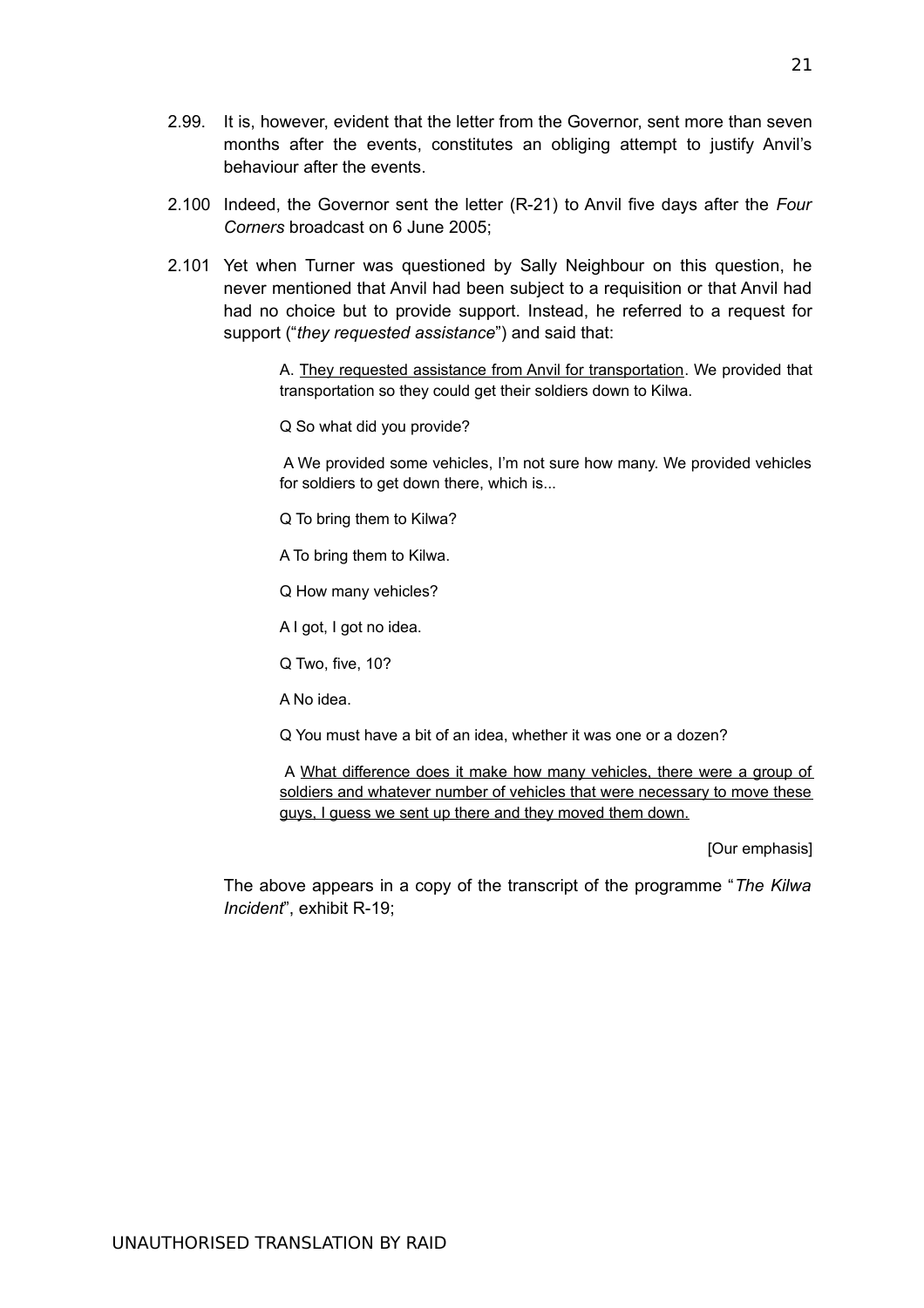- 2.102. Thus, several months after the events, Turner did not know how many Anvil vehicles had been used, even stating that the number of vehicles was not important and that Anvil had provided what was necessary;
- 2.103 Such a declaration, and the ignorance of such an important fact as the number of vehicles is incompatible with the existence of a requisition which, if it had existed, should have specified the exact equipment – what kind and what number – in order to be valid and binding;
- 2.104 A valid requisition should, even more importantly, have mentioned specifically whether or not drivers were included;
- 2.105 If Anvil had acted in a reasonably cautious manner with the aim of avoiding being complicit in the crimes which were committed with its aid, it would have insisted that a properly laid-out requisition request be submitted before supplying any kind of logistical aid to FARDC;
- 2.106 If Anvil had acted in a reasonably cautious manner with the aim of avoiding being complicit in the crimes which were committed with its aid, it would above all have insisted on obtaining assurances as to the manner in which the requisitioned equipment and personnel were to be used;
- 2.107 Anvil did nothing of the sort, and its failure to do so constitutes a fault which directly caused the injury suffered by the members of the group;
- 2.108 In fact, the declarations made by Turner, and the circumstances, point to a collective endeavour, initiated by Anvil, to ensure the rapid resumption of activity at the Dikulushi Mine, rather than a coercive situation. Anvil was, after all, the principal beneficiary of the promptness of the government's reaction;
- 2.109 Turner also stated in his interview for *Four Corners* that there had been much communication between Anvil members and the military authorities before Anvil sent its trucks to Pweto:

There would have been quite a lot of communication going on as to what the situation was, the military wanting to find out from us what we knew of it and we were wanting to find out from them what sort of risk this posed for the mining operation and the people, particularly the people at the mining operation.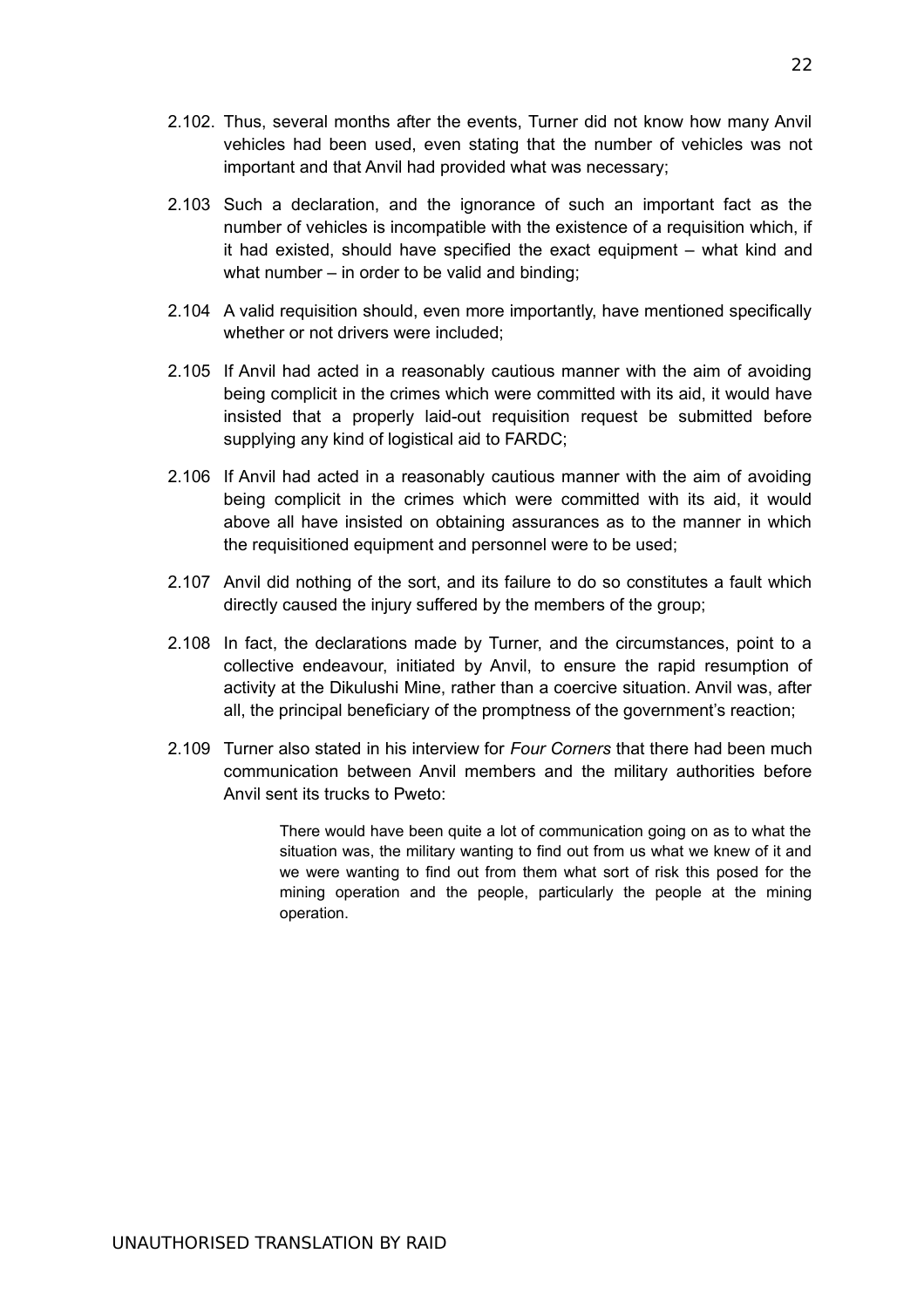As appears in exhibit R-19;

2.110 In one part of the interview with Sally Neighbour that was not broadcast, Turner explains Anvil's position thus:

> Can you imagine us sitting there expecting the protection of the Government. We've got all those vehicles there and these soldiers just making their 200 Kilometre trip down to Kilwa…could we just sit there and let those guys walk past the mine. I don't think so.

This extract is cited in the MONUC report, exhibit R-12;

- 2.111 Thus, Turner does not refer to any requisition or any other form of coercion. On the contrary, he explains that it would not be "correct" to let the soldiers march when Anvil, which was the principal beneficiary of their intervention, had vehicles available;
- 2.112 The day after the *Four Corners* programme was broadcast, Anvil tried to limit the damage by releasing a statement to the press in which it declared that it had had no choice but to comply with the request, made by the military of the legitimate government of DRC, which is already very different from what Turner had stated in his interview on *Four Corners*:
	- [...]

As a result of the rebel activity in October 2004, Anvil evacuated its nonessential personnel from the Dikulushi mine. The DRC military requested access to Anvil's air services and vehicles, to facilitate troop movements in response to the rebel activity. Anvil had no option but to agree to the request, made by the military of the lawful Government of DRC, as any other company would have done in similar circumstances.

Anvil had no knowledge of what was planned for the military operation, and was not involved in the military operation in any way. Anvil's sole concern was to safely evacuate non-essential personnel. The idea that Anvil somehow influenced the military action, or should be seen as complicit in the military action, is nonsense.

[Our emphasis]

The above appears in a copy of the press statement dated 7 June 2005, exhibit **R-22**;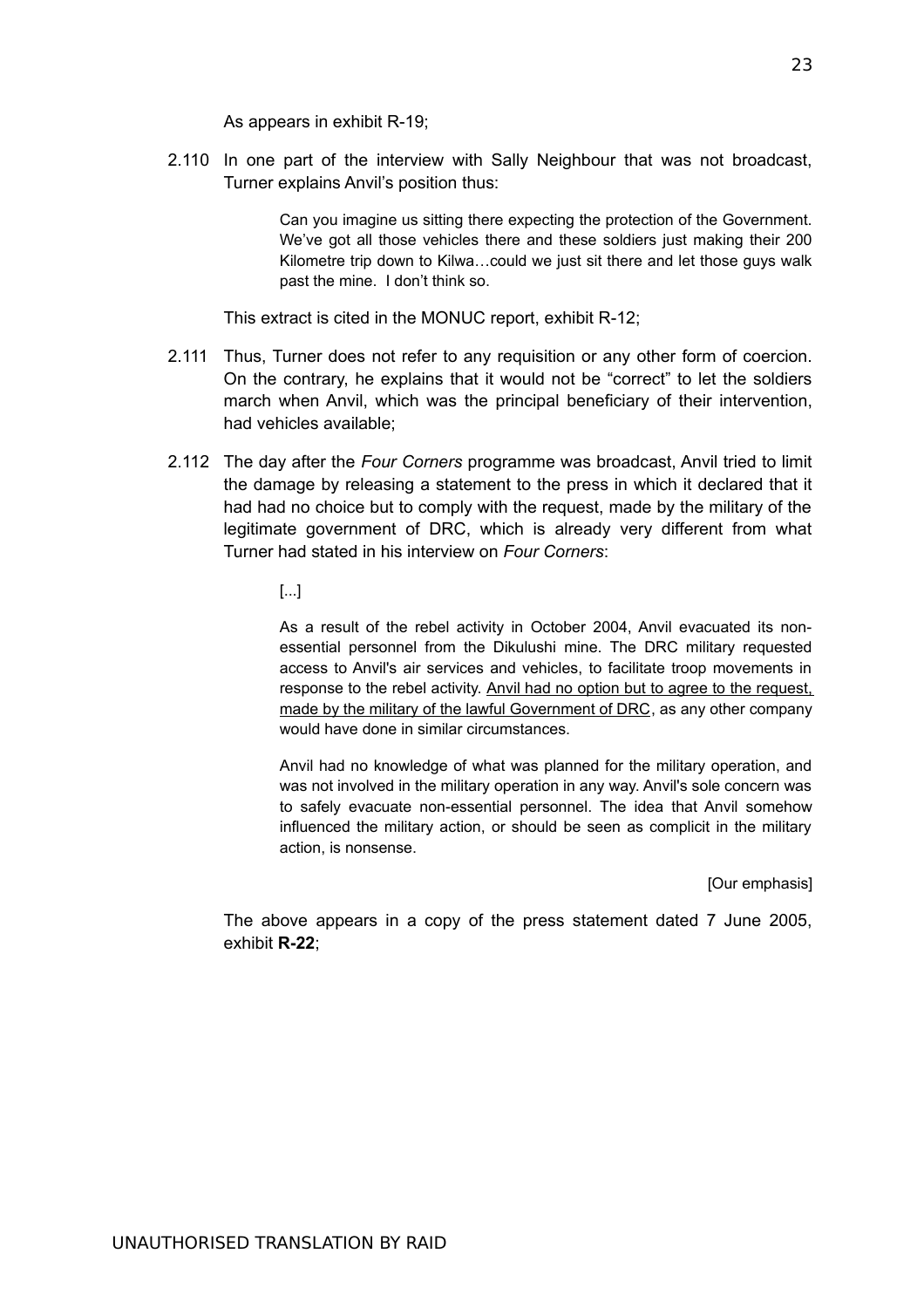2.113 On 21 June 2005, Anvil released another press statement in which it reiterated that it had had *absolutely* no choice but to provide the FARDC with the transportation they requested. Additionally, Anvil refers for the first time to a so-called prior incident, where vehicles were supposedly commandeered under threat of violence, to bolster the case that Anvil acted under duress:

> Following the taking of the town of Kilwa by rebels on October 14, 2004, the Military of the DRC Government had commandeered Anvil vehicles, drivers and chartered aircraft to assist the Military in suppressing the rebel insurgency. Given Anvil's previous experience with rebel activity in the Kilwa area, during which Anvil's vehicles were, after initial resistance, commandeered at gunpoint, Anvil had absolutely no choice but to provide the transport required by the DRC Military and had no reason to suspect that this would involve anything other than the lawful enforcement of the laws of the DRC. Anvil had no knowledge of what was planned for the Military operations and was not involved in the Military operations in any way.

> > [Our emphasis]

As appears in a copy of the press statement, exhibit R-18;

- 2.114 Yet this new version diverges even more than that of 7 June 2005 from the account that Turner had given to *Four Corners*;
- 2.115 Let us remember that the situation in Kilwa on 14 October 2004 was calm, that there had been no bloodshed and that, aside from the interruption to Anvil's activities, the situation in itself presented no urgency, nor posed any imminent danger;
- 2.116 But on 15 October, Anvil had already publicly announced that it expected that the situation would be resolved within 72 hours and that the DRC Government had advised Anvil that it was acting quickly to return the situation to normal;
- 2.117 It is therefore obvious that in providing logistical support, Anvil acted in its own interests and not under any form of duress;
- 2.118 This is even more apparent in view of the Anvil's guilty and complicit silence following the events;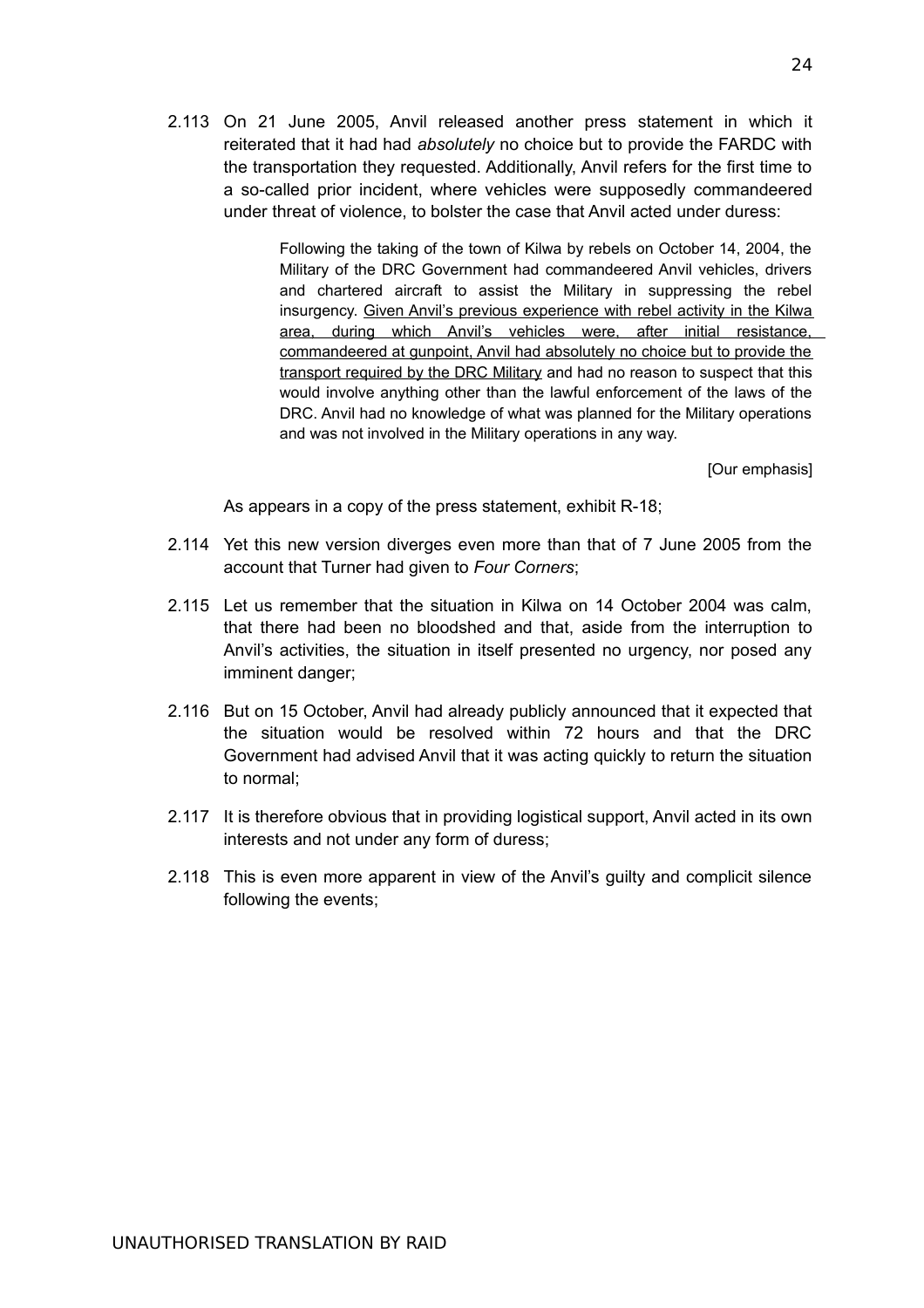### COMPLICIT SILENCE

2.119 On 21 June 2005, while recognising that the events of October 2004 were terrible, Anvil claimed in a press statement that it had not been made aware of the seriousness of the events until much later:

> Although at the time, Anvil had no knowledge of the occurrence of human rights abuses, we are now learning, it was a terrible event. The climate of fear and retribution that exists in this strife-torn part of the world means that it takes a considerable amount of time for any party to obtain all information that relates to such events as occurred at Kilwa.

> > [Our emphasis]

As appears in the press statement, exhibit R-18;

- 2.120 And yet, Anvil knew exactly what occurred at Kilwa as it was happening;
- 2.121 Indeed, when the troubles started, the "expats" working at the Dikulushi Mine were evacuated, with the exception of the security staff, Peter Van Niekerk (hereafter "**Van Niekerk**") and Cedric Kirsten, and Les "Dog" Melrose. Melrose said the following when he was interviewed by *Four Corners*:

The expats on site were evacuated. There was only myself and two head of security managers that were left on site. Ah the people were evacuated six hours drive to a place called Dubie with an airstrip and we actually flew them to Lubumbashi for their own safety.

As appears in the transcript of the programme, exhibit R-19;

- 2.122 Mercier himself arrived in Kilwa on 16 October, as he swears in his declaration, exhibit R-14;
- 2.123 The Anvil-employed drivers who drove Anvil's all-terrain vehicles on 15 and 16 October 2004 made daily reports of their activities to the Anvil's security staff in Kilwa;
- 2.124 It is therefore obvious that the executive director and the security staff at Anvil, who were in place during the events, could not have been unaware that serious crimes had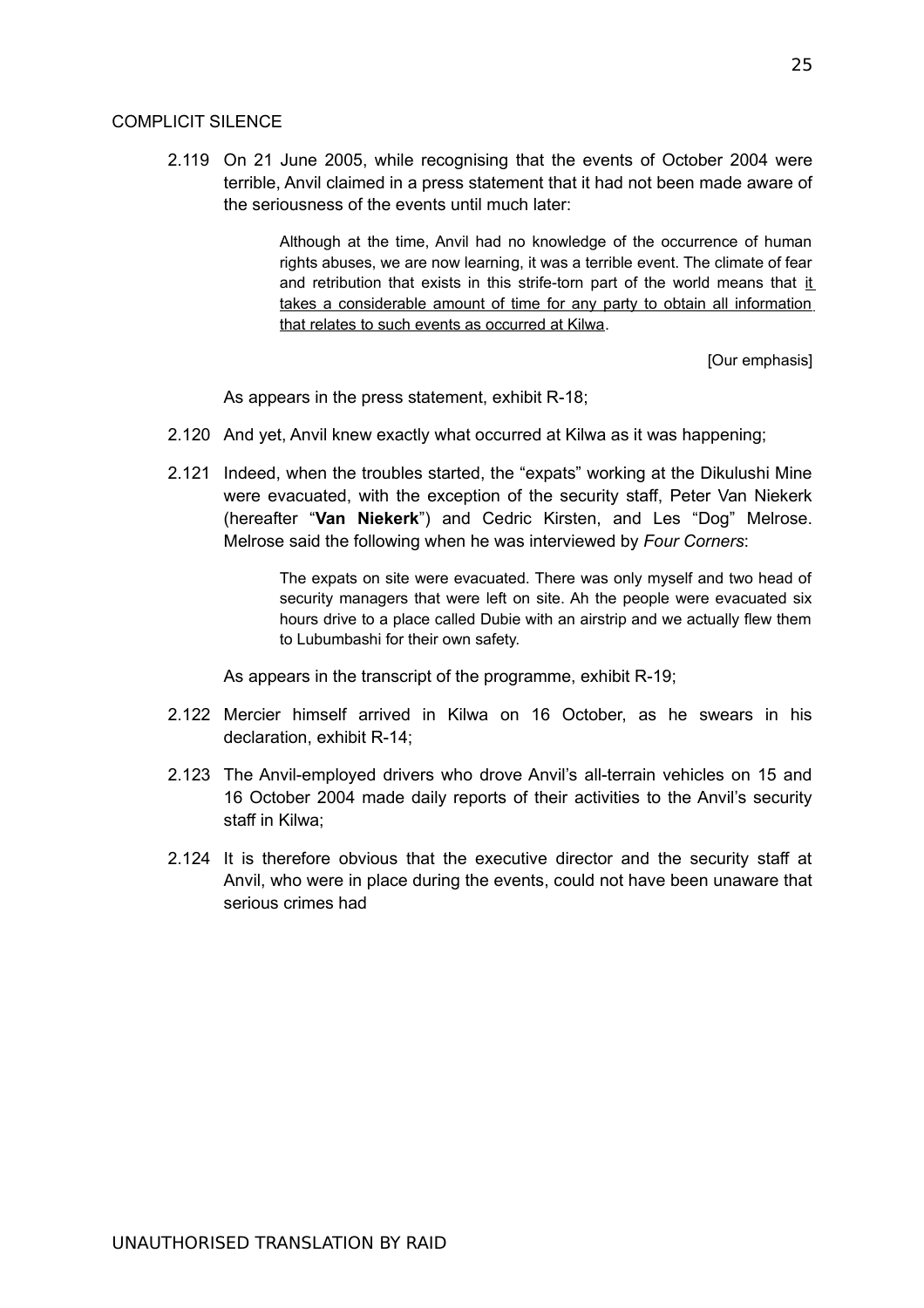been committed and continued to be committed with the logistical support of Anvil;

- 2.125 It is equally obvious that this information was, or should have been, communicated to Anvil;
- 2.126 In its press statement dated 21 June 2005 (exhibit R-18) Anvil states that they needed a long time to obtain all the information regarding the kind of situation that had developed at Kilwa;
- 2.127 This statement is manifestly false. The Anvil employees directly witnessed many of the crimes committed by the FARDC and they made daily reports to the Anvil security personnel who were in place;
- 2.128 Implausibly, Mercier declared in his questioning that he had no knowledge of what had happened with the vehicles:

Not being on site, I do not know what happened regarding the vehicles. Peter can provide you with more information.

As appears in exhibit R-14;

- 2.129 It is totally unbelievable that Van Niekerk, Les Melrose and Cedric Kirsten did not report to Mercier when he arrived in Kilwa on 16 October, given that tragic and dramatic events, which had a direct impact on Anvil's vital interests, were concerned.
- 2.130 This scenario is all the more incredible, as Anvil had announced to the public on 15 October 2004 that the company had kept the head of security and the mine manager on site to monitor the situation:

The Company has maintained security staff including the Group Security Manager and the Mining Manager on site in order to monitor the situation and coordinate the return of Company staff to site.

As appears in the press statement, exhibit R-16;

2.131 To claim that the senior employees present on site to monitor the situation in Kilwa did not see the roads strewn with bodies, the systematic pillage and other atrocities,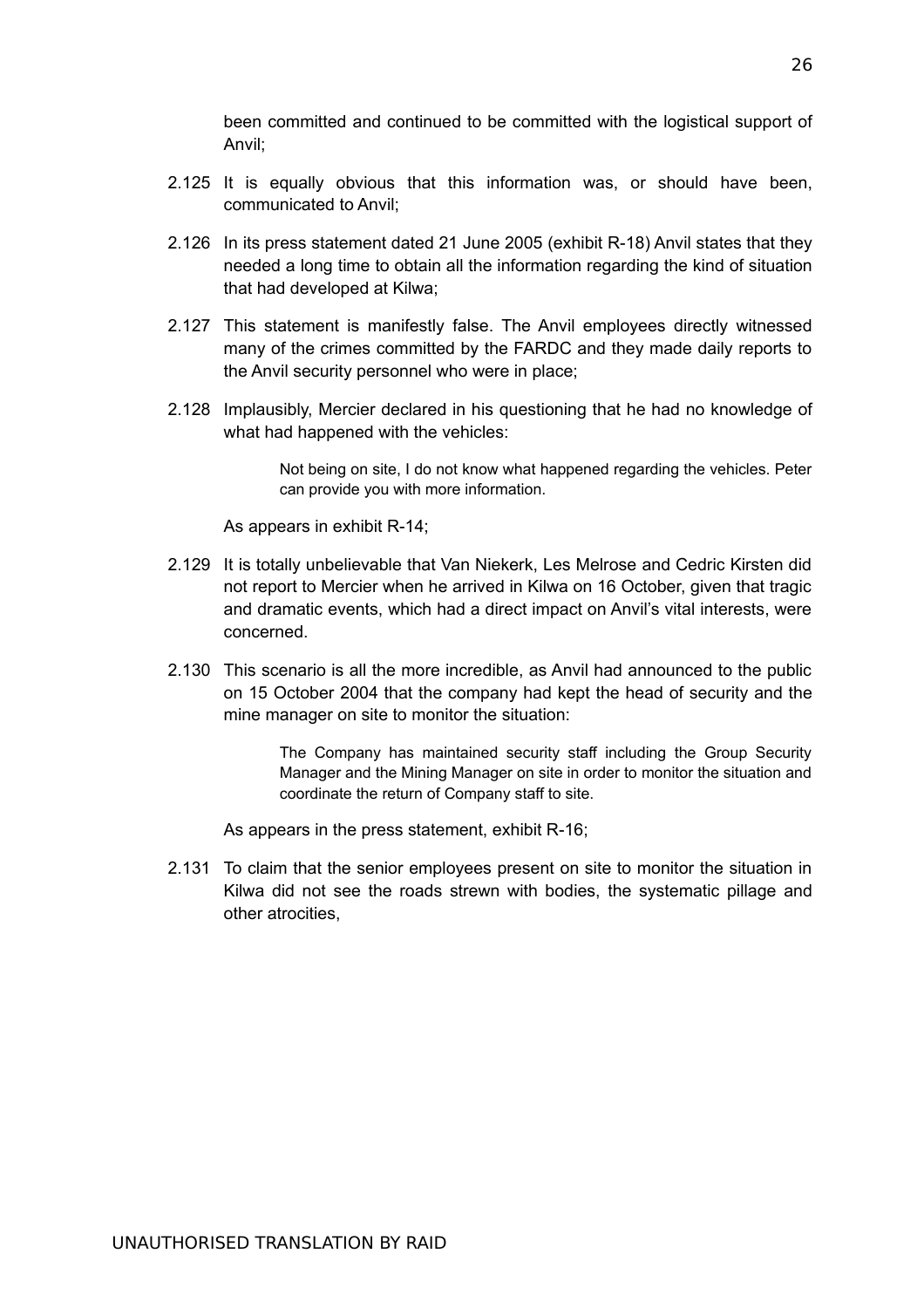or that they did not hear about them beggars belief.

- 2.132 And yet, eye-witnesses saw Van Niekerk intervene directly with the FARDC on 16 October 2004 after one of Anvil's vehicles was involved in an accident which cost the lives of several soldiers;
- 2.133 This intervention was not intended to restrain the FARDC, but rather to protect Anvil's equipment, as Van Niekerk insisted to the FARDC that Anvil vehicles would only be driven by Anvil drivers from then on;
- 2.134 It is therefore obvious that Mercier was lying when he claimed not to have any knowledge of what happened with the vehicles;
- 2.135 In the same manner, Turner clearly lied when he declared to *Four Corners* that he was not aware that vehicles belonging to his company had been used to transport detainees to the place where they were to be executed:

Q Eye witnesses have told us that Anvil vehicles were used to transport people who were arrested to the places where they were executed.

A I have no knowledge of that.

Q You have no knowledge of that?

A No knowledge.

Q You just put up your hands and say I have no knowledge?

A I have no knowledge of that.

Q Well there are numerous eyewitness accounts of this happening?

A I have no knowledge of that.

Q Do you deny it happened?

A I have no knowledge of it and as far as I'm concerned it never happened.

[Our emphasis]

- 2.136 If Anvil had acted in a reasonably cautious manner, it would have immediately ceased all form of collaboration with the FARDC by withdrawing all form of logistical support. Furthermore, it would have listed all crimes committed and would have denounced them;
- 2.137 Instead, Anvil hushed up what it should have denounced, thereby becoming complicit in the crimes committed;
- 2.138 Indeed, on 18 October 2004, when it knew that serious human rights violations had been committed in Kilwa, Anvil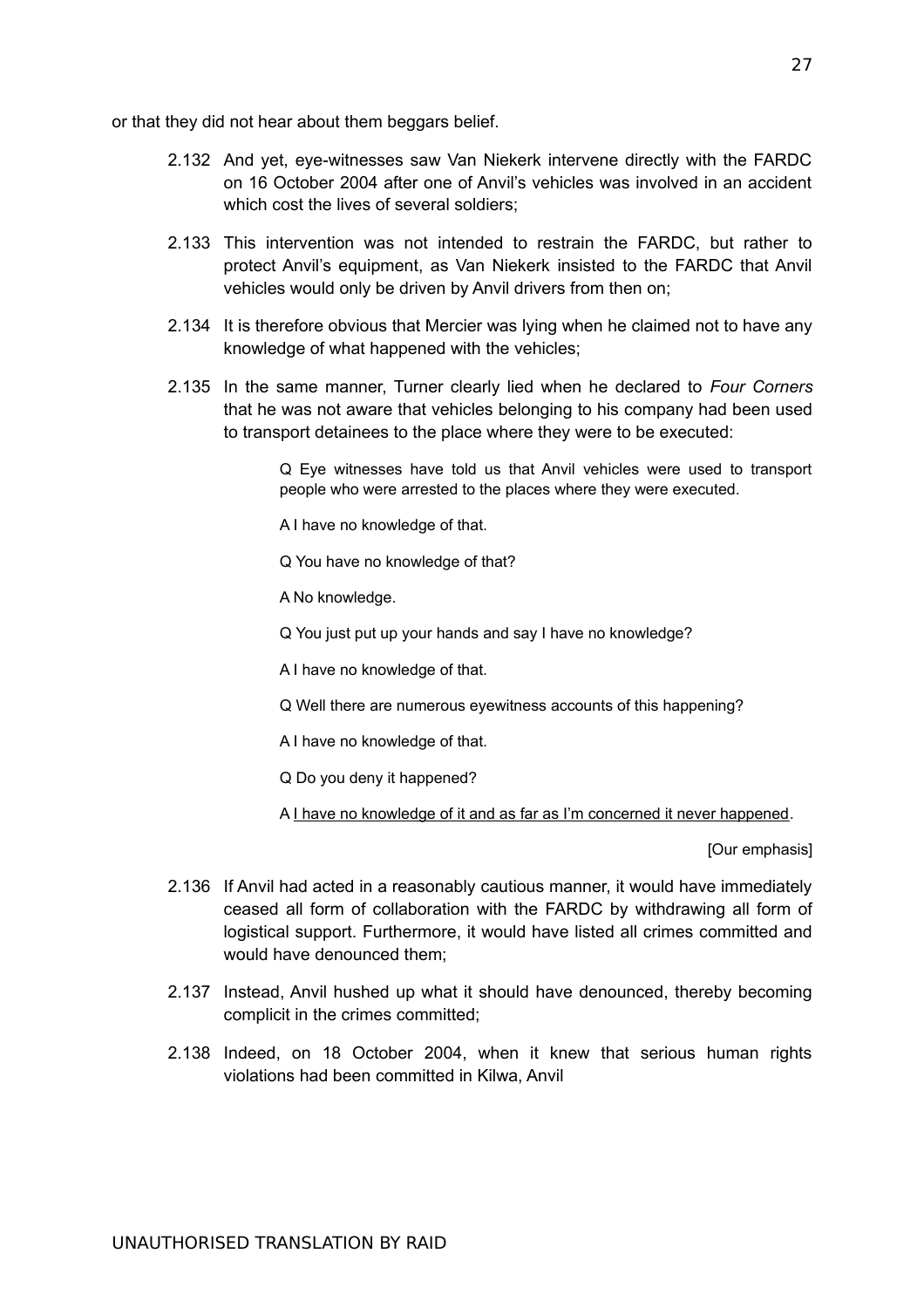released a press statement in which it announced that on 16 october the situation had returned to "normal":

PERTH, Western Australia, Oct. 18 /CNW/ - Anvil Mining Limited (TSX, ASX: AVM) advises that the situation in the village of Kilwa, Democratic Republic of Congo (DRC), located 54 kilometres south of the Company's Dikulushi Mine was returned to normal on Saturday October 16, 2004. Furthermore, the conflict reported in the Company's News Release of October 15, 2004 did not move beyond Kilwa. Anvil began remobilizing personnel back to the mine yesterday (October 17) via the airstrip at Kilwa and anticipates that operations will resume by tomorrow (October 19).

[Our emphasis]

As appears in a copy of the press statement, exhibit R-6;

2.139 In the same statement, far from distancing itself from the FARDC report, Anvil announces that it is in consultation with the authorities to secure greater protection from the government in the future:

> The Company is in consultation with the Government of the DRC to provide additional security for the mine so that, should such incidents occur again, the Company would be able to continue operations. Anvil Mining Limited is an unhedged copper and silver producer whose shares are listed for trading on the Toronto Stock Exchange and the Australian Stock Exchange under the symbol AVM. It owns and operates the Dikulushi copper-silver mine in the Katanga Province of the DRC, which it brought into production in October 2002. [...]

> > [Our emphasis]

2.140 On 21 October 2004, Anvil repeats in another press statement that the situation in Kilwa has returned to normal, without the slightest mention of the crimes which have been committed there:

> The Company also wishes to advise that following its News Release of October 18, 2004, concerning the normalization of the situation in Kilwa, a village located 54 kilometres south of the mine, operations at the Dikulushi Mine have now returned to normal. The recently installed ball mill and flotation plant resumed operations early on October 19 and mining operations resumed the previous day. Loading of the concentrate trucks also resumed on October 19, and export of concentrates via the Company's barge across Lake Moero to Zambia resumed on October 20.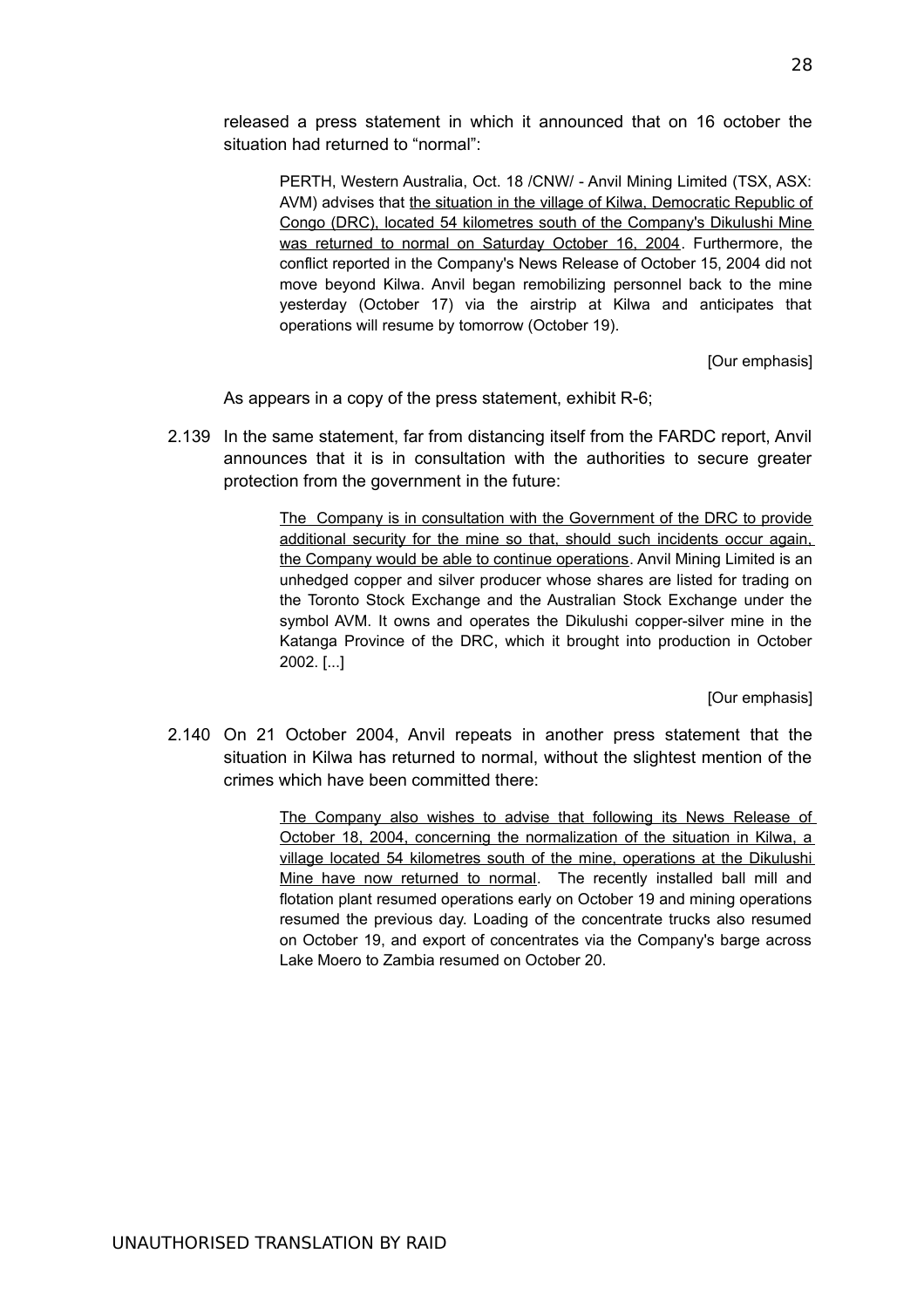[Our emphasis]

As appear sin a copy of the press statement dated 21 October 2004, exhibit **R-23**;

2.141 In its quarterly report to investors for the October-December quarter, 2004, Anvil goes even further and congratulates the government and the FARDC for the swiftness of their intervention in supporting the prompt resumption of operations:

### **Kilwa Event**

During October 2004, production was suspended for a period of five days owing to the precautionary evacuation of staff to Lubumbashi, following an incursion of a small number of rebels into the Kilwa area. The evacuation and corresponding return to work was carried out efficiently and without incident. The government and military response on both provincial and national levels was rapid and supportive of the prompt resumption of operations. Security consultants have been engaged to review current security risk mitigation measures, to ensure that the likelihood of similar business interruptions occurring in the future is minimised.

[Our emphasis]

As appears in the copy of the quarterly report dated 28 January 2005, exhibit **R-24**;

2.142 When the MONUC investigators asked Anvil to explain the contradiction between its report to its investors, dated 28 January 2005 (exhibit R-24), and the facts of the Kilwa incident, Anvil provided the following explanation, as appears in the MONUC report, exhibit R-12:

> Anvil Mining has explained the apparent contradiction between their report of December 2004 and the events in Kilwa – including the presumed requisition of its vehicles and of its employees- by saying, in its letter of 20 June 2005 to MONUC that the report was "a dry response to compulsory reporting requirements of the financial markets". It was produced prior to them having an appreciation of the seriousness of these events and in no way reflects the deep sadness they feel following the deaths that occurred.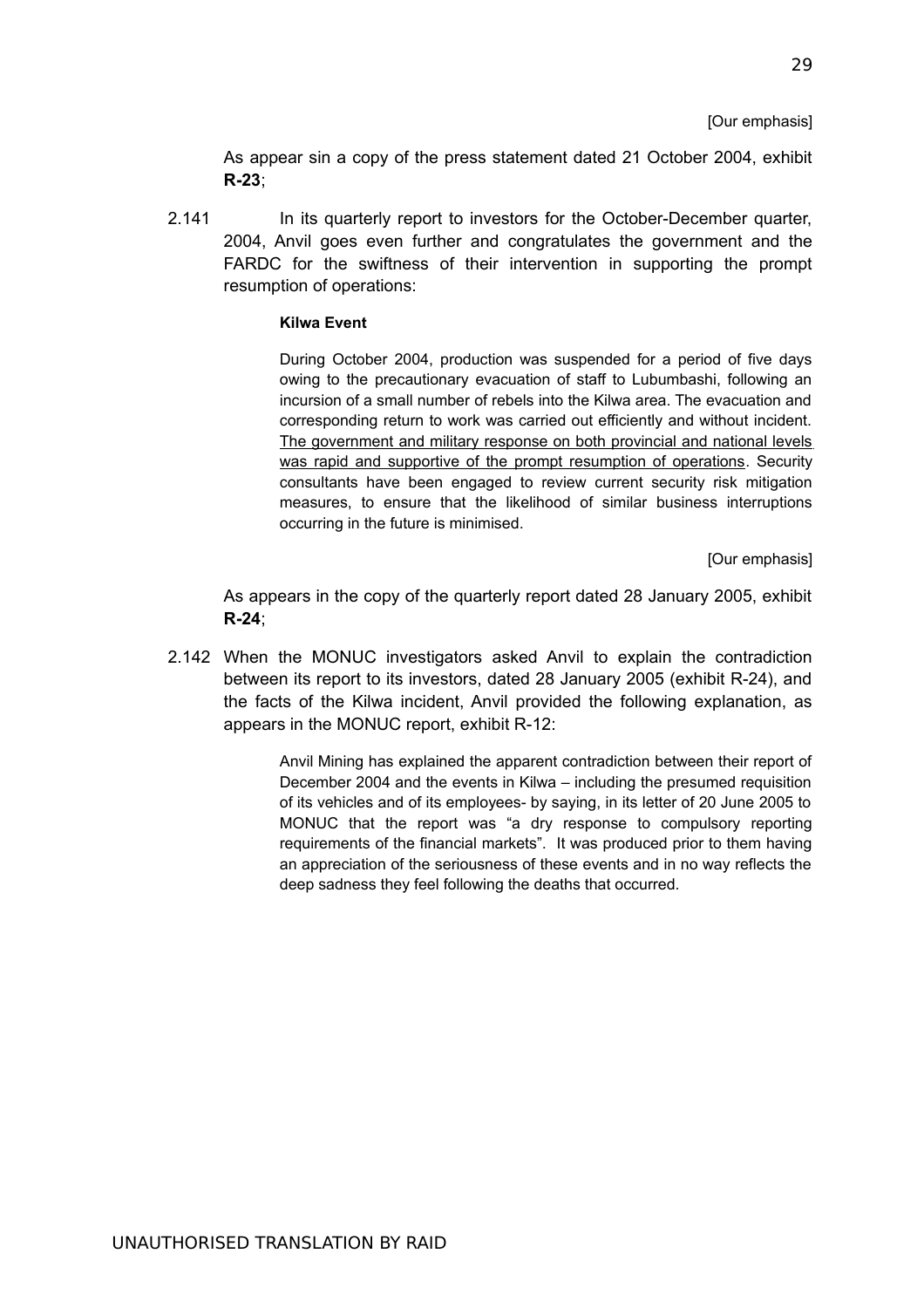- 2.143 However, this response is not to be believed at all. Instead, it is the report dated 28 January 2005 (exhibit R-24) which describes the truth: Anvil wanted to retake Kilwa as quick as possible in order to re-establish normal operations. The future of the company was at stake and Anvil requested the government's assistance;
- 2.144 The government helped Anvil, and this latter appreciated the assistance which allowed it to save the company. The fact that this assistance was accompanied by a series of serious crimes does not seem to have disturbed Anvil at the time and it would undoubtedly have kept silent forever if the story had not become public;
- 2.145 Such behaviour is a shocking example of what is possible when a multinational company operates in a country where the rule of law is nonexistent or so weak that the multinational believes it can act with impunity;

ANVIL EXERCISED DIRECT CONTROL OVER THE OPERATIONS AT THE DIKULUSHI MINE

- 2.146 Throughout the period of time which is relevant to the present case, Anvil exercised direct control over the operations at the Dikulushi Mine and declared so officially to its shareholders;
- 2.147 Throughout the period of time which is relevant to the present case, the only Anvil activities are those described in its declaration in the Quebec Business Registry,exhibit R-3:

THE ACQUISITION, EXPLORATION, DEVELOPMENT AND MINING OF MINERAL PROPERTIES

- 2.148 Throughout the period of time which is relevant to the present case, Anvil's finances were consolidates, as notably appears in the consolidated financial statements for the year terminating 31 December 2005, exhibit **R-25**;
- 2.149 In an amendment dated 27 May 2004 to its prospectus dated 15 April (exhibit R-2), Anvil informed its shareholders that the mining operations were exercised under Anvil's supervision:

The Dikulushi Mine is currently an open pit mining operation, which is contemplated to continue until mid-2008 and after which it is expected to become an underground mining operation. The current mining operations are carried out under the supervision of the Corporation;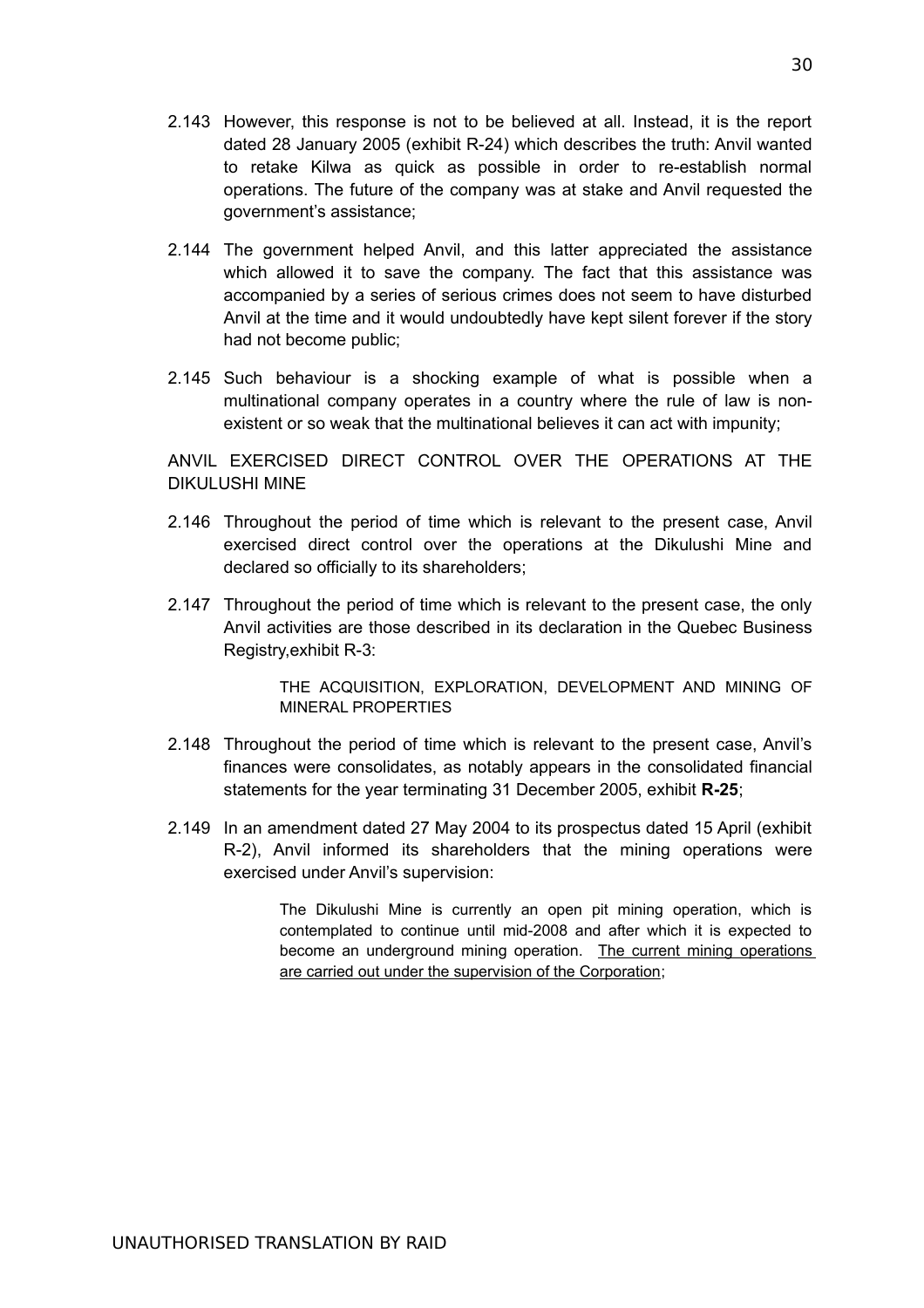[Our emphasis]

As appears in a copy of amendment no. 1 dated 27 May, exhibit **R-26**;

- 2.150 In an amendment to the Prospectus dated 27 May, exhibit R-6, "The Corporation" is defined as being Anvil;
- 2.151 It was Turner himself who signed the mining contract with the DRC, as appears in exhibit R-20;
- 2.152 Anvil's control over the operations at the Dikulushi Mine and over the events of October 2004 is made obvious by the constant intervention of Turner, who was, throughout the period of time relevant to the present case, not only the president of Anvil, but also the president of Anvil Congo;
- 2.153 Thus the Anvil employees in the DRC would receive their instructions directly from Turner, as in the case of Mercier, or indirectly from Turner with Mercier acting as intermediary;
- 2.154 The faults described in the present suit were therefore committed with the knowledge of, and under the direction of Anvil;
- THE LAW THAT APPLIES IN THE PRESENT CASE IS CONGOLESE LAW
- 2.155 By virtue of article 3126 C.c.Q. the obligation to provide restitution for the harm caused to the members of the group is governed by the law of the DRC, where the acts that caused the harm were committed:

ANVIL'S BEHAVIOUR VIOLATES SEVERAL STANDARDS OF CONDUCT APPLICABLE IN THIS PARTICULAR CASE

- 2.156 The DRC is a country with civil law. The principal clauses of its private law have their origin in the *Code Napoléon* of 1804, by means of Belgian civil law;
- 2.157 The articles pertaining to civil responsibility read as follows:

*Decree of 30 July 1888 – Conventional Obligations*

### **CHAPTER II OFFENCES AND MINOR OFFENCES**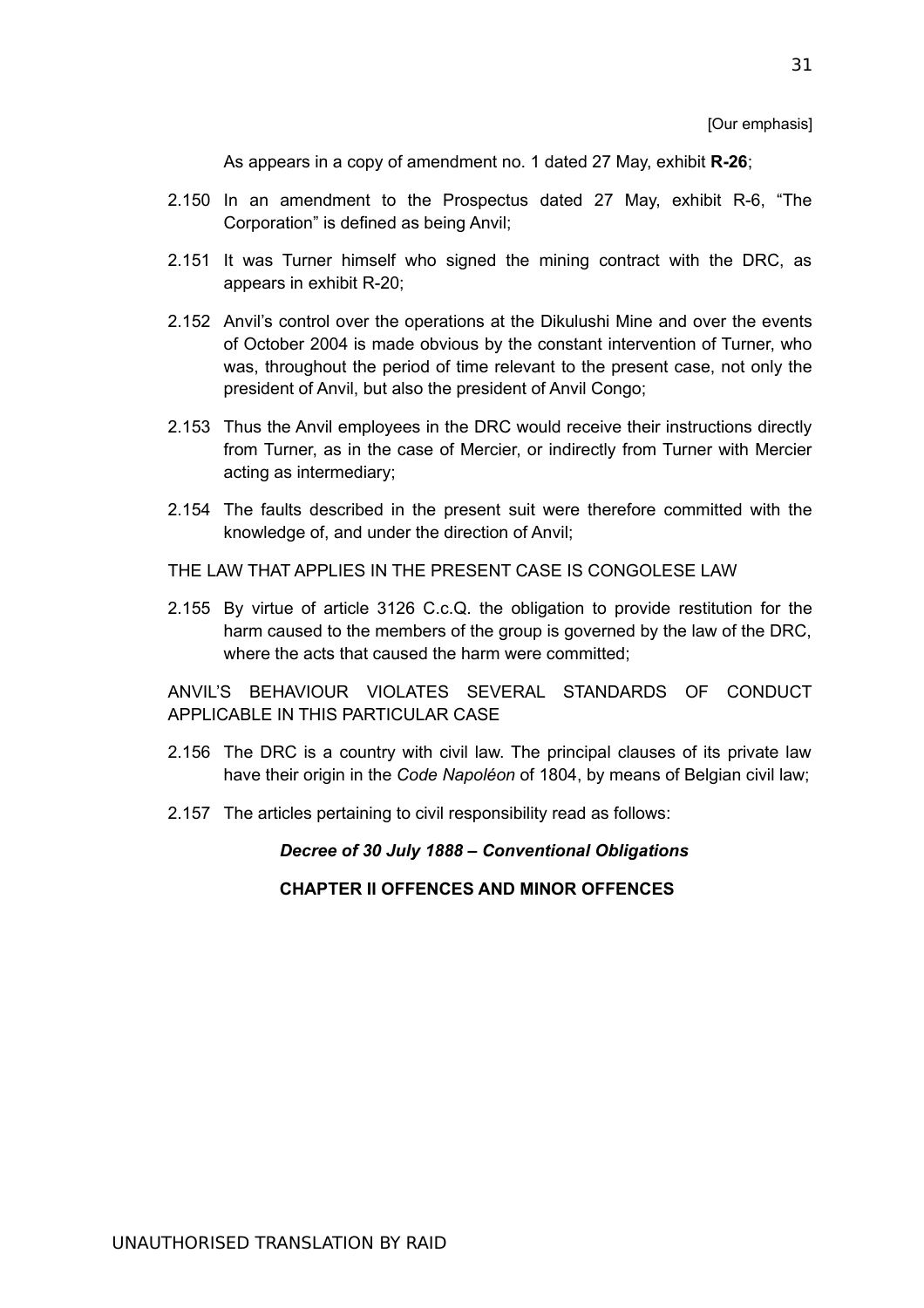Art. 258. – Any act which causes harm to another obliges the author of the harm to repair the damage caused.

Art. 259. – Everyone is responsible for the harm they have caused, not only through their own actions, but by negligence or imprudence.

Art. 260. – A person is responsible not only for the harm caused through his/her own actions, but for the harm caused by those for whom the person must answer, or the things for which the person is responsible;

The father, and the mother after the death of the father, is responsible for all harm caused by the children that live with them.

Masters and employers are responsible for any harm caused by their servants and officials in the course of the work they have been employed to do.

Teachers and craftsmen are responsible for the harm caused by their pupils and apprentices during the time in which they are under their supervision.

The responsibilities mentioned above are effective unless the father and mother, teachers and craftsmen can prove that they could not have prevented the actions which have led to this responsibility being invoked.

As appears in a copy of the relevant extracts from the Decree of 30 July 1888, exhibit **R-27**;

- 2.158 The code of conduct applicable here is similar, indeed identical, to the code decreed by Quebec civil law;
- 2.159 It is evident and incontestable that Anvil's behaviour as described in the present case is at fault in the eyes of Congolese civil law;
- 2.160 It is equally evident and incontestable that Anvil's misdemeanours contributed to the harm suffered by the members of the group;
- 2.161 In fact, it is clear that the members of the group would not have suffered the harm that they did had it not been for Anvil's misdemeanours;
- 2.162 Furthermore, the DRC constitution makes all properly-approved international treaties or agreements applicable in the domestic law of the DRC:

Article 215: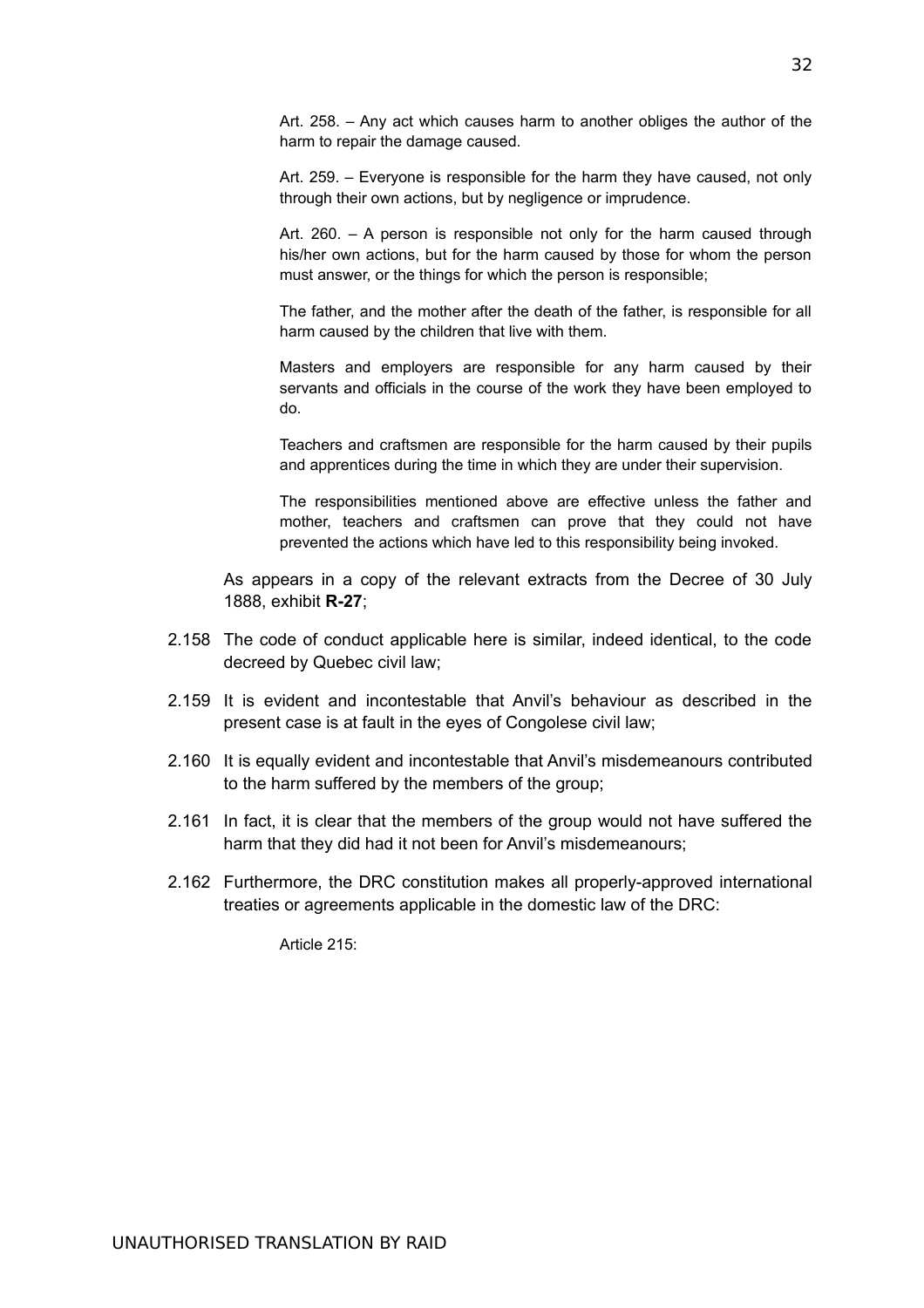All properly approved international treaties and agreements have, from the moment they are published, an authority superior to any laws, subject to the application by the other party of each treaty or agreement.

A copy of the constitution of the DRC is provided as exhibit **R-28**;

- 2.163 The DRC ratified the Rome Statute of the International Criminal Court in 2002 (hereafter the "**Rome Statute**"). The Rome statute is provided as exhibit **R-29**;
- 2.164 The Rome statute specifies in article 7 what constitutes a crime against humanity:

## **ARTICLE 7**

#### CRIMES AGAINST HUMANITY

1. For the purpose of this Statute, "crime against humanity" means any of the following acts when committed as part of a widespread or systematic attack directed against any civilian population, with knowledge of the attack:

- (a) Murder;
- (b) Extermination;
- (c) Enslavement;
- (d) Deportation or forcible transfer of population;

(e) Imprisonment or other severe deprivation of physical liberty in violation of fundamental rules of international law;

(f) Torture;

(g) Rape, sexual slavery, enforced prostitution, forced pregnancy, enforced sterilization, or any other form of sexual violence of comparable gravity;

(h) Persecution against any identifiable group or collectivity on political, racial, national, ethnic, cultural, religious, gender as defined in paragraph 3, or other grounds that are universally recognized as impermissible under international law, in connection with any act referred to in this paragraph or any crime within the jurisdiction of the Court;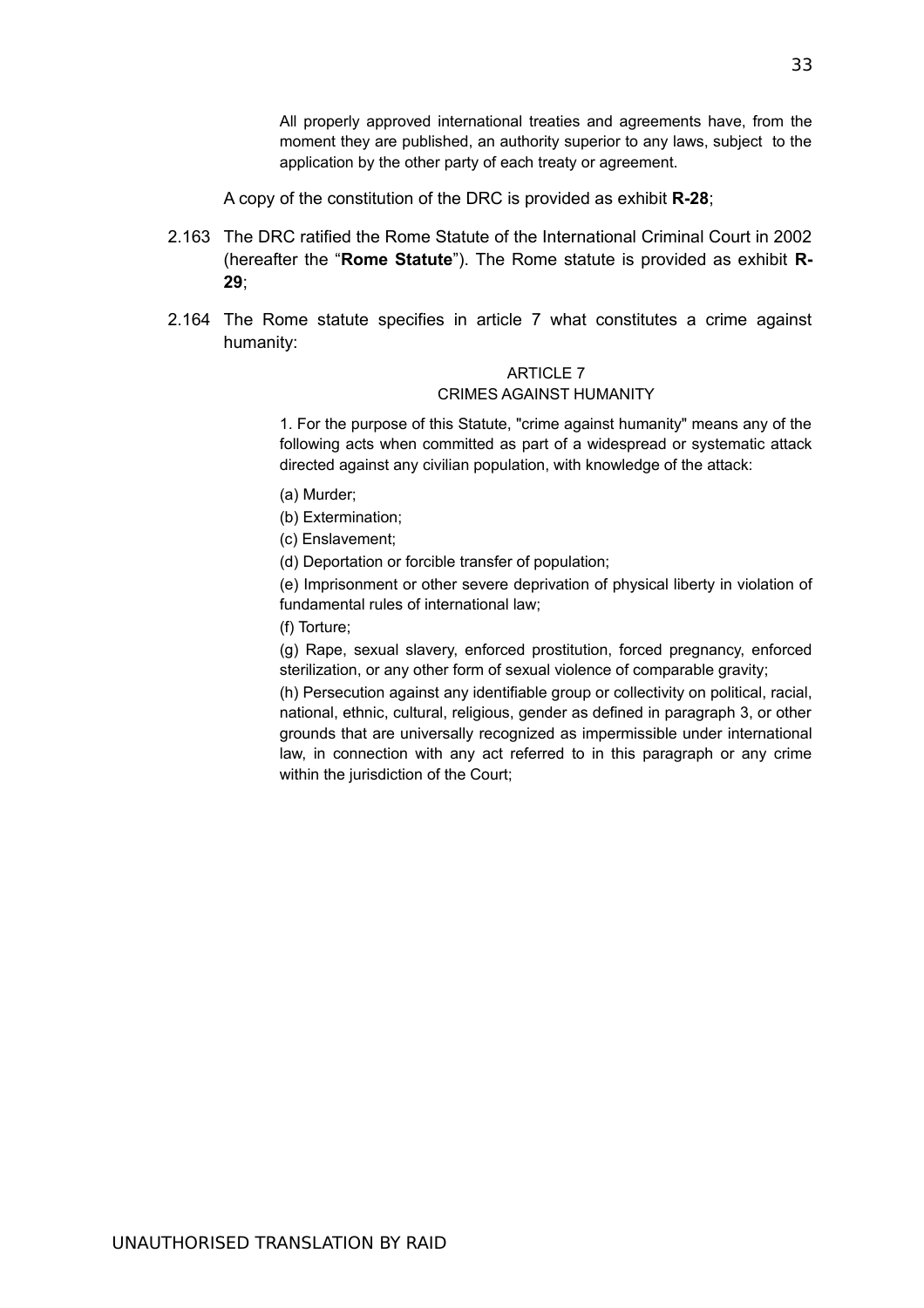(i) Enforced disappearance of persons;

(j) The crime of apartheid;

(k) Other inhumane acts of a similar character intentionally causing great suffering, or serious injury to body or to mental or physical health.

2. For the purpose of paragraph 1:

(a) "Attack directed against any civilian population" means a course of conduct involving the multiple commission of acts referred to in paragraph 1 against any civilian population, pursuant to or in furtherance of a State or organizational policy to commit such attack;

[…]

- 2.165 It is evident that the atrocities committed by the FARDC against the population of Kilwa with the assistance and knowledge of Anvil constitute crimes against humanity, and that in making itself complicit in these crimes, Anvil assumes responsibility under Congolese law;
- 2.166 The Rome statute specifies in article 7 what constitutes a war crime. Article 8 reads, in part, as follows:

Article 8 WAR CRIMES

 $[\ldots]$ 

2. For the purpose of this Statute, "war crimes" means:

[…]

(c) In the case of an armed conflict not of an international character, serious violations of article 3 common to the four Geneva Conventions of 12 August 1949, namely, any of the following acts committed against persons taking no active part in the hostilities, including members of armed forces who have laid down their arms and those placed hors de combat by sickness, wounds, detention or any other cause: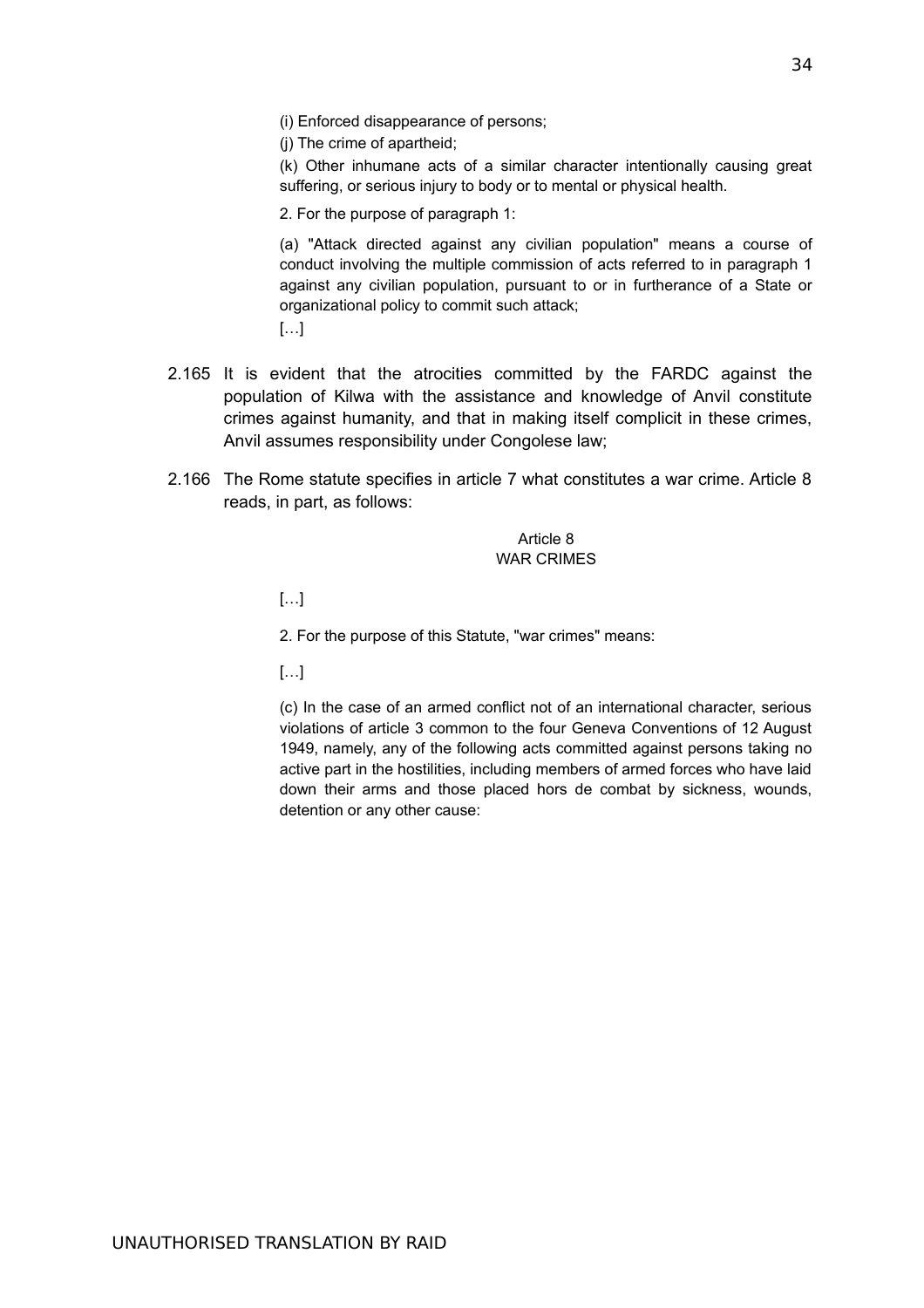(i) Violence to life and person, in particular murder of all kinds, mutilation, cruel treatment and torture;

(ii) Committing outrages upon personal dignity, in particular humiliating and degrading treatment;

[…]

(e) Other serious violations of the laws and customs applicable in armed conflicts not of an international character, within the established framework of international law, namely, any of the following acts:

(i) Intentionally directing attacks against the civilian population as such or against individual civilians not taking direct part in hostilities;

(ii) Intentionally directing attacks against buildings, material, medical units and transport, and personnel using the distinctive emblems of the Geneva Conventions in conformity with international law;

[…]

(v) Pillaging a town or place, even when taken by assault;

(vi) Committing rape, sexual slavery, enforced prostitution, forced pregnancy, as defined in article 7, paragraph 2 (f), enforced sterilization, and any other form of sexual violence also constituting a serious violation of article 3 common to the four Geneva Conventions;

[…]

(xii) Destroying or seizing the property of an adversary unless such destruction or seizure be imperatively demanded by the necessities of the conflict;

(f) Paragraph 2 (e) applies to armed conflicts not of an international character and thus does not apply to situations of internal disturbances and tensions, such as riots, isolated and sporadic acts of violence or other acts of a similar nature. It applies to armed conflicts that take place in the territory of a State when there is protracted armed conflict between governmental authorities and organized armed groups or between such groups.

3. Nothing in paragraph 2 (c) and (e) shall affect the responsibility of a Government to maintain or re-establish law and order in the State or to defend the unity and territorial integrity of the State, by all legitimate means.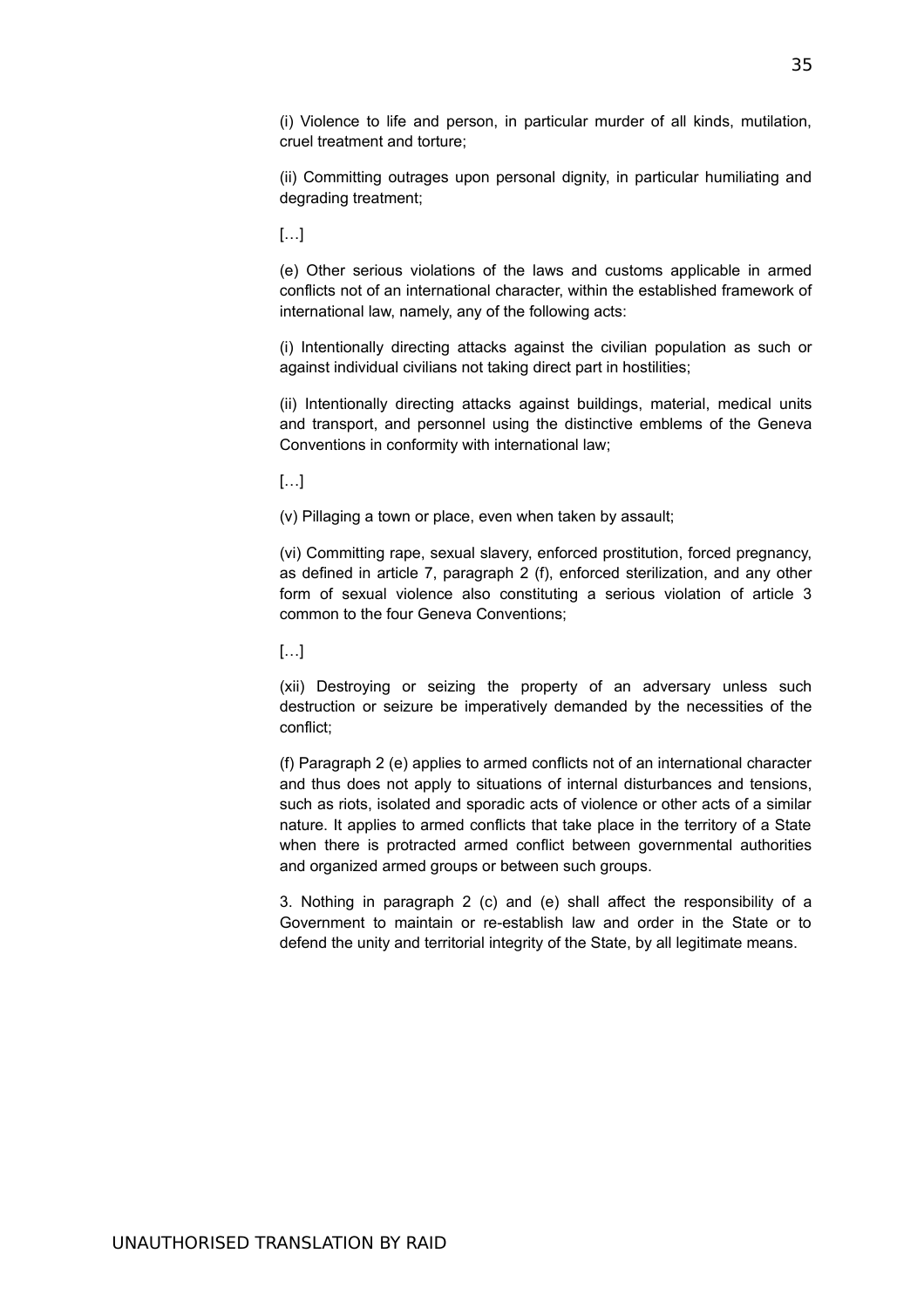- 2.167 It is evident that the atrocities committed by the FARDC against the population of Kilwa with Anvil's assistance constitute war crimes, and that in making itself complicit with these crimes, Anvil assumes responsibility under Congolese law;
- 2.168 Additionally, Anvil violated the Voluntary Principles on Security and Human Rights which were developed in 2000 following a collaboration between the United States, the United Kingdom, companies in the extractive industry and energy companies, and certain NGOs (hereafter the "**Voluntary Principles**"), as appears in a copy of the Voluntary Principles, exhibit **R-30**;
- 2.169 The Voluntary Principles were the result of an effort by stakeholders in the extractive industry to describe the codes of acceptable conduct in precise situations;
- 2.170 The Voluntary Principles are particularly relevant in this case, as, in September 2004, just before the events in Kilwa, Anvil declared to the Multilateral Investment Guarantee Agency (hereafter "**MIGA**"), an agency of the World Bank, that there was nothing in its operation of the Dikulushi Mine that contravened the Voluntary Principles:

MIGA asked Anvil to provide a representation as to whether Anvil considered itself to be compliant with the Voluntary Principles. In its response, Anvil confirmed that there were no statements in the Voluntary Principles "that are at odds with Anvil's modus operandi." It indicated that it would be pleased to be listed as a supporter of the principles, subject to the consent of the Anvil Board. Anvil also indicated that it was unfamiliar with certain documents referred to in the Voluntary Principles but would not expect the principles embodied in these referenced documents to be at odds with Anvil's approach. MIGA accepted the representation but did not incl ude any specific provisions concerning the Voluntary Principles within the Conditions of Contract.

[Our emphasis]

As appears in the report produced by the Compliance Advisor Ombudsman in November 2005, exhibit **R-31**;

2.171 The Voluntary Principles specifically have in mind cases where there is a transfer of equipment between a company and an organ of state. The code of conduct in such a case reads as follows:

> *Equipment transfers*. Where Companies provide equipment (including lethal and non-lethal equipment)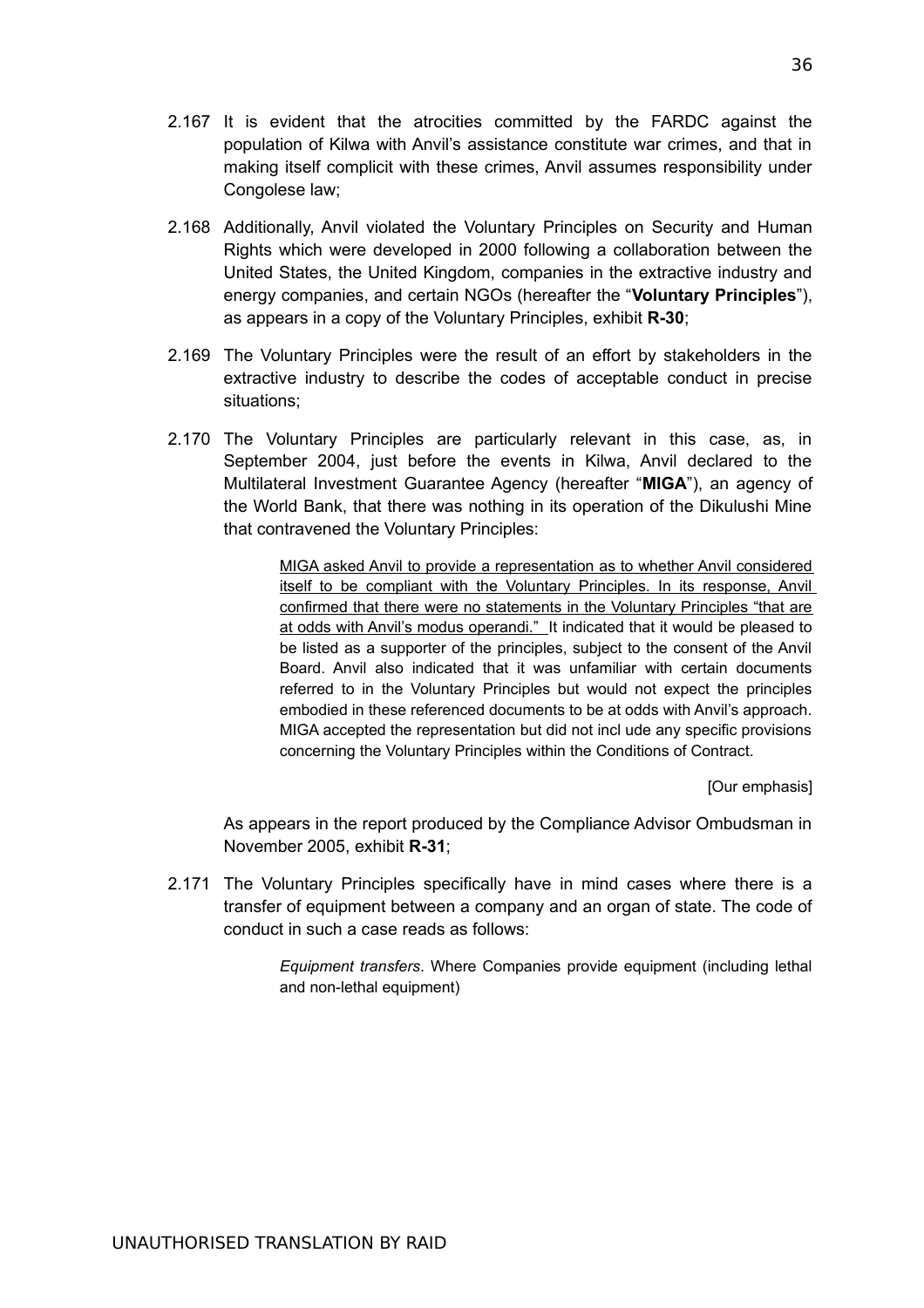to public or private security, they should consider the risk of such transfers, any relevant export licensing requirement, and the feasibility of measures to mitigate foreseeable negative consequences, including adequate controls to prevent misappropriation or diversion of equipment which may lead to human rights abuses. In making risk assessments, companies should consider any relevant past incidents involving previous equipment transfers.

- 2.172 And yet Anvil did not evaluate the risks, however obvious, of providing logistical support to a military force known for its brutality;
- 2.173 Anvil did nothing to mitigate the negative consequences that were, however, very foreseeable;
- 2.174 Anvil did nothing to prevent its equipment from being used to commit crimes, behaviour which is all the more at fault as Anvil maintained control over the equipment through its security agents and drivers;
- 2.175 When a company learns of human rights violations, the Voluntary Principles set out the following codes of conduct:

Companies should record and report any credible allegations of human rights abuses by public security in their areas of operation to appropriate host government authorities. Where appropriate, Companies should urge investigation and that action be taken to prevent any recurrence.

Companies should actively monitor the status of investigations and press for their proper resolution.

Companies should, to the extent reasonable, monitor the use of equipment provided by the Company and to investigate properly situations in which such equipment is used in an inappropriate manner.

Every effort should be made to ensure that information used as the basis for allegations of human rights abuses is credible and based on reliable evidence. The security and safety of sources should be protected. Additional or more accurate information that may alter previous allegation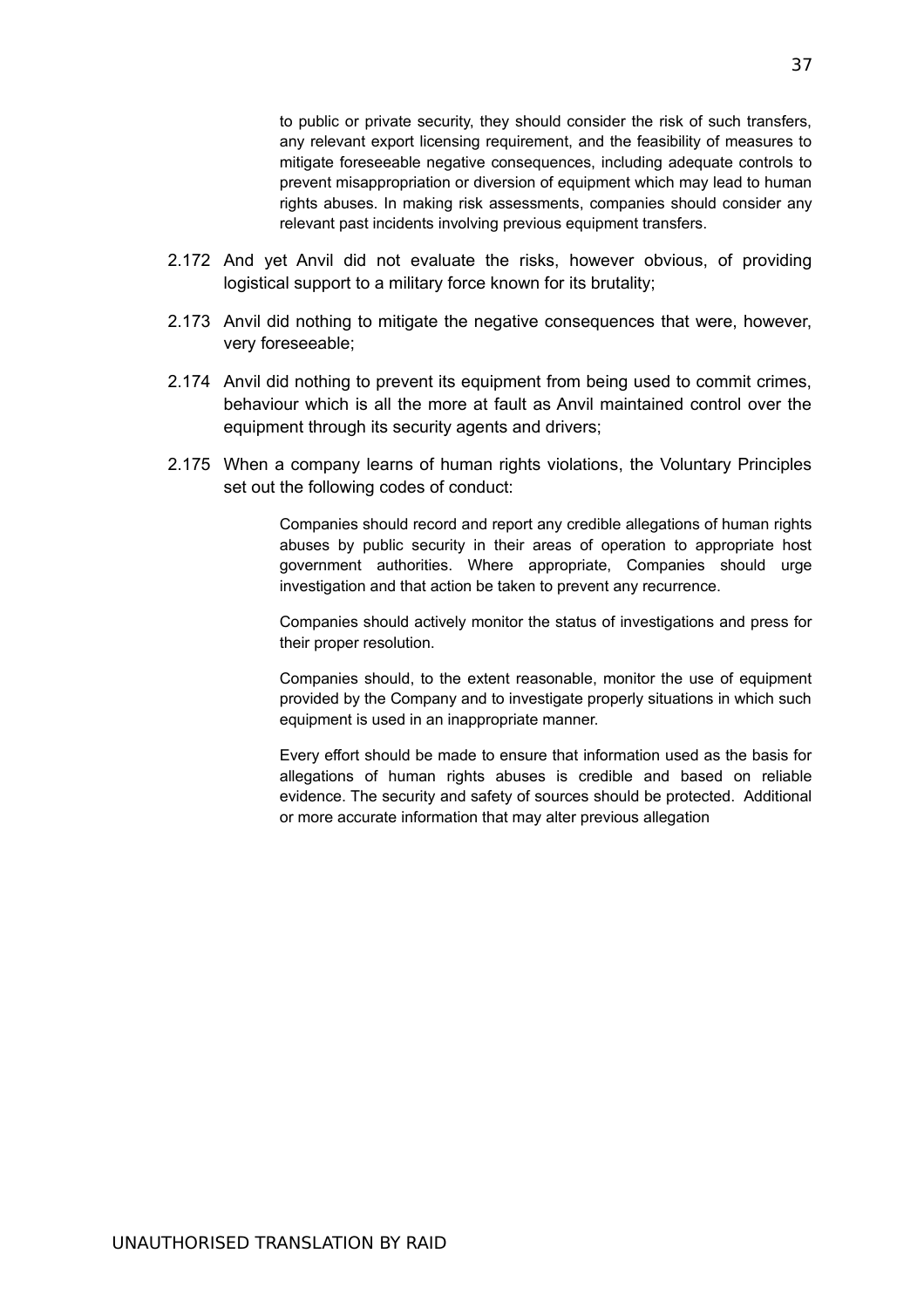should be made available as appropriate to concerned parties.

- 2.176 Anvil did not record and report the serious violations of the rights of the victims, claiming falsely not to have any knowledge of them;
- 2.177 Anvil perhaps conducted an internal investigation into the events at Kilwa, but it refused to make it known to MONUC, as appears in the MONUC report, exhibit R-12;
- 2.178 Anvil can with greater difficulty claim that these codes of conduct did not apply to it, as the company subsequently contributed financially to the publication of a document outlining the implementation of the Voluntary Principles, as appears in the following extract from the document entitled "Voluntary Principles on Security and Human Rights – An Implementation Toolkit for Major Project Sites", exhibit **R-32**:

A security consultant who has directed the collaboration between MIGA and Anvil Mining is the principal author of this report, with contributions from MIGA and Anvil.;

2.179 In view of the above, it is obvious that by its complicity in the serious crimes committed by the FARDC, Anvil committed several misdemeanours which directly caused the harm suffered by these members and which invoke, by this very fact, Anvil's responsibility;

THE RIGHTS OF THE MEMBERS OF THE GROUP ARE NOT TIME-BARRED

- 2.180 Article 3131 C.c.Q. anticipates that the statute of limitations is governed by the law applicable to the merits of the dispute; that is, Congolese law;
- 2.181 Article 647 of the Congolese Civil Code decrees that the statute of limitations applicable in this case is thirty years:

**Art. 647**. – All lawsuits, real as well as personal, are limited by a period of thirty years, without the party that invokes this statute of limitations being obliged to relate it to another title or of being challenged on the basis of bad faith

2.182 Consequently, the rights of the members have not expired;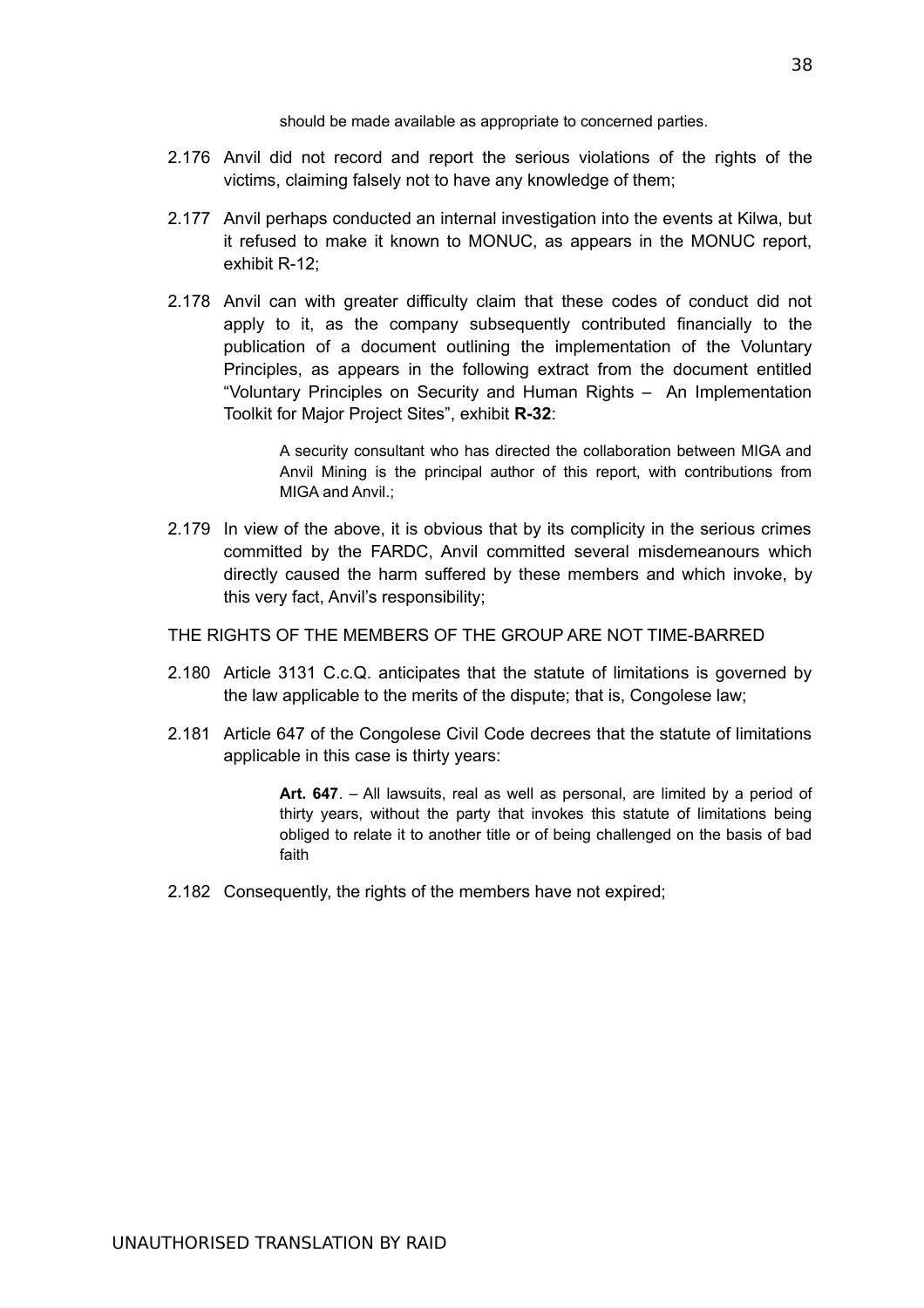#### THE QUEBEC SUPERIOR COURT IS ABLE TO HEAR THE PRESENT SUIT

2.183 Article 3148 of the C.c.Q. confers jurisdiction to Quebec courts to take charge of a dispute in the following cases:

> 3148. In personal actions of a patrimonial nature, a Québec authority has jurisdiction where:

[…]

2. The defendant is a legal person, is not domiciled in Québec but has an establishment in Québec, and the dispute relates to its activities in Québec;

 $[\ldots]$ 

- 2.184 In this case, Anvil has a base in Quebec and the dispute relates to its activity in Quebec;
- 2.185 Anvil has a base in Montreal, which is its principal base in Canada, as appears in the statement of information to the Business Registry, exhibit R;3;
- 2.186 Since its incorporation and during the period of time relevant to the present case, Anvil's only activity was the exploitation of mineral resources in the DRC;
- 2.187 This activity was financed in large part by public offerings in Canada. Anvil affirms that it raised over 400 million dollars in the Canadian capital markets up to 2009, as appears in the following extract from an Anvil document entitled *The DRC: Working in an Emerging Democracy*, exhibit **R-33**:

From 2005 to 2009, Congo projects raised over \$3 billion on Canadian and UK Stock Exchanges. Anvil alone has raised more than \$400 million during this period. The trend is likely to accelerate as more companies establish successful operations

- 2.188 As mentioned, one of the principal motives that Anvil cited to explain the relocation of its corporation headquarters to Canada in 2004 and its entry into the TSX was the importance of having access to the Canadian capital markets;
- 2.189 Anvil's base in Montreal is notably responsible for the management of the Dikulushi Mine, as appears in the annual report of 2005, exhibit R-9: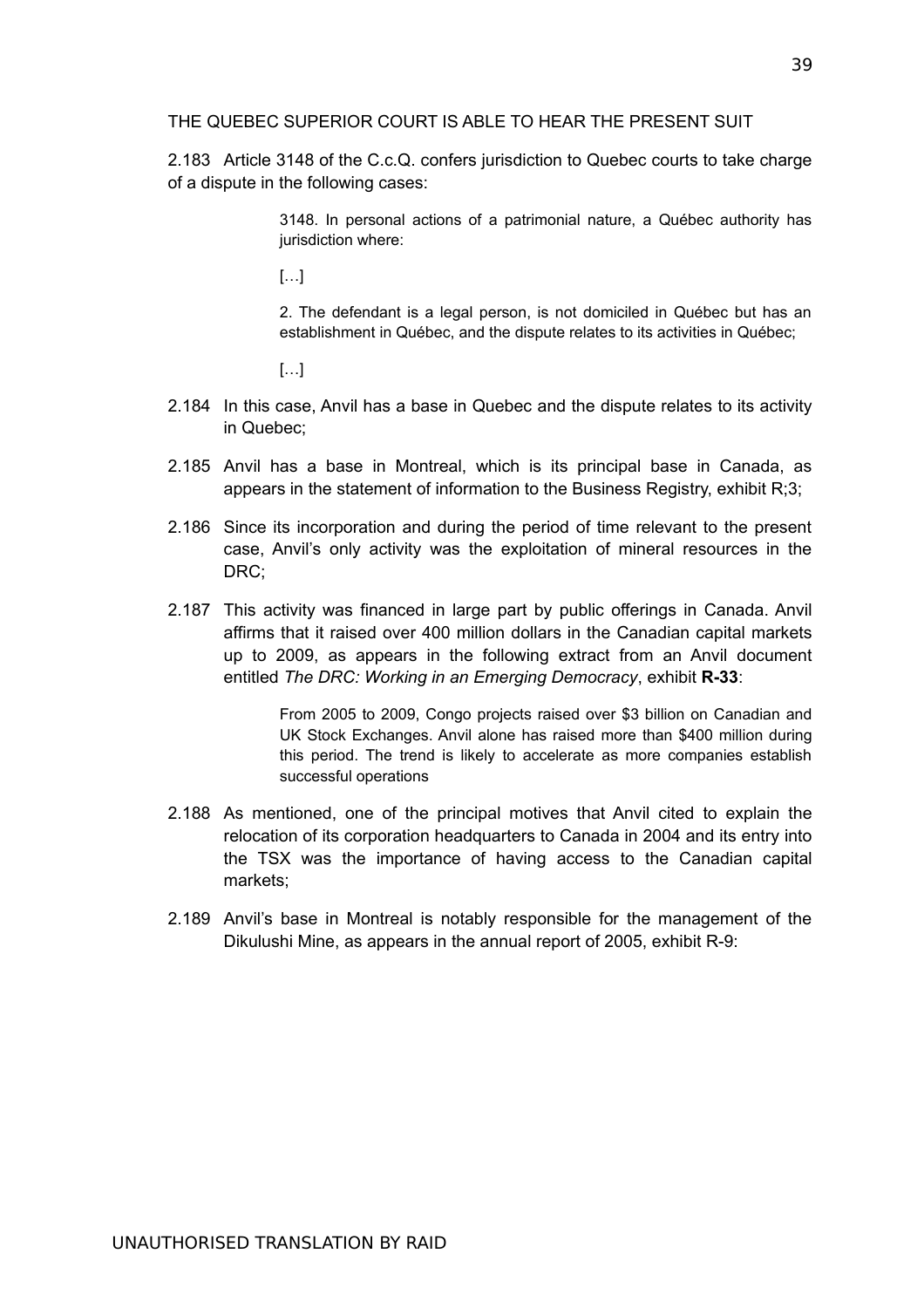General, administrative and marketing costs which relate to the corporate activity of the Perth and Toronto/ Montreal corporate offices was \$4,3 millions. The increase in costs […] was due to the higher number of corporate personnel of 15 employed to support the expanded management, corporate governance, financial control and administrative support infrastructure required to manage, administer and account for the expanding business in the DRC (Dikulushi mine).

- 2.190 In fact, Anvil's vice president of corporate affairs, Robert La Vallière, is based in Montreal, as appears notably in a press statement released by the Montreal office on 27 January 2010, exhibit **R-34**;
- 2.191 Mr La Vallière was previously vice president of investor relations;
- 2.192 Furthermore, in Anvil's annual reports of 2005, exhibit R-9, and 2008, exhibit **R-35**, we can read that "*The Group's Australia and Canada segment carry all corporate activity costs*";
- 2.193 In its "Code of Business Conduct", dated September 2007, Anvil affirms that it is bound by the laws of the countries in which it is based—that is, Australia and Canada—and the countries in which it operates:

Anvil's operations are subject to a detailed legislative framework. This framework includes the laws of the countries in which it is based, including Australia and Canada, the local laws of the countries in which it operates, as well as international standards of corporate social and environmental responsibility.

As appears in a copy of the Code of Business Conduct, exhibit **R-36**;

- 2.194 Anvil Mining therefore conducts from Quebec the activities of managing and financing its mines in the DRC;
- 2.195 For example, the statement announcing the private capital obtained by Anvil in November 2004 (exhibit R-11) came from Anvil's Canadian office, then located in Toronto but now in Montreal;
- 2.196 Similarly, when Anvil obtained assurance from MIGA pertaining to its exploitation of the Dikulushi Mine in May 2005,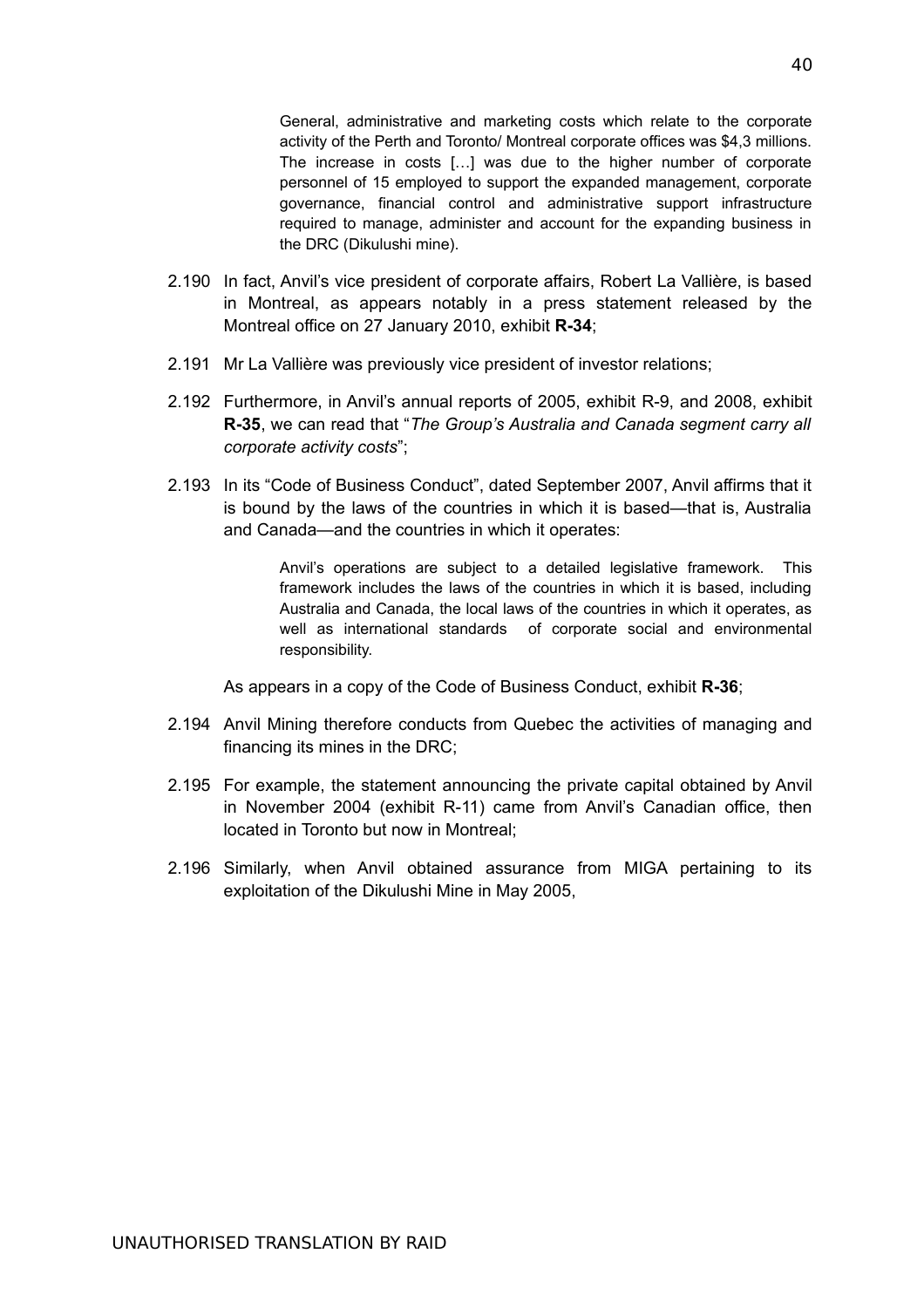it was Anvil's Canadian office which announced the fact, as appears in an Anvil press statement dated 4 May 2005, exhibit **R-37**;

- 2.197 MIGA identified "*Anvil Mining Limited of Canada*" as being the beneficiary of this assurance, as appears in an extract from MIGA's website, exhibit **R-38**;
- 2.198 It is evident that seeking finance is vital to the activities at the Dikulushi Mine;
- 2.199 It is equally evident that the fact that Anvil was seeking finances in Autumn 2004 pushed Anvil into acting hastily to re-establish normal operations at the Dikulushi Mine;

QUEBEC IS THE MOST APPROPRIATE FORUM FOR HEARING THE PRESENT CLASS ACTION

- 2.200 The Superior Court is the most appropriate forum for deciding the present dispute;
- 2.201 It is obvious that neither of the two alternative forums which could be envisaged, either Australia or the DRC, is more appropriate than Quebec;
- 2.202 One the one hand, the DRC offers no possibility of granting justice to the victims;
- 2.203 Aside from the fact that the justice system provides no guarantees of a fair and equitable trial, a trial was held before the Katanga Military Court, in the course of which some of the victims of the group instituted a civil action;
- 2.204 And yet, in a decision which constitutes a flagrant denial of justice, as will be discussed further, the Katanga Military Court declared the civil actions to be unfounded and rejected them, as appears in a copy of the decision, exhibit **R-39**. It would therefore be a complete illusion to claim that the DRC could be a more appropriate forum than Quebec for these victims, because they have no available recourse in the DRC;
- 2.205 As for Australia, 61 members of the group were briefly represented by the Australian law firm Slater & Gordon, which petitioned the Superior Court of Western Australia to obtain disclosure of proof prior to a lawsuit against Anvil's Australian entity Anvil Mining SL, as well as Anvil itself;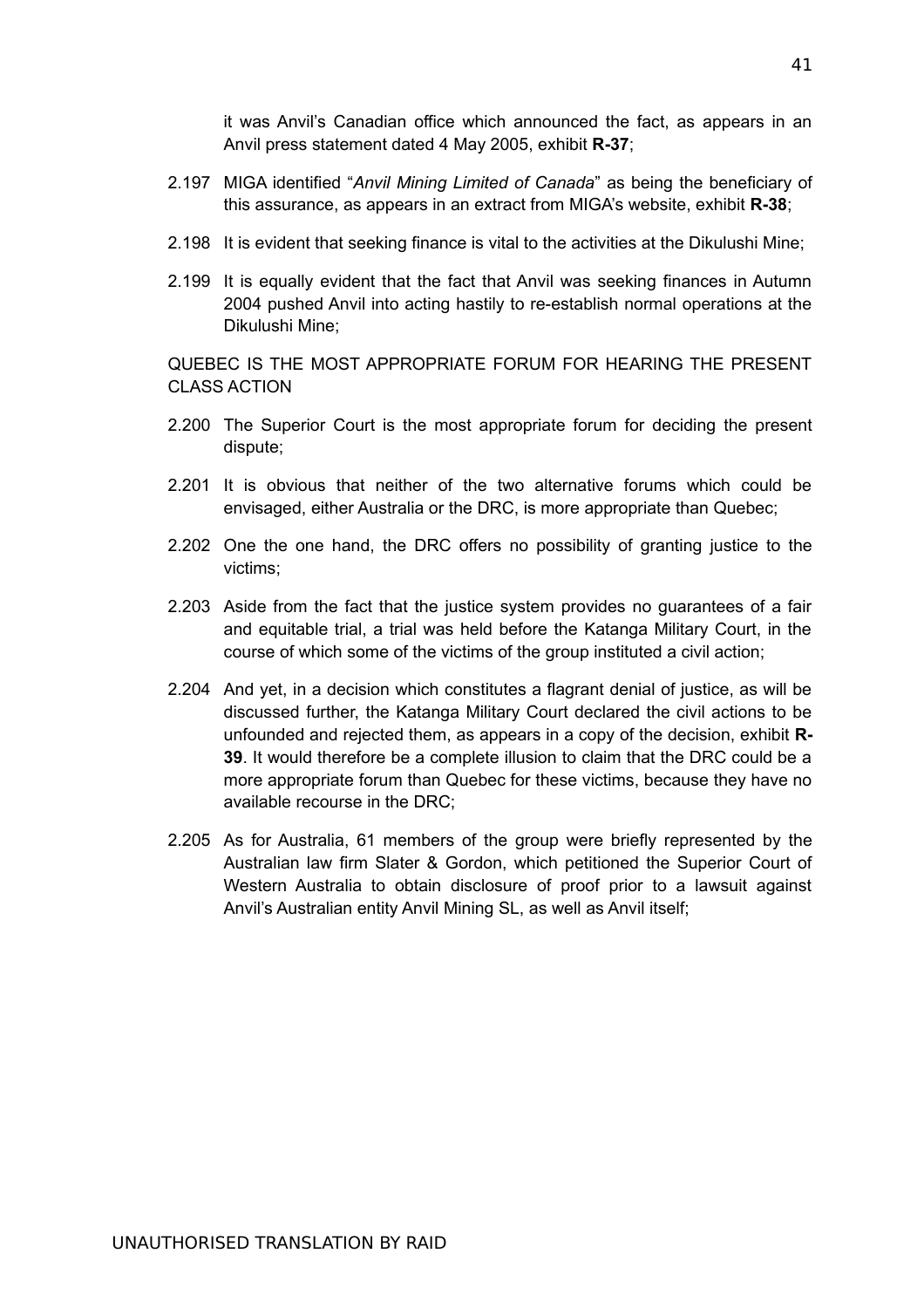- 2.206 After the respondent had questioned the validity of the lawyers' instructions, the DRC government interfered with efforts to confirm these instructions by refusing to allow the victims to travel from Kilwa to Lubumbashi;
- 2.207 Following this, the victims' Congolese lawyers were subjected to death threats and the law firm Slater & Gordon stepped down from the proceedings;
- 2.208 Despite efforts by RAID and The Human Rights Law Resource Center in Melbourne, the victims were unable to find other lawyers who were prepared to take on the case;
- 2.209 And yet it is essential that the victims be able to rely on prosecutors who are ready to act and able to face the very important demands of a class action such as this.
- 2.210 Thus there is no possibility for the group of pursuing a class action in Australia.
- 2.211 Furthermore, several other factors are in Quebec's favour as a forum;
- 2.212 As mentioned, the official language of the DRC is French. For this reason, several witnesses speak French and several relevant documents are written in French;
- 2.213 The law which applies in this case is civil law;
- 2.214 Holding a trial in Quebec will allow the victims to have access to Anvil's internal documents;
- 2.215 A trial held in Quebec will capable of being heard in Quebec;
- 2.216 Mercier, the executive director of the Dikulushi Mine in 2004, is a Québécois from Thetford Mines;
- 2.217 Anvil raises the majority of its finances in Canada, from its offices in Montreal. Indeed, only 5% of Anvil shares are held by Australians, while 50% are held by North Americans, as appears in a document entitled "Shareholder information" dates 13 August 2010, exhibit **R-40**;
- 2.218 Given that the finances used to fund the exploitation of the Dikulushi Mine come in large part from Canada, and given that the profits generated by this exploitation come in large part *to* Canada, it is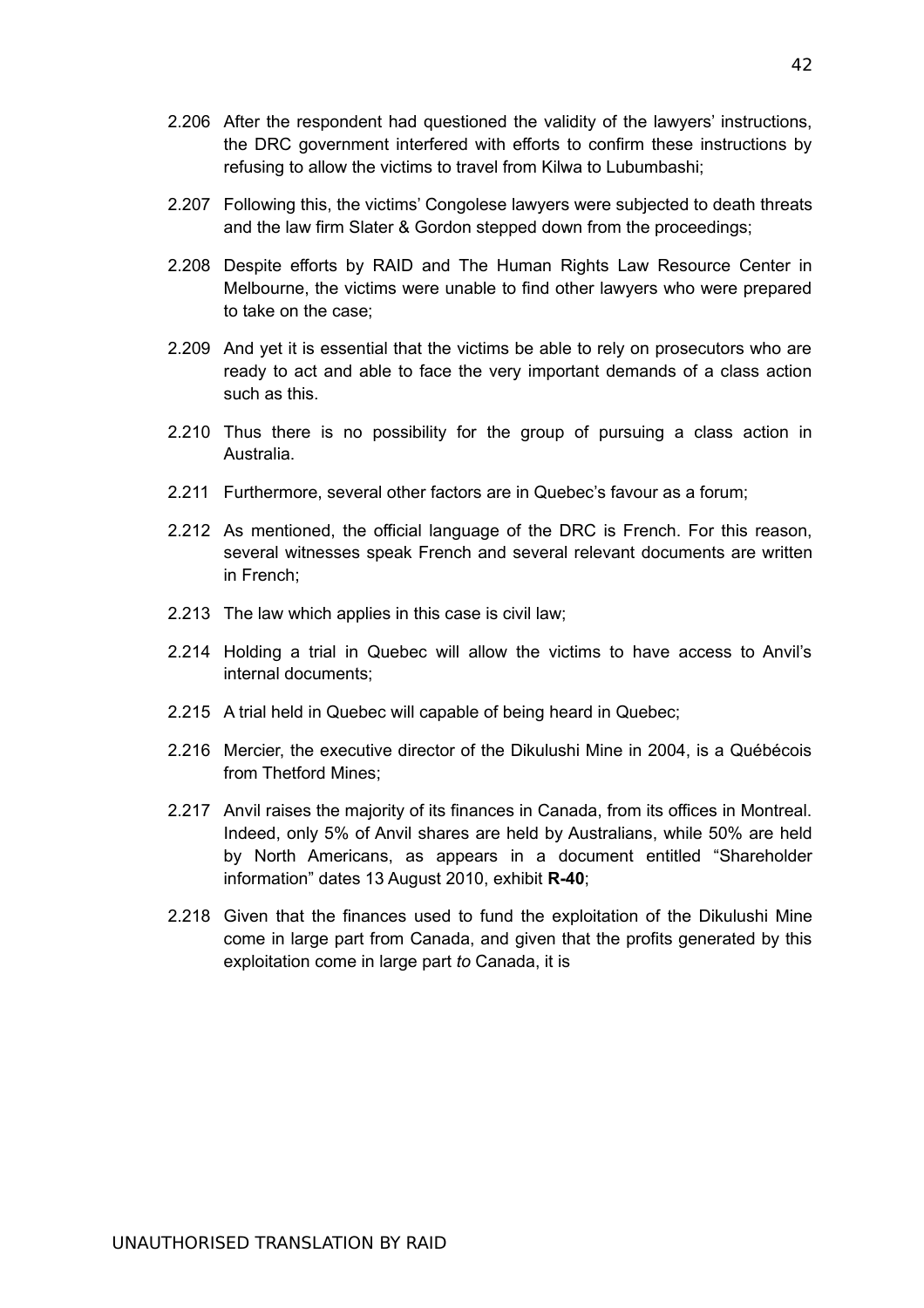only right that a suit with the aim of forcing Anvil to answer for the real costs of this exploitation be held in Canada;

- 2.219 Given that a multinational company operates in territories where the justice system does not guarantee reasonable access to justice for the victims, it is only right that the justice system of the country where the multinational is incorporated and where it raises its finances provide such access to the victims;
- 2.220 The petitioner respectfully submits that if the suit is not heard in Quebec it will not realistically be heard elsewhere. The Superior Court is without doubt the only and last chance for the victims to have access to justice;

THE MILITARY TRIAL WHICH TOOK PLACE IN THE DRC CONSTITUTES A DENIAL OF JUSTICE THE LEGITIMACY OF WHICH SHOULD NOT BE RECOGNIZED IN QUEBEC

- 2.221 Anvil Congo and three Anvil employees—Mercier, Peter Van Niekerk and Cedric Kirsten—were indicted and committed for trial, along with Adémar and several of his subordinates, for having knowingly "helped or assisted in the actions which had been prepared or facilitated or those which had been perpetrated, [by] those who committed war crimes […]", as appears in the referral decision dated 12 October 2006, exhibit **R-41**;
- 2.222 This promising charge, in the context of a fight against impunity, was the result of intense international pressure;
- 2.223 Unfortunately, the trial soon became a parody of justice, leading to the acquittal of all the parties accused of taking part in the events at Kilwa;
- 2.224 Numerous violations of the rules of natural justice led to this result. These violations are recorded in part in the document entitled "The Kilwa Trial: A Denial of Justice" prepared by Global Witness, ACIDH, RAID and ASADHO/Katanga, exhibit **R-42**;
- 2.225 For example, the military prosecutor, who signed the indictement and who had conducted the interviews with the accused and several witnesses, was recalled to Kinshasa for a month and was put under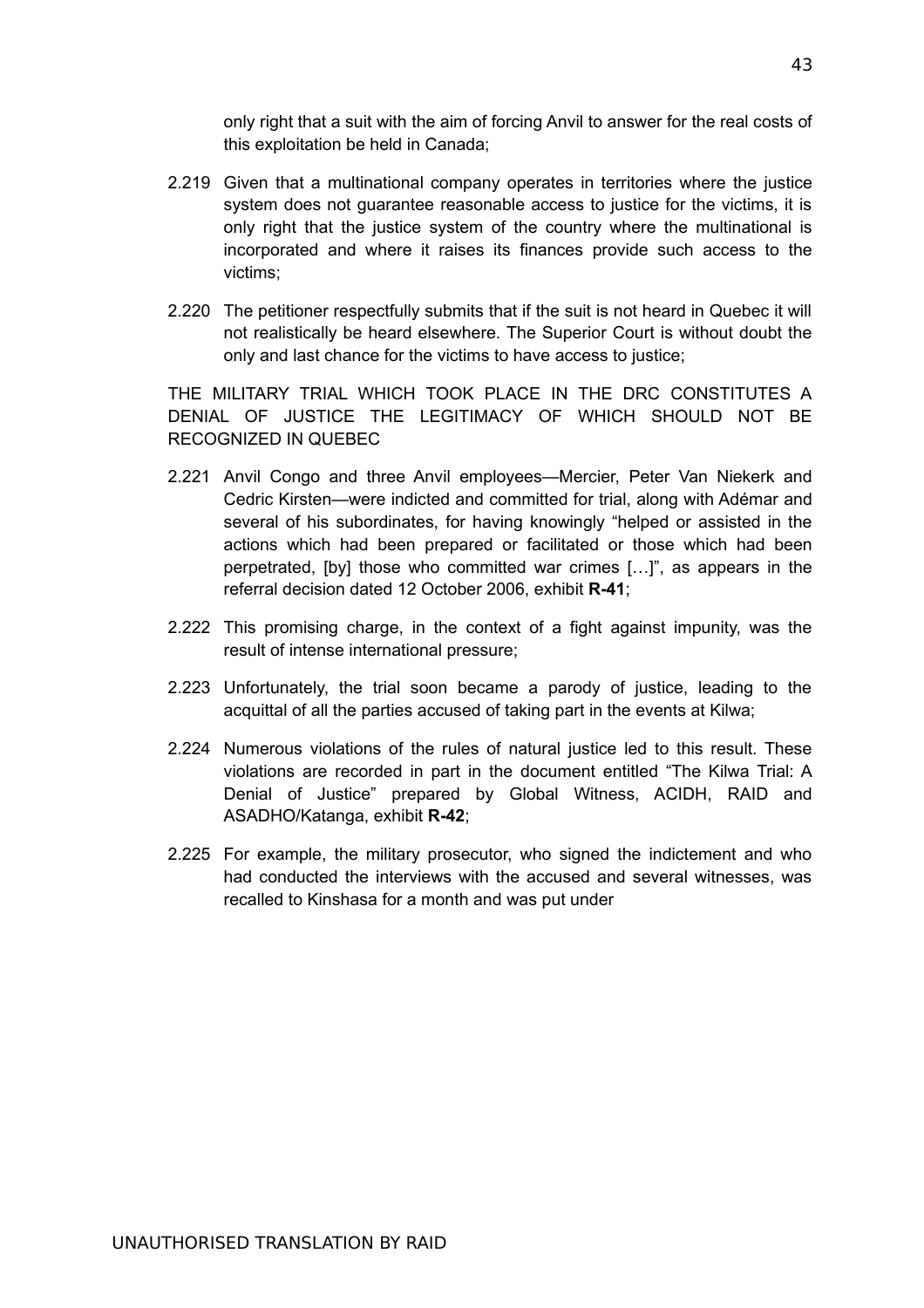intense pressure from the office of President Kabila to drop the proceedings, as notably appears in a report by MONUC's Human Rights division dated 8 February 2007, exhibit **R-43**;

- 2.226 Before the beginning of the trial, a lawyer acting as a consultant with *Avocats Sans Frontieres* [a non-governmental organisation], and who had until that point assisted the victims' lawyers, joined the team of lawyers working for Anvil;
- 2.227 In February 2007, during the trial, Colonel Nzabi, the military prosecutor who had led the case with courage and determination from the start, had conducted the investigation and examination [of witnesses] and had resisted intense political pressure, was transferred to another jurisdiction and replaced by an official with little knowledge of the case;
- 2.228 In May 2007, the tribunal moved to Kilwa to hold circuit court hearings, but the victims' lawyers were not able to go there;
- 2.229 Moreover, the sitting judge refused to call several witnesses that the victims' lawyer had requested to summons, including the former provincial governor, Kisula Ngoy, a key witness on the subject of the so-called requisitioning of Anvil equipment and personnel, as notably appears in a letter dated 16 December 2006 from Maitre Georges Kapiamba, exhibit **R-44**;
- 2.230 It is clear that the FARDC suffered no losses in recapturing Kilwa. Conversely, dozens of witnesses came forward to say that they lost members of their families, civilian non-combatants, but this did not prevent the military tribunal from concluding that the victims were killed in combat;
- 2.231 The High Commissioner of Human Rights made the following comments on the Military Court's verdict:

"I am concerned at the court's conclusions that the events in Kilwa were the accidental results of fighting, despite the presence at the trial of substantial eye-witness testimony and material evidence pointing to the commission of serious and deliberate human rights violations".

As appears in a copy of a press statement dated 24 July 2007, exhibit **R-45**;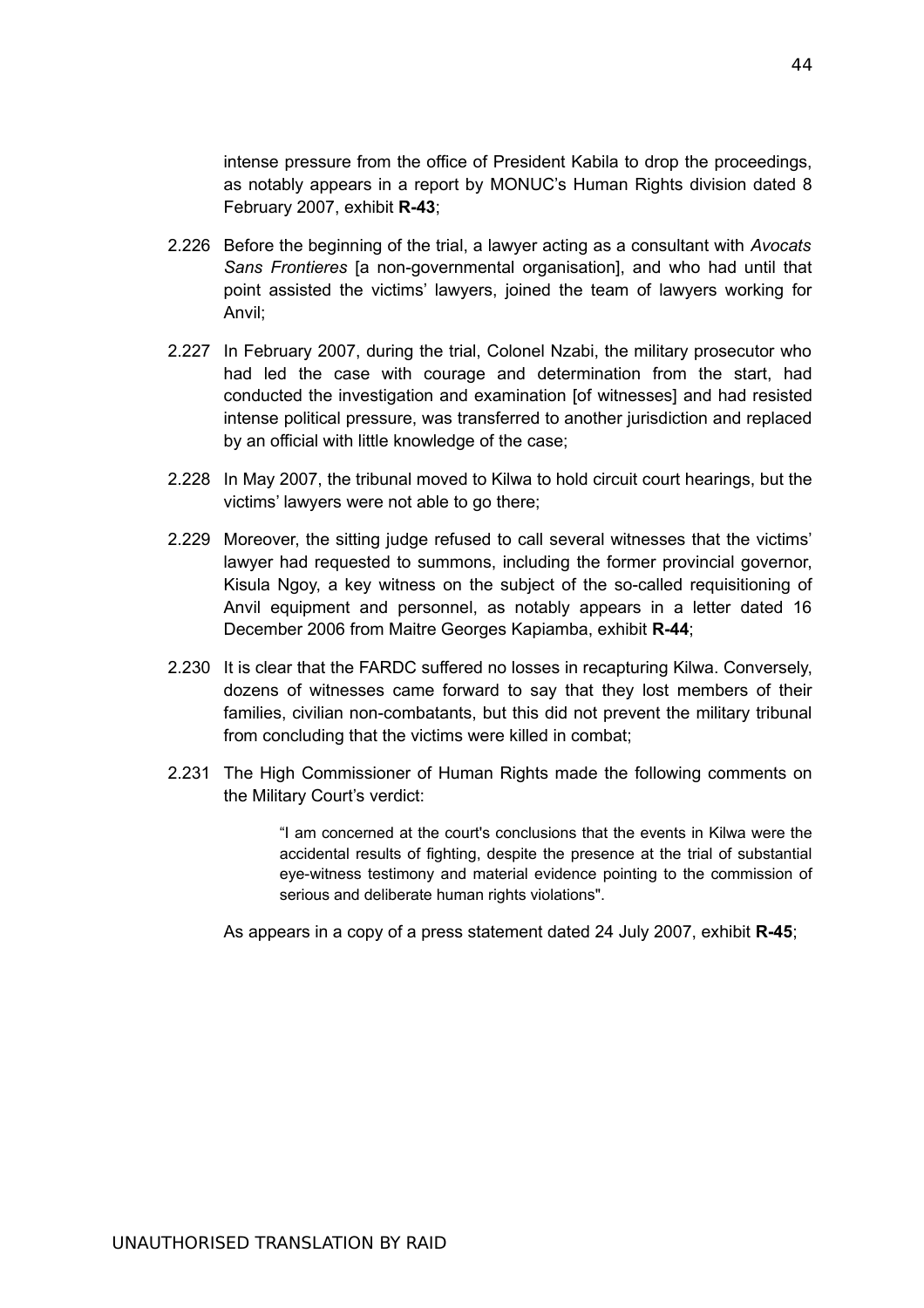- 2.232 The High Commissioner had additionally condemned the decision to judge civilians by means of a military tribunal, as also appears in exhibit R-45;
- 2.233 The cessation of proceedings on 28 June 2007 was the object of an appeal which was accompanied by a large number of violations of the rules of natural justice, as notably appears in the document "*L'appel de Kilwa – un simulacre de justice*" dated 5 May 2008, exhibit **R-46**;
- 2.234 The Mapping Report cites the Kilwa Trial to illustrate the dysfunctional nature of military justice in the DRC:

47. It is undeniable that some Judges of the Congolese military justice system, inspired by the DRC's ratification of the Rome Statute of the ICC in 2002 and supported by the international community, rendered a small number of courageous decisions in relation to crimes under international law. Although they braved physical and psychological barriers as well as apparent political pressure to do so, all the cases studied nonetheless illustrate the significant operational limitations of the military justice system. Botched and dubious investigations, poorly drafted or inadequately substantiated court documents, irrational decisions, violations of due process and various instances of interference by the civilian and military authorities in the judicial process, are apparent defects that characterised some of these cases, particularly those pertaining to Ankoro, Kahwa Mandro, Kilwa and Katamisi.

[Unofficial translation; Notes omitted; Our emphasis]

2.235 The Mapping report also mentions Anvil's involvement and the difficulty of demonstrating the responsibility of a private company:

> 778. The Kilwa case demonstrated the difficulty in proving the legal responsibility of private companies in the perpetration of human rights abuses and violations of international humanitarian law, even when they are supplying arms or logistical support to armed groups. This case also showed that political interference and a lack of impartiality are all the more striking when economic interests are at stake. In this incident in 2004, at least 73 people were killed apparently by the Congolese army (FARDC) in Kilwa, a town in Katanga that had fallen into the hands of a rebel group. An Australian-Canadian mining company was accused of supplying the army with logistics and transport during its military operation. In 2007, in the first case of its kind,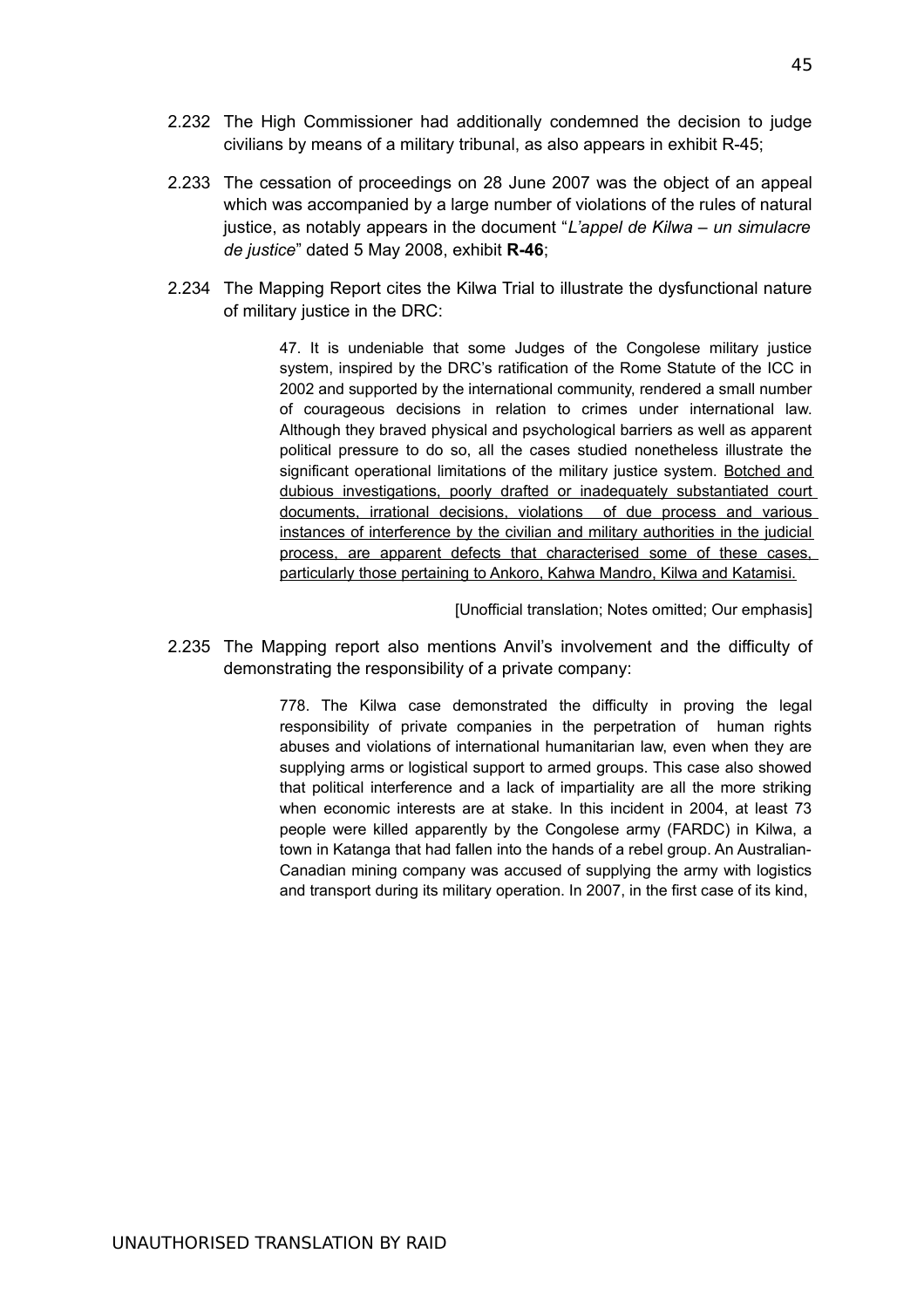nine Congolese soldiers and three expatriate employees of the mining company were charged with war crimes and complicity in war crimes, respectively, in connection with these events. The case could have set an important precedent in terms of corporate accountability. Instead, all the defendants were acquitted of the charges relating to the events in Kilwa, in a trial by a military court that failed to meet international standards of fairness.

[Unofficial translation; Notes omitted]

2.236 The Mapping Report concludes that the Kilwa military trial illustrates lack of impartiality and independence on the part of the military justice system in the DRC:

> 869. The judicial decisions made during the Kilwa case are an illustration of the lack of impartiality and independence within the military justice system. The Court has clearly demonstrated its bias in favour of the accused, exonerating Colonel Adémar of most of the murder charges made by the military prosecutor, either against him personally or against him as the commander of the perpetrators of these murders. No reference was made in the judgement to international law as it pertains to war crimes. Throughout this case, political interference, a lack of co-operation on the part of the military authorities and many irregularities were observed.

> > [Unofficial translation; Notes omitted]

- 2.237 This did not prevent Anvil from publicly celebrating the verdict, as appears in an Anvil press statement dates 28 June 2007, exhibit **R-47**;
- 2.238 In light of the above, it is evident that the cessation of the Katanga Military Court proceedings on 28 June 2007, exhibit R-39, should not be recognized in Quebec and should not constitute any obstacle to the proceeding of the present class action;

#### **3. The Petitioner is in a position to assure adequate representation for the members**

3.1 The Petitioner does not seek financial gain, and its founding members are themselves organizations devoted to the defence of human rights;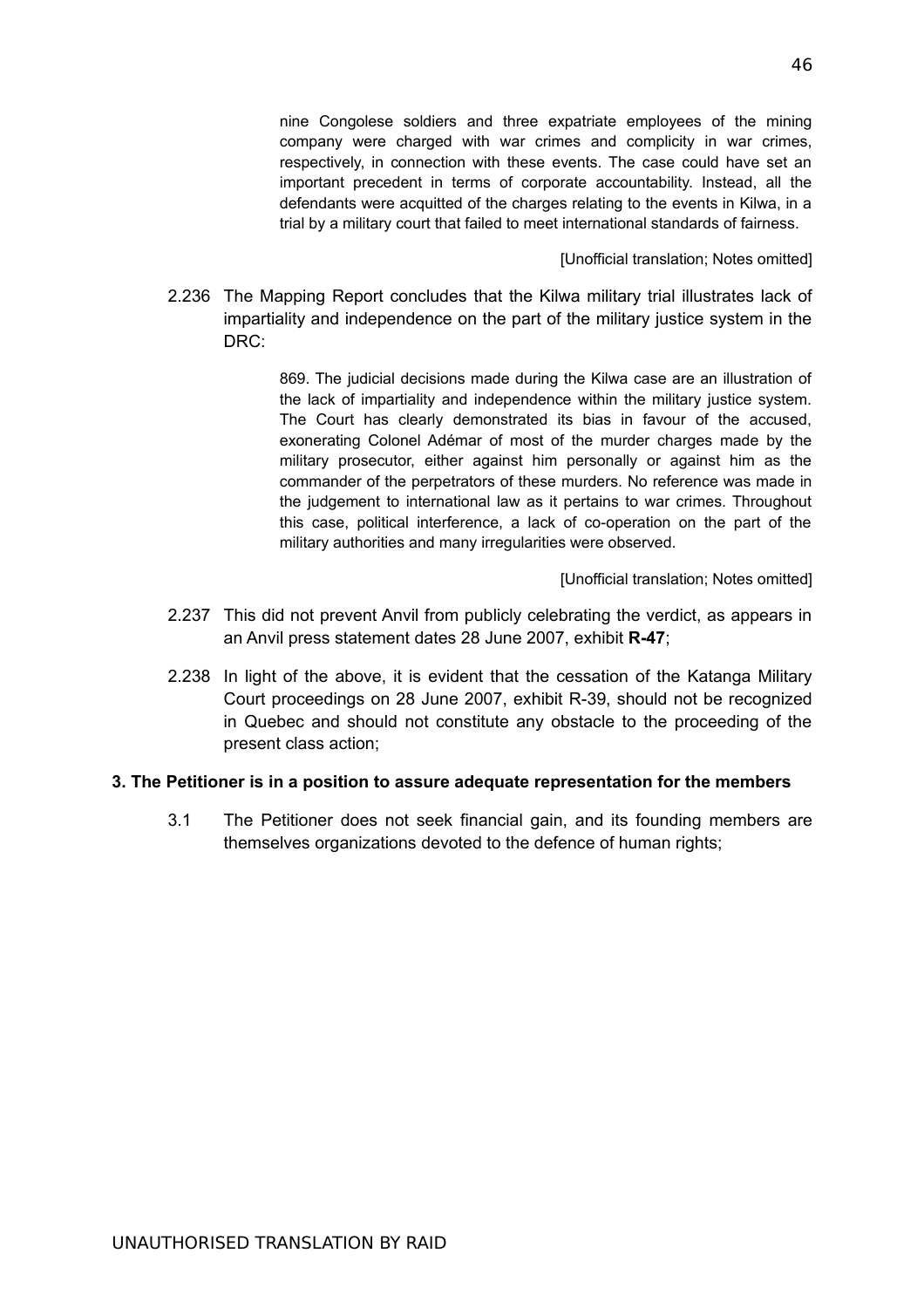- 3.3 ACIDH, ASADHO, Global Witness and RAID have supported and continue to support on the ground the members of the group and the witnesses in the DRC and have the means of communicating with them;
- 3.4 These organizations have additionally assisted the ACCI lawyers by collecting information in the DRC;
- 3.5 ACCI is in a position to respond to the logistical challenges of a case with international scope;
- 3.6 ACCI is additionally represented by lawyers who have a great deal of experience with class actions;

# **4. The composition of the group makes it difficult or impractical to apply articles 59 and 67 of the Code of Civil Procedure in that:**

- 4.1 The faults of the Respondent have caused harm to thousands of people;
- 4.2 It is impossible for the Petitioner to contact all the members and harder still to obtain instructions from all the members

**5. The questions of fact and identical, similar or related points of law linking the each member to the Respondent and which the Petitioner seeks to have decided by this class action, are:**

- 5.1 Did the FARDC violate the rights of the members of the group during their intervention in Kilwa and its surroundings in October 2004?
- 5.2 If yes, did the Respondent commit a fault in making itself complicit in these violations or assisting them?
- 5.3 If yes, did these faults cause harm to the members of the group?
- 5.4 If yes, what reparations are appropriate in the circumstances?

# **6. The questions relating to the facts and points of law which are particular to each member are as follows:**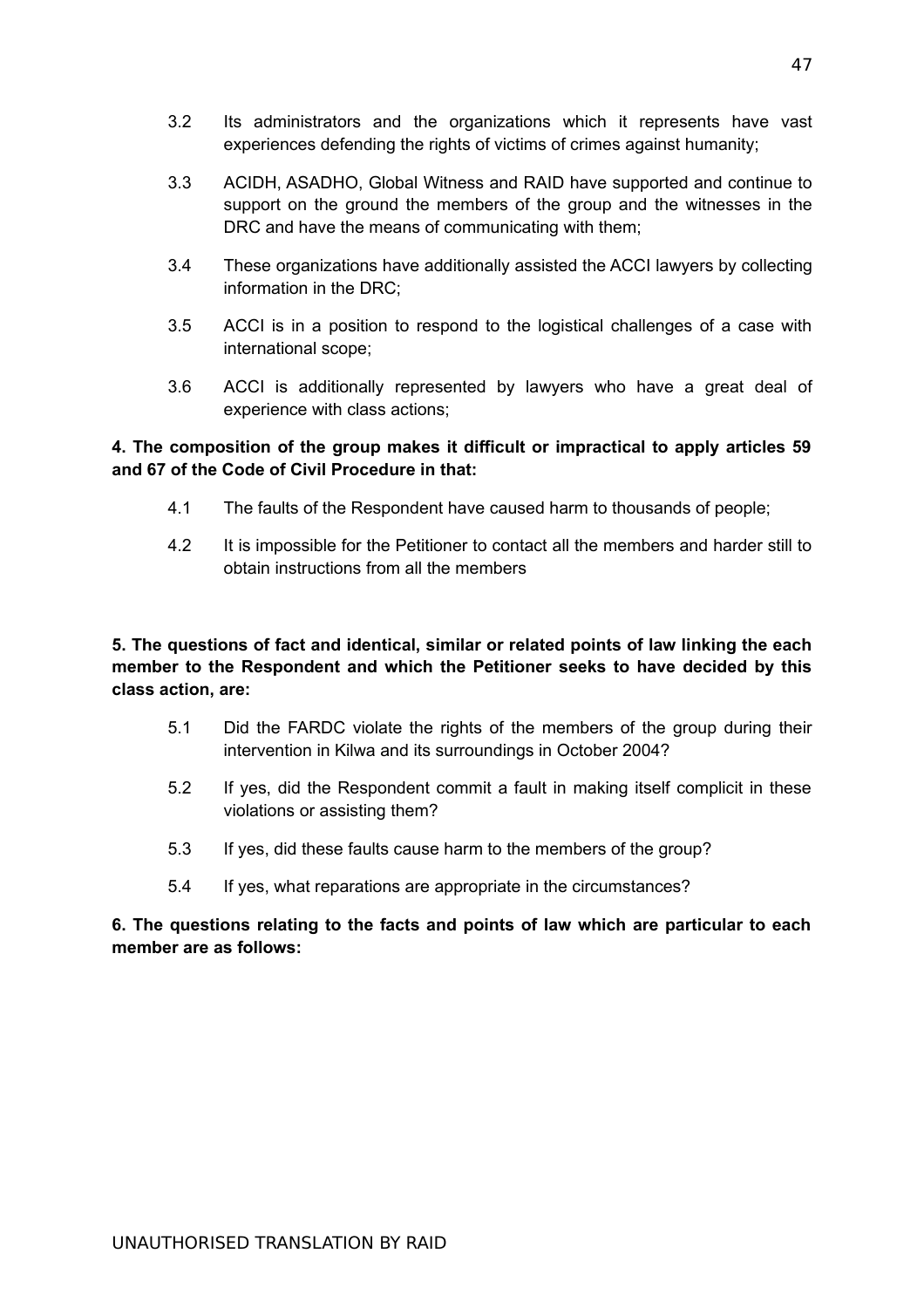- 6.1 Other than the collective harm to the members of the group, if applicable, did the members suffer additional harm?
- 6.2 What is the nature and extent of this additional harm?

# **7. It is appropriate to authorize the hearing of a class action for the members of the group as:**

7.1 Proceeding with a class action is the only way by which all the members of the group, victims of faults attributed to the Respondent, will have access to justice;

# **8. The nature of the appeal which the Petitioner seeks to exercise on behalf of the members of the group:**

8.1 A claim for damages;

# **9. The results that the Petitioner seeks are the following:**

**TO WELCOME** the class action by the Petitioner on behalf of the following group:

All the people who lost a member of their family, who were victims of abuse, of the pillage of their goods, or who had to flee the town of Kilwa in October 2004 following the illegal acts committed by the Armed Forces of the Democratic Republic of Congo;

**TO SENTENCE** the Respondent to pay the members of the group the total reparations sought;

**TO ORDER** the collection of reparations due to the members of the group, inasmuch as the evidence allows the court to establish the sum total of the reparations due;

**TO ORDER**, if applicable, all reparations judged appropriate in the circumstances;

**TO ORDER**, if applicable, the liquidation of the members' claims or the distribution of compensation to each member from the total sum recovered, or, **ALTERNATIVELY**:

**TO ORDER** that the members' claims be treated as individual claims: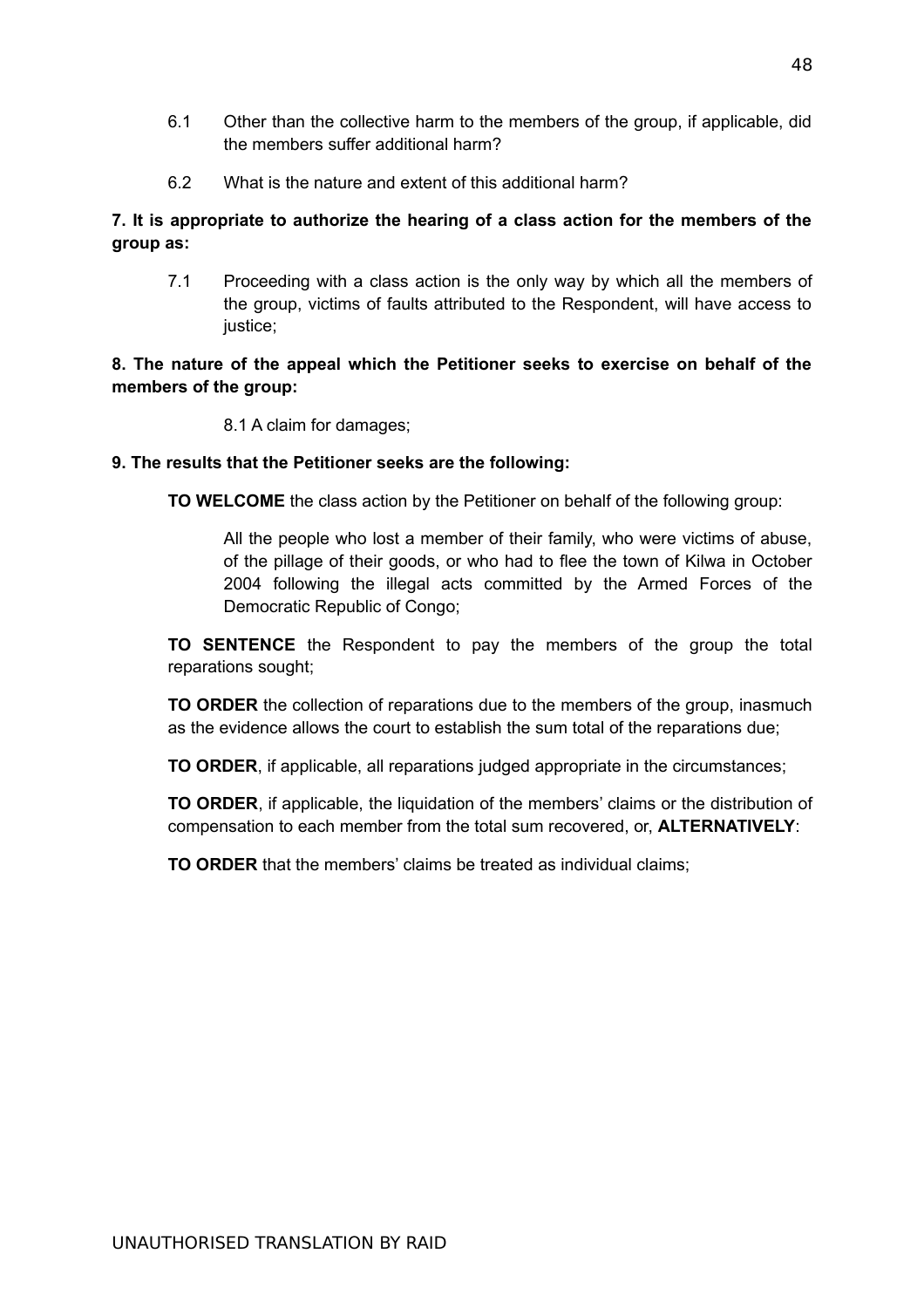**TO SUMMON** the parties in order to determine measures likely to simplify the passage of judgement and to decide on the questions still waiting to be determined, along with the documents and affidavits needed to support the claims;

**TO ORDER** the publication of appropriate opinions;

**TO NAME** any and all persons possessing the relevant qualifications to administrate claims and distribution of compensation;

**THE ABOVE**, with expenses, includes the costs for expert witnesses, the costs of opinions and the costs related to the administration of claims and the distribution of compensation;

# **10. The Petitioner proposes that a class action be heard by the Superior Court of the district of Montreal;**

# **ON THESE GROUNDS, IF IT PLEASE THE COURT:**

**TO WELCOME** the Petitioner's request;

**TO AUTHORIZE** the class action hereafter;

• Claim for damages;

**TO GRANT** the Petitioner the status of representative for the purpose of exercising the aforementioned class action on behalf of the group of persons described hereafter:

All the people who lost a member of their family, who were victims of abuse, of the pillage of their goods, or who had to flee the town of Kilwa in October 2004 following the illegal acts committed by the Armed Forces of the Democratic Republic of Congo;

**TO IDENTIFY** the following as the principal questions relating to facts and points of law, to be considered collectively:

Did the FARDC violate the rights of the members of the group during their intervention in Kilwa and its surroundings in October 2004?

If yes, did the Respondent commit a fault in making itself complicit in these violations or assisting them?

If yes, did these faults cause harm to the members of the group?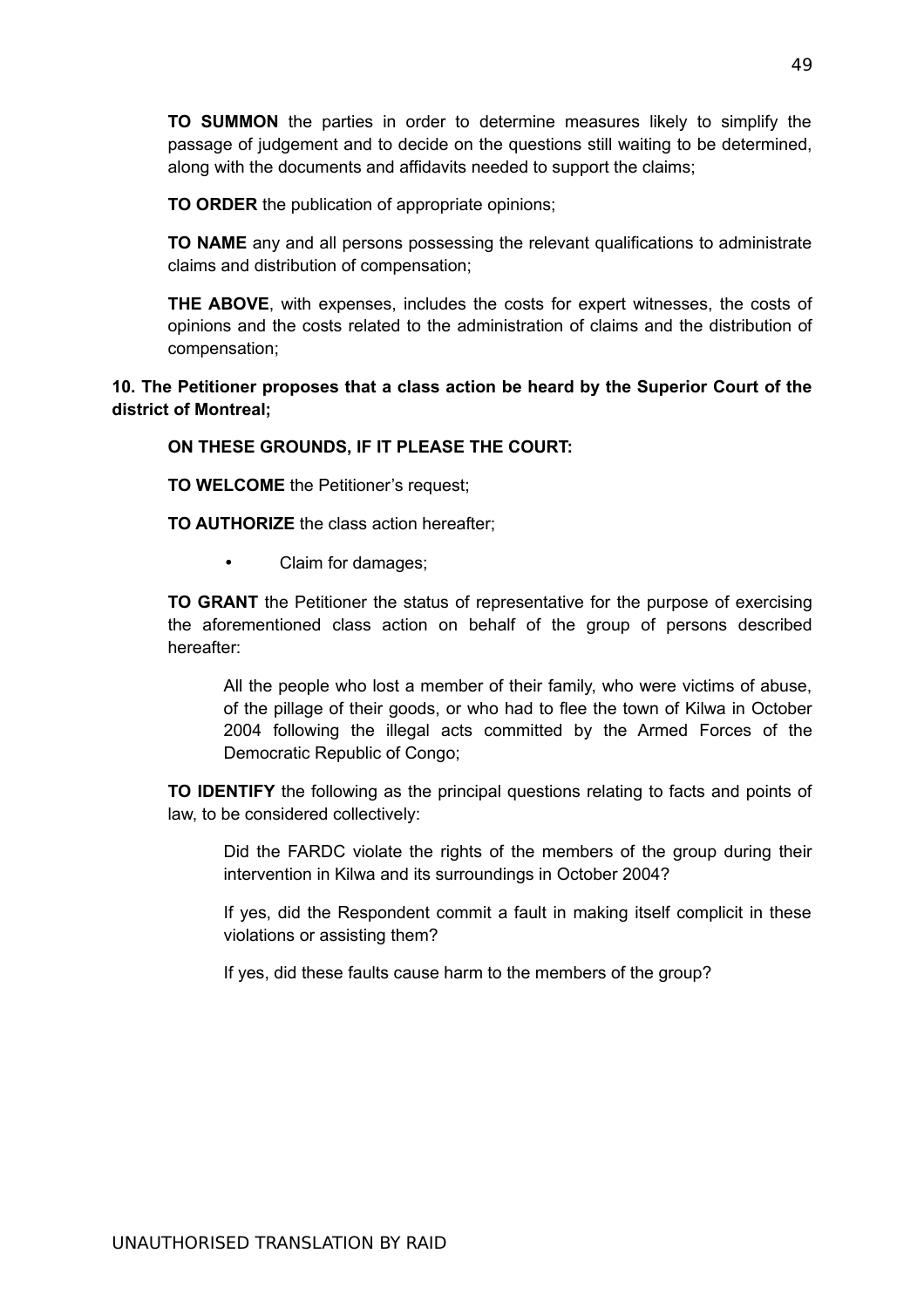If yes, what reparations are appropriate in the circumstances?

**TO IDENTIFY** the following as the relief being sought, here re-stated:

**TO ACCEPT** the class action by the Petitioner on behalf of the following group:

All the people who lost a member of their family, who were victims of abuse, of the pillage of their goods, or who had to flee the town of Kilwa in October 2004 following the illegal acts committed by the Armed Forces of the Democratic Republic of Congo;

**TO ORDER** the Respondent to pay the members of the group the total reparations sought;

**TO ORDER** the collection of reparations due to the members of the group, inasmuch as the evidence allows the court to establish the sum total of the reparations due;

**TO ORDER**, if applicable, all reparations judged appropriate in the circumstances;

**TO ORDER**, if applicable, the liquidation of the members' claims or the distribution of compensation to each member from the total sum recovered, or, **ALTERNATIVELY**:

**TO ORDER** that the members' claims be treated as individual claims;

**TO SUMMON** the parties in order to determine measures likely to simplify the enforcement of the decision and to decide on the questions still waiting to be determined, such as documents and affidavits needed to support the claims;

**TO ORDER** the publication of appropriate legal opinions;

**TO NAME** any and all persons possessing the relevant qualifications to administer claims and distribute compensation;

**THE ABOVE**, with expenses, includes the costs of expert witnesses, the costs of legal opinions and the costs related to the administration of claims and the distribution of compensation;